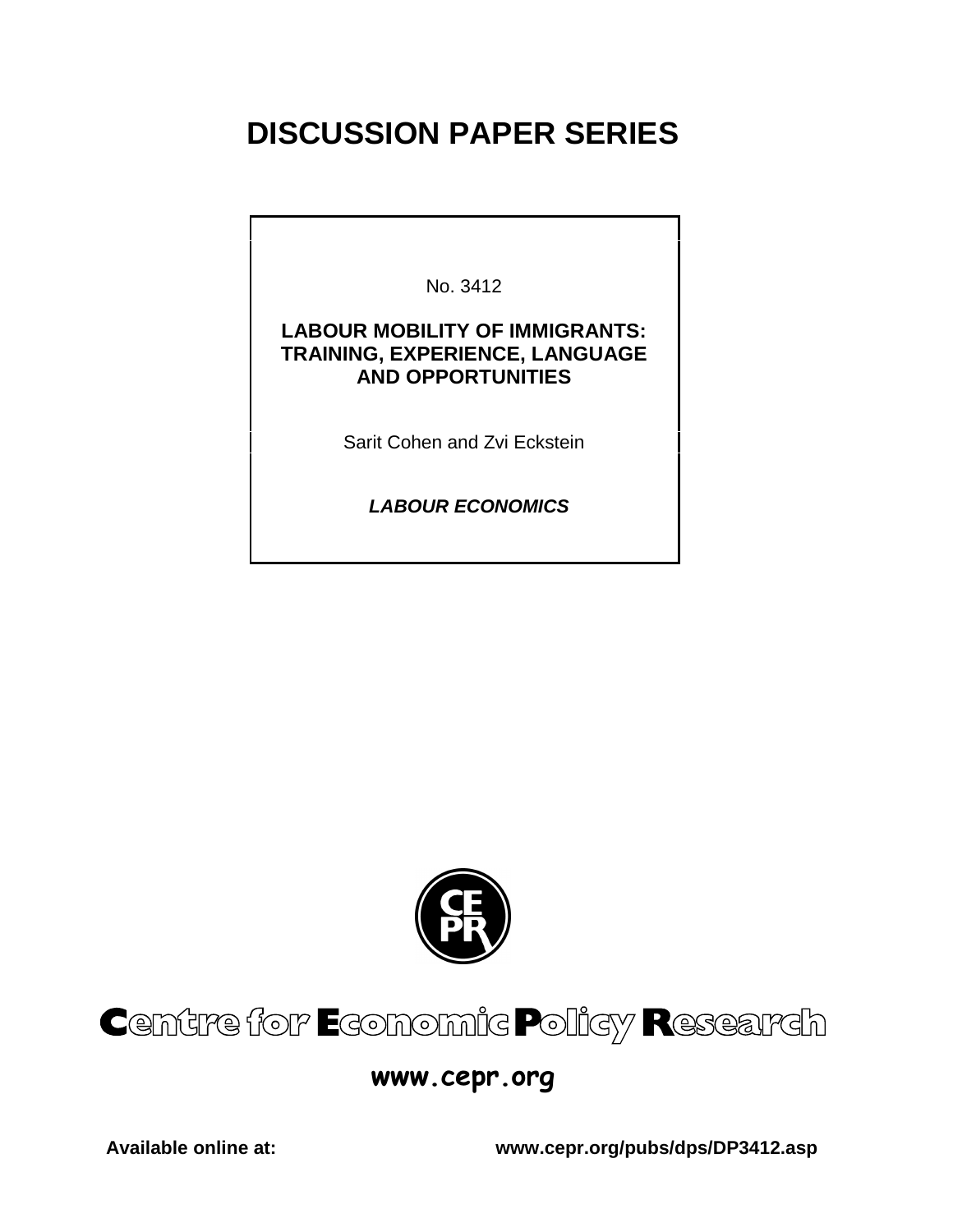## **LABOUR MOBILITY OF IMMIGRANTS: TRAINING, EXPERIENCE, LANGUAGE AND OPPORTUNITIES**

**Sarit Cohen,** Bar-Ilan University, Ramat-Gan **Zvi Eckstein,** Tel Aviv University and University of Minnesota and CEPR

> Discussion Paper No. 3412 June 2002

Centre for Economic Policy Research 90–98 Goswell Rd, London EC1V 7RR, UK Tel: (44 20) 7878 2900, Fax: (44 20) 7878 2999 Email: cepr@cepr.org, Website: www.cepr.org

This Discussion Paper is issued under the auspices of the Centre's research programme in **LABOUR ECONOMICS**. Any opinions expressed here are those of the author(s) and not those of the Centre for Economic Policy Research. Research disseminated by CEPR may include views on policy, but the Centre itself takes no institutional policy positions.

The Centre for Economic Policy Research was established in 1983 as a private educational charity, to promote independent analysis and public discussion of open economies and the relations among them. It is pluralist and non-partisan, bringing economic research to bear on the analysis of medium- and long-run policy questions. Institutional (core) finance for the Centre has been provided through major grants from the Economic and Social Research Council, under which an ESRC Resource Centre operates within CEPR; the Esmée Fairbairn Charitable Trust; and the Bank of England. These organizations do not give prior review to the Centre's publications, nor do they necessarily endorse the views expressed therein.

These Discussion Papers often represent preliminary or incomplete work, circulated to encourage discussion and comment. Citation and use of such a paper should take account of its provisional character.

Copyright: Sarit Cohen and Zvi Eckstein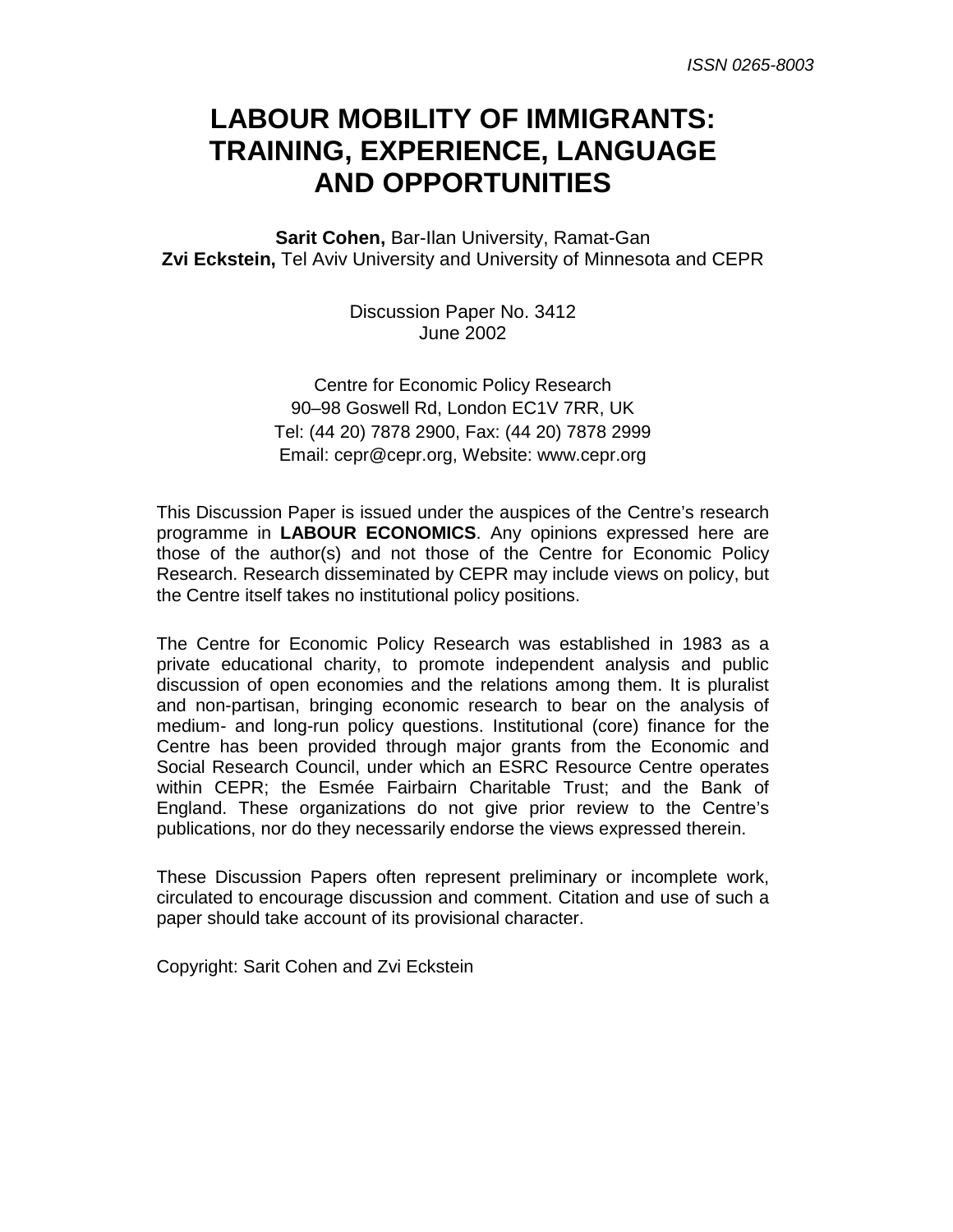June 2002

### **ABSTRACT**

### Labour Mobility of Immigrants: Training, Experience, Language and Opportunities\*

This Paper analyses the labour mobility and human capital accumulation of male immigrants who moved from the former Soviet Union to Israel. We formulate an estimable dynamic choice model for employment and training in blue and white-collar occupations, where the labour market randomly offered opportunities are affected by past choices. The estimated model fits well the observed patterns of the fast decrease in unemployment as immigrants first find blue-collar jobs and attend training, followed by a gradual movement to white-collar occupations. The estimated rates of return to local training, local experience and local language are very high, but imported skills have zero (conditional) return. Furthermore, the welfare gain from the impact of training on job offer probabilities is larger than its effect on wages. Due to low job offer rates, the realized rate of return from white-collar training is relatively low and takes time. As a result, the annual aggregate wage growth, due to the availability of training programs, increases with time in Israel to 1.4% in the fifth year.

### JEL Classification: J31 and J68

Keywords: immigration, occupation, training, transitions, unemployment and welfare

| <b>Sarit Cohen</b>                | Zvi Eckstein                 |
|-----------------------------------|------------------------------|
| <b>Bar-Ilan University</b>        | Department of Economics      |
| <b>Faculty of Social Sciences</b> | University of Minnesota      |
| <b>Department of Economics</b>    | 271 19th Ave. S              |
| Ramat-Gan 52900                   | Minneapolis, MN 55455        |
| <b>ISRAEL</b>                     | <b>USA</b>                   |
| Tel: (972 3) 531 8948             | Tel: (1 612) 625 0145        |
| Email: cohens1@mail.biu.ac.il     | Fax: (1 612) 624 0209        |
|                                   | Email: eckstein@econ.umn.edu |

For further Discussion Papers by this author see: For further Discussion Papers by this author see: www.cepr.org/pubs/new-dps/dplist.asp?authorid=157760

www.cepr.org/pubs/new-dps/dplist.asp?authorid=116095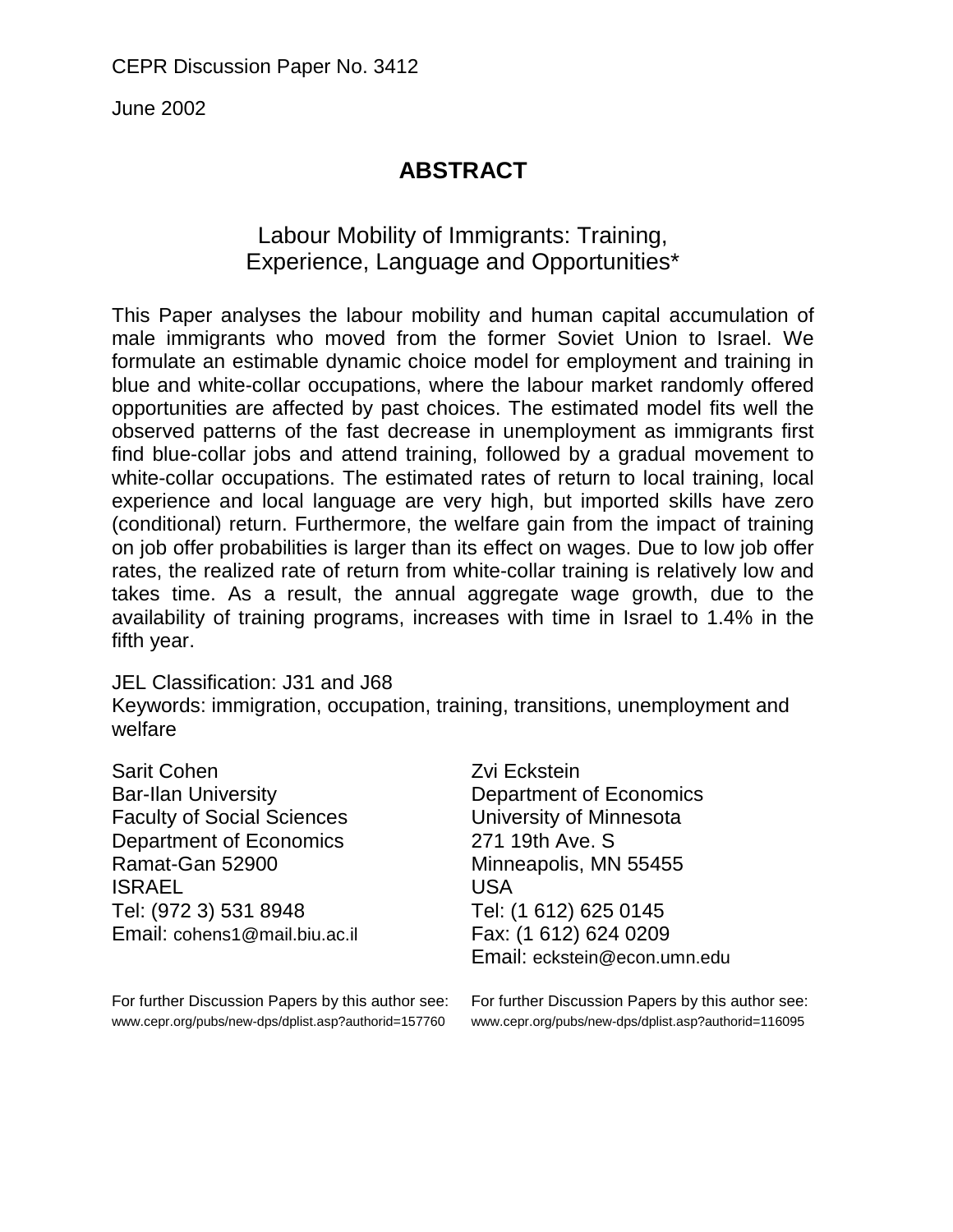\* We thank Japp Abbring, Richard Blundell, Mike Keane, Allan Manning, Yusuke ONO, Barbara Petrongolo, Yoram Weiss and Ken Wolpin for discussions and comments on previous drafts of this Paper. Osnat Lifshitz, Maria Tripolski and Adi Zaidman provided excellent research assistance. We are also grateful for financial support from NIH grant 1 R01 HD34716-01.

Submitted 22 May 2002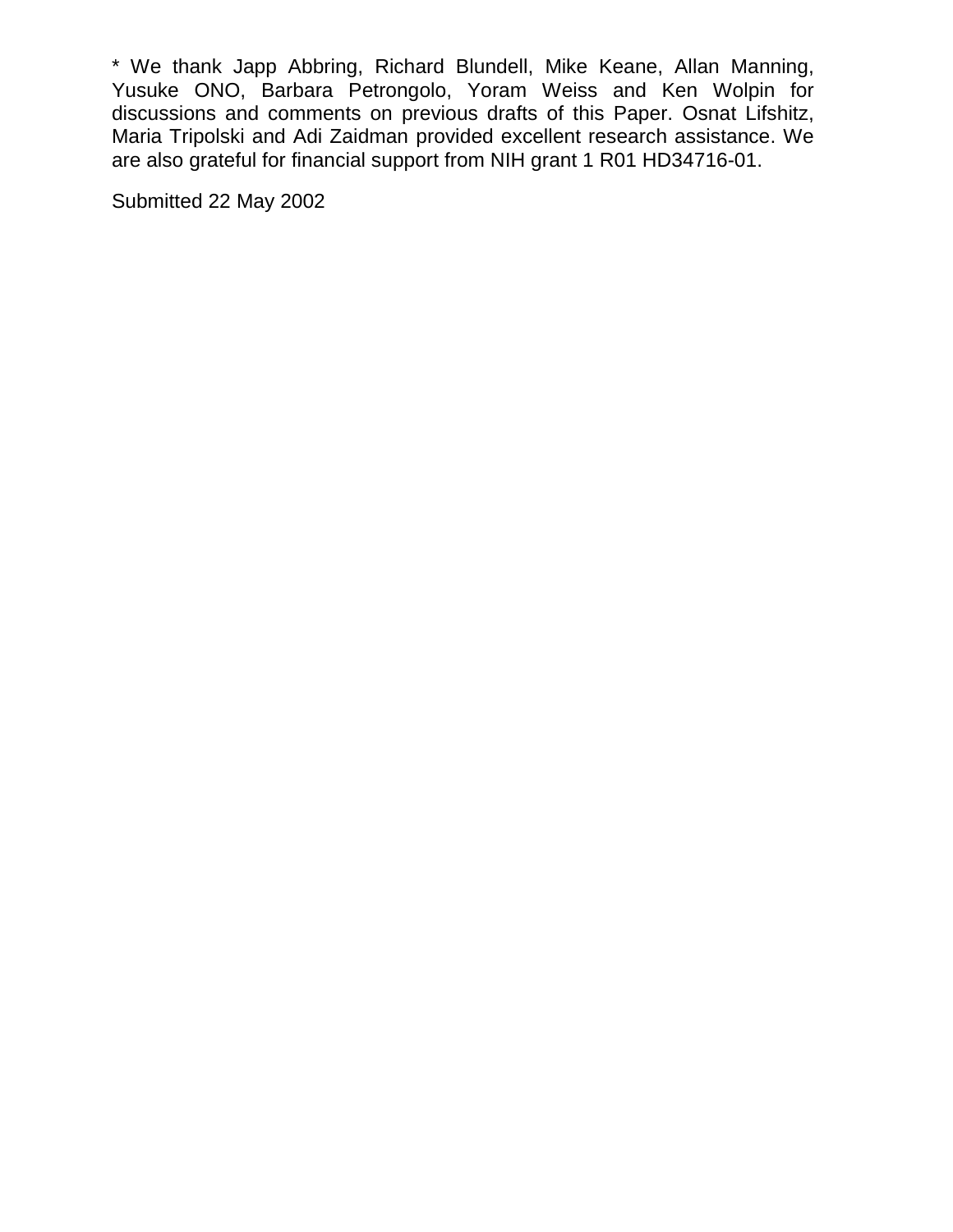### 1 Introduction

The transition pattern of immigrants to a new labor market is characterized by high wage growth, fast decrease in unemployment as immigrants first find blue-collar jobs, followed by a gradual movement to white-collar occupations. A central aspect of this process is the acquisition of local human capital in the form of the local language, local experience and the participation in vocational training programs provided by the government.<sup>1</sup> In this paper we quantify the impact of local accumulation of human capital and imported skills on labor mobility and wages (Weiss, Sauer and Gotlibovski (2002)), with special emphasis on the role of the local training classes. In particular, we study the effect of training in white and blue-collar occupations on wages, job offer probabilities and individual utility. In addition, we estimate the predicted aggregate wage growth of male immigrants and the individual welfare gain from the availability of training.2

To study these issues we formulate a dynamic choice model, in which immigrants at each period can be in one of the following states: employed in blue-collar occupations, employed in white-collar occupations, attend training related to either of these occupations and non-employed. Wages and job offers are random and are affected by the immigrant's endogenously accumulated experience and participation in training as well as by his language knowledge and imported skills.<sup>3</sup> We estimate our model using quarterly panel data of a sample of male immigrants who moved from the former Soviet Union to Israel during the period of 1990 to 1992. Our data covers the labor market

<sup>1</sup>Borjas (1994, 1999) and LaLonde and Topel (1994) provide comprehensive surveys on the economics of immigrants in the labor market. The focus of the literature is on the wage growth of immigrants, the convergence of wages to those of equivalent natives and the impact of immigrants on natives employment and wages.

<sup>&</sup>lt;sup>2</sup>Heckman, LaLonde and Smith (1999) provide a comprehensive survey of the methods and empirical findings regarding the gains from vocational training programs provided by the government. The survey includes the analysis of endogenous participation in training and labor supply in the framework of a dynamic search model. However, the econometric models are static and they focus on the estimation of the training impact on potential earnings.

<sup>&</sup>lt;sup>3</sup>The model is similar to that of Keane and Wolpin (1997) and Eckstein and Wolpin (1999). Card and Sullivan(1988), Ham and LaLond(1996) and Heckman and Smith(1999) empirically analyzed the interactions between training participation and (un)employment before and after the program.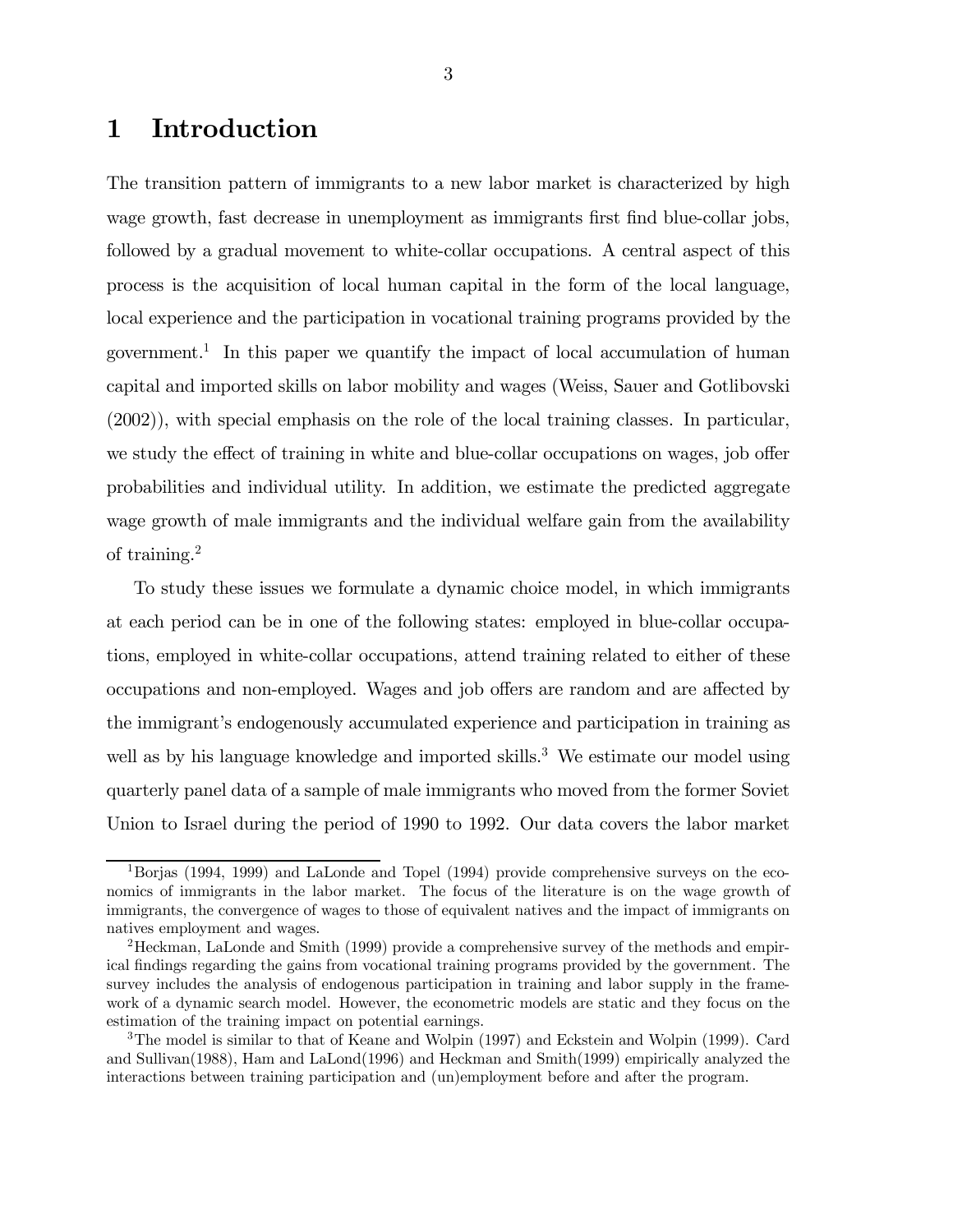experience of immigrants during their first 20 quarters since their arrival in Israel.<sup>4</sup>

The existing labor economic literature on immigration focuses on immigrants' earning growth and their impact on natives' employment and wages (see, e.g., LaLond and Topel (1994) and Borjas (1999) for recent surveys). This vast empirical literature has documented a high wage growth for immigrants during their first decade in the new country where the main questions are the effects of time since arrival and the year of arrival on wages.5 Our detailed unique data on a cohort of immigrants includes information on experience, language skills, occupational training participation and premigration skills. This data enables us to further investigate alternative human capital and market opportunities channels that determine the wage growth and labor mobility of immigrants within a dynamic stochastic choice model.

The estimated model fits well the main patterns of labor market mobility for immigrants: the fast reduction in unemployment and the sharp increase in their share in blue-collar jobs, followed by a gradual transition to white-collar occupations (see figure 1). The main reason for this slow transition is the very low offer probability of white-collar jobs. The predicted pattern of participation in training is consistent with the observed peak in training at the end of the first year in the new country, and the decrease in participation over the following two years.<sup>6</sup> The model also predicts the observed sharp decline in the share of employed in blue-collar jobs and the increase in the share of employed in white-collar jobs during the 5'th year in Israel. This surpris-

<sup>4</sup>The mass migration from the Former Soviet-Union to Israel started towards the end of 1989. For a more detailed description of this immigration wave see Eckstein and Weiss (2002). See table A1 for a sample of this study and the key fact is their high level of education. Several studies suggest that the return to various human capital variables depends on the national origin of these stocks. Eckstein and Weiss (2001) find that upon arrival, immigrant males receive no return for their imported skills. Friedberg (2000) finds variation in the return to foreign schooling across origin countries and an insignificant return to foreign experience.

<sup>&</sup>lt;sup>5</sup>Eckstein and Weiss (2001) extended this work using repeated cross-section samples for the same immigration wave that is investigated here. Their main finding is that the large wage growth during the first five years in the new country is characterized by a zero return to the imported education in the first year of arrival. However, the return to education is increasing with time in the new country. Weiss, Sauer and Gotlibovski (1999) is an exception in the literature. They use a dynamic model framework in order to analyze the compatibility between the immigrant's work and his imported level of schooling and its effect on immigrants' wage and welfare.

 $6$ The formal goodness of fit test implies that a maximum likelihood estimated model does not fit well the aggregate proportions of individuals in each labor market state.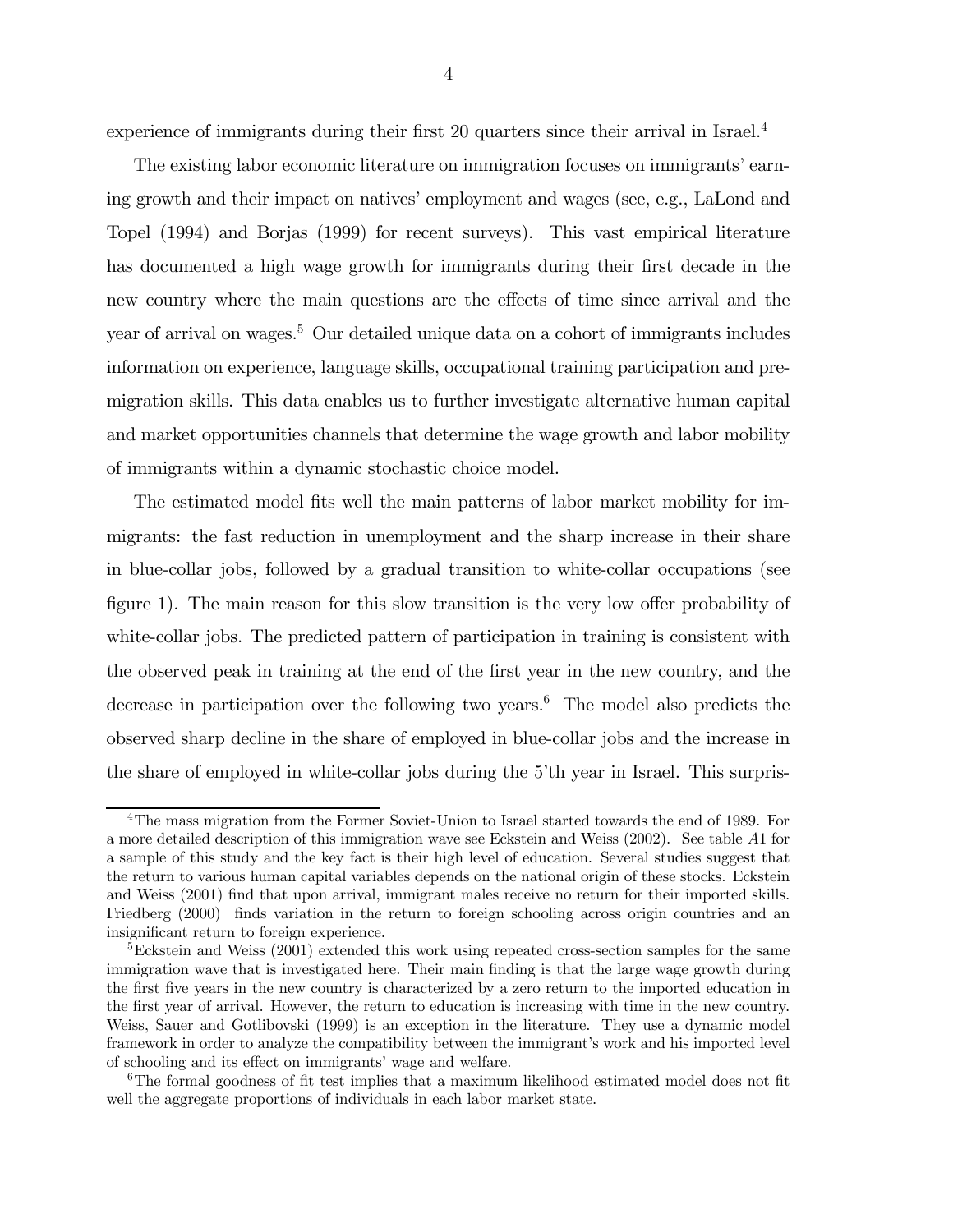ing result is due to three factors: (i) the decline in transitions from unemployment to blue-collar jobs; (ii) the low permanent transition of immigrants from blue-collar jobs to white-collar jobs; and (iii) the stability of white-collar jobs that are always preferred by immigrants.<sup>7</sup>

The estimated rate of return to white-collar related training and blue-collar related training are 19% and 13%, respectively, for 78% of the population and zero for rest of the immigrants population.<sup>8</sup> However, the predicted mean accepted wages are only  $6\%$ higher for participants in white-collar related training and  $11.9\%$  higher for participants in blue-collar related training. The difference between the estimated rate of return to training and the effect of training on mean accepted wages is due to the occupation specific employment probability. The endogenous offer arrival rates and choices (selection) of jobs by occupation dominates the estimated coefficients of the rate of return that is realized for the participation in training. There is a large return to the knowledge of Hebrew in both occupations and to the knowledge of English in white-collar jobs only. Accumulated experience in the new country has about a 2% return per quarter, but imported schooling and experience (age) have zero (conditional) return in the new country. It seems, therefore, that the imported skills do not contribute to wage growth directly but only through their effect on the accumulation of local skills.<sup>9</sup> In addition, we find that imported human capital has a significant positive effect on white-collar job offer probability.

In addition to the high wage return for white-collar related training, this type of training doubles the white-collar job offer rates.<sup>10</sup> This effect is the main channel through which training affects labor mobility of immigrants. However, the high return to local experience, the estimated negative utility from attending training and the low

<sup>7</sup>Figure 1 shows this fact clearly. It should be noted that the model allows for alternative explanations, such as accumulated human capital and cohort effects.

<sup>8</sup>We allow for two unobsreved types of immigrants in the population (Heckman and Singer (1984)). Our OLS estiamtes of the effect of training are large but insignificant, which is the common result in the literature (Lalonde(1995)). Our estimated model indicates that the OLS return to training are biased downwards.

 $9$ Imported schooling affects the choice and the potential return to training. In this paper we did not model this interesting interaction between imported skills and local accumulation of human capital.

 $10$ Card and Sullivan (1988) and Ham and LaLond (1996) found that the participation in training has a significant positive effect on the post training employment probabilities.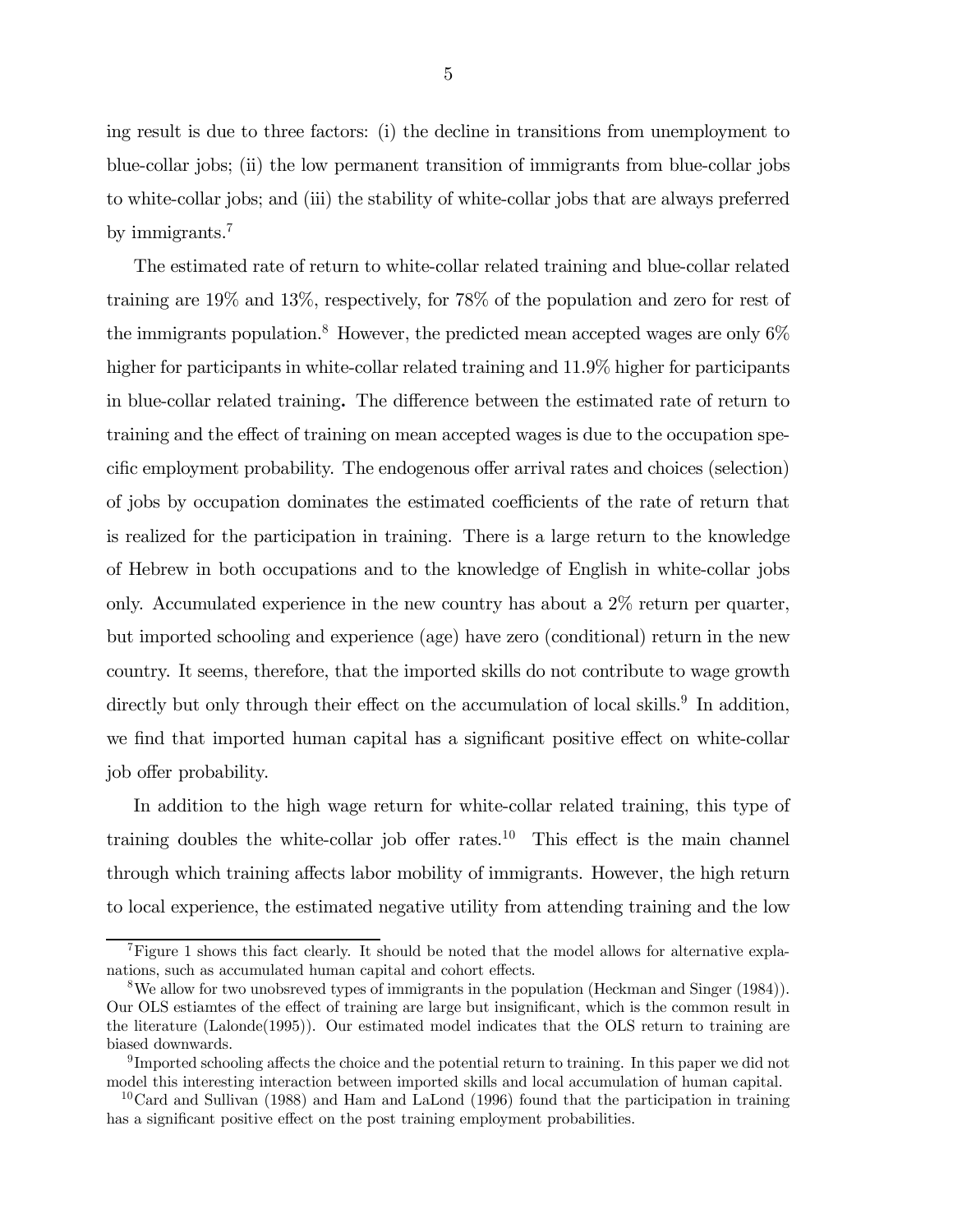availability of white-collar training are the main explanations for the predicted low participation rates in training.<sup>11</sup> Furthermore, the individual welfare gain at arrival from the existence of training programs, as provided by the government, is estimated to be between one percent to one and half percent. The direct wage effect of this gain is small, despite the estimated high return for training in wages. The finding that the wage gain from training constitutes only a small fraction of the total gain supports the lesson from previous evaluation studies that training affects not only wages, but also other variables and, therefore, one should model a multiplicity of outcomes of training (Heckman, LaLonde and Smith (1999)). The existing empirical literature evaluates the impact of training using the "treatment effect" econometric model. In this model it is assumed that the wage in the first job following the training captures the future potential return to the "treatment". The results in this paper show that it is likely that the occupation in the first job after training is unrelated to the specific training program. Hence, the standard model might underestimate the effect of training.

In this paper we jointly estimate the impact of training on employment and wages. Therefore, we can calculate the predicted aggregate wage growth that is due to the availability of the government vocational training programs. This estimated aggregate wage growth due to the availability of training programs increases in time since arrival. It is about one percent in the third year since migration and 1.4% in the fifth year. The large difference between the effect of training on the individual wage equations and on the predicted wage growth is due to the dynamic realized opportunities and selection decisions made by workers. As a result, the effect of training on observed employment and wages is a dynamic phenomenon that takes many years to be realized.

The rest of the paper is organized as follows. Section 2 presents the quarterly panel data on the sample of male immigrants. Section 3 develops the discrete choice human capital investment model. Section 4 summarizes the estimation results and the model fit and in section 5 we present policy implications of our results. Section 6 concludes the paper.

<sup>&</sup>lt;sup>11</sup>The negative utility from participation in training can be interpreted as a result of liquidity constraint on immigrants' investment in human capital.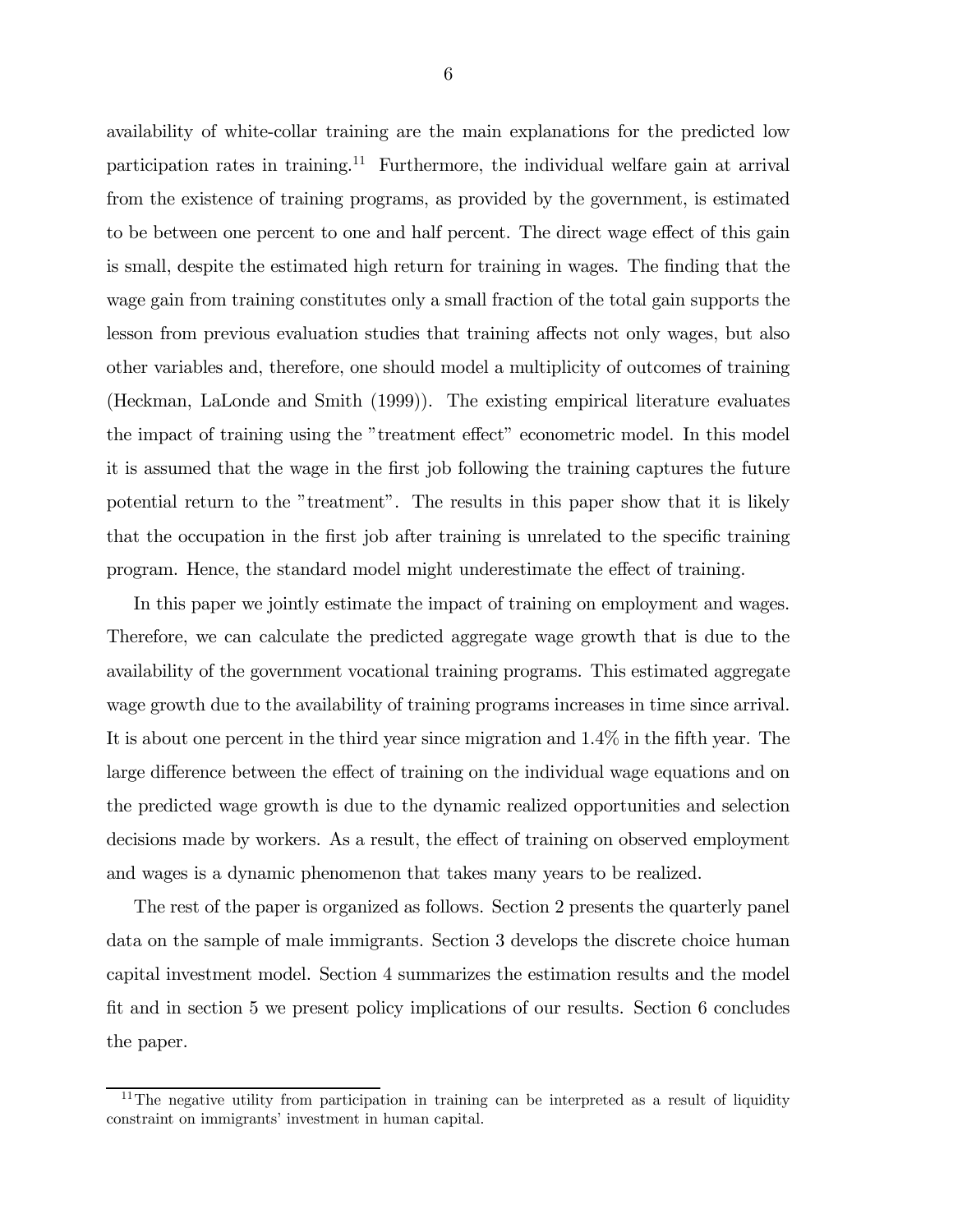### 2 Data

The data for this study is based on a panel from two surveys of the same sample.<sup>12</sup> The first survey was conducted during the summer of 1992 on a random sample of 1,200 immigrants from the former USSR who entered Israel between October 1989 and January 1992. The second survey was done in 1995 and only 901 of these immigrants were re-sampled. The original sample consists of immigrants between working-ages (25-65) residing in 31 different locations in Israel at the time of the first survey. Both surveys contain monthly history of the jobs and wages from the date of arrival in Israel until the interview. The surveys also provide detailed information on participation in government-sponsored training programs, the knowledge of Hebrew on arrival, participation in Hebrew classes and Hebrew knowledge at the date of the surveys. In addition, the surveys contain information on demographic characteristics before and after migration. For this study, we converted the monthly labor market data to a quarterly (three months) data set.

We consider 419 male immigrants who were 23 to 58 years old at time of arrival, where 316 of these immigrants were interviewed in the second survey. We restrict the sample to immigrants who did not return to be full time students and were actively looking for a job in Israel.

The immigrants' high level of imported skills is reflected in their average 14.6 years of schooling and the high proportion of immigrants who worked in white collar jobs  $(68\%)$  in the former USSR (see Table A1). White collar jobs are related to work that requires more than 12 years of schooling such as researchers, managers, computer analysts, teachers, nurses, engineers, artists and other high skilled professionals. The blue-collar occupations consists of all other jobs which require mainly basic skills. 13.

The knowledge of language is measured by four questions on ability to understand, to speak, to read and to write the language. The immigrants were asked these questions

<sup>&</sup>lt;sup>12</sup>The surveys were conducted by the JDC - Brookdale Institute of Gerontology and Human Development, Jerusalem- Israel.

<sup>&</sup>lt;sup>13</sup>White-collar jobs correspond to codes 000-299 in the 1972 occupation classification of the Israeli Central Bureau of Statistics (CBS).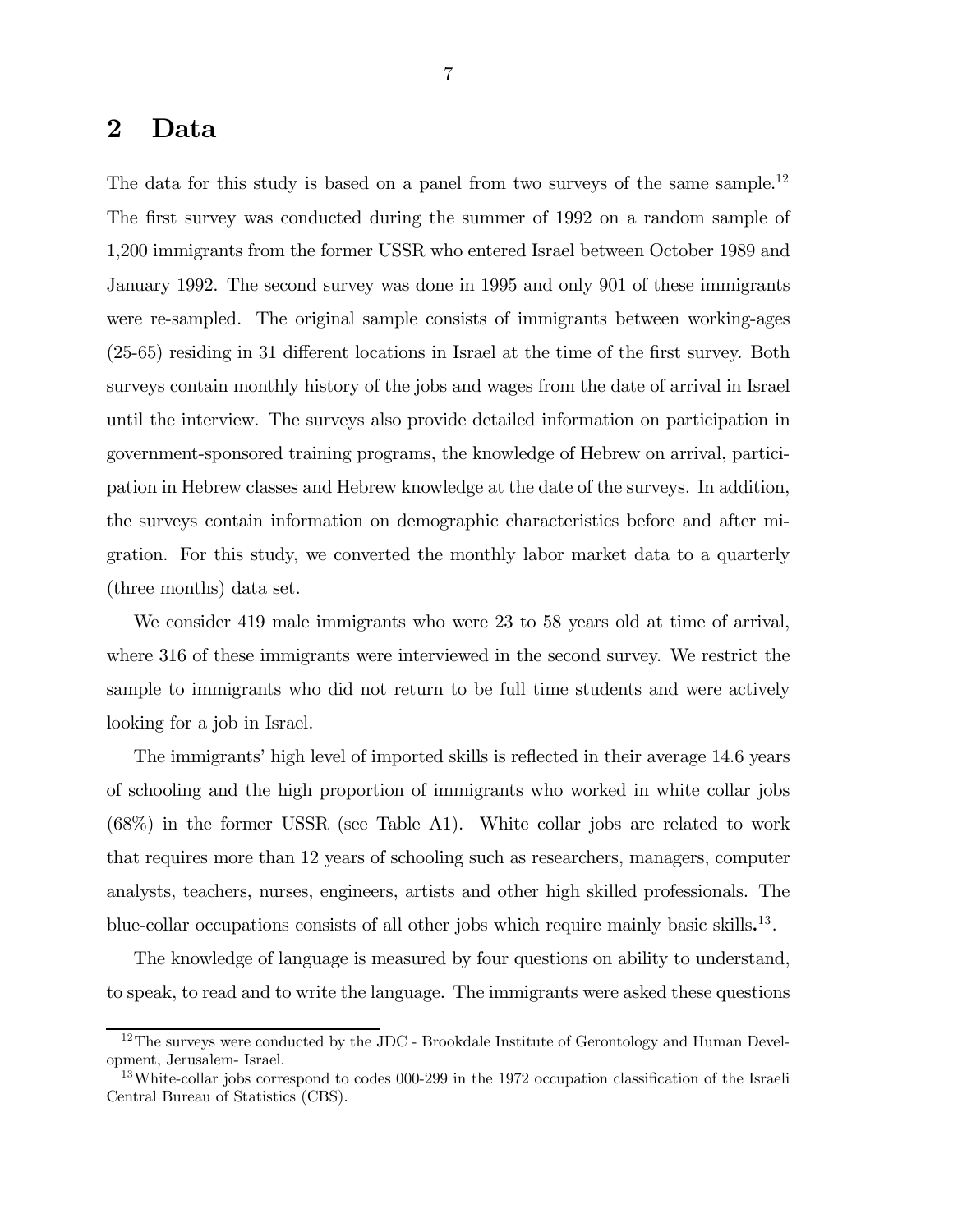both in Hebrew and in English. We use an index that gives equal weights for all questions and has a lowest value of one for those who have no knowledge and the value four for those knowing the language fluently. Few immigrants had knowledge of English prior to migration. Therefore, the average English index is only 1.76.14

The knowledge of Hebrew was measured at the two interviews. 12 percent of the immigrants were able to hold a simple conversation in Hebrew prior to their arrival. On arrival, all immigrants are assigned to a government-provided two quarters Hebrew Course, which is called "Ulpan"15. 92% of the immigrants attended Ulpan with 79% completing it. The knowledge of Hebrew increased, on average, by 10% between the two surveys.

Each immigrant to Israel is eligible for participating in one government-sponsored vocational training program. These training programs are classified by white-collar and blue-collar occupations. Training in white-collar related occupations includes courses in computers, accounting, adjusting engineering skills to local market requirements, etc.. Training in blue-collar related occupations includes courses in sales, cosmetics, diamond cutting, construction related occupations, etc..16 These training programs are open both to unemployed and displaced native Israelis as well as to immigrants. A mandatory requirement for participation in training is passing a test in the Hebrew language. Some of the programs can be considered as retraining as they aim at allowing the participant to adjust his skills to the Israeli labor market. For example, many immigrants worked in different fields of engineering prior to migration. Since some of these fields are not in demand in the Israeli labor market, various training programs were designed to adjust their knowledge.<sup>17</sup>

 $14$ We assume that this level of English is constant over the life cycle. The interview was in Russian or/and Hebrew.

 $15$ It should be mentioned that each household of immigrants receives an absorption package of benefits during their first year in Israel. This package contains special allowances for rental and mortgage for housing which can be partially extended for a longer period. Ulpan and training are part of the benefits as well.

<sup>&</sup>lt;sup>16</sup>While many government-sponsored training programs in the US are offered to economically disadvantaged individuals whose level of skills is low, Israeli classroom vocational training programs are designated mainly for high school graduates and collage graduates.

<sup>&</sup>lt;sup>17</sup>In some occupations such as law and medicine, immigrants had to participate in special programs in order to get a license to practice this occupation in Israel. Since participation in these special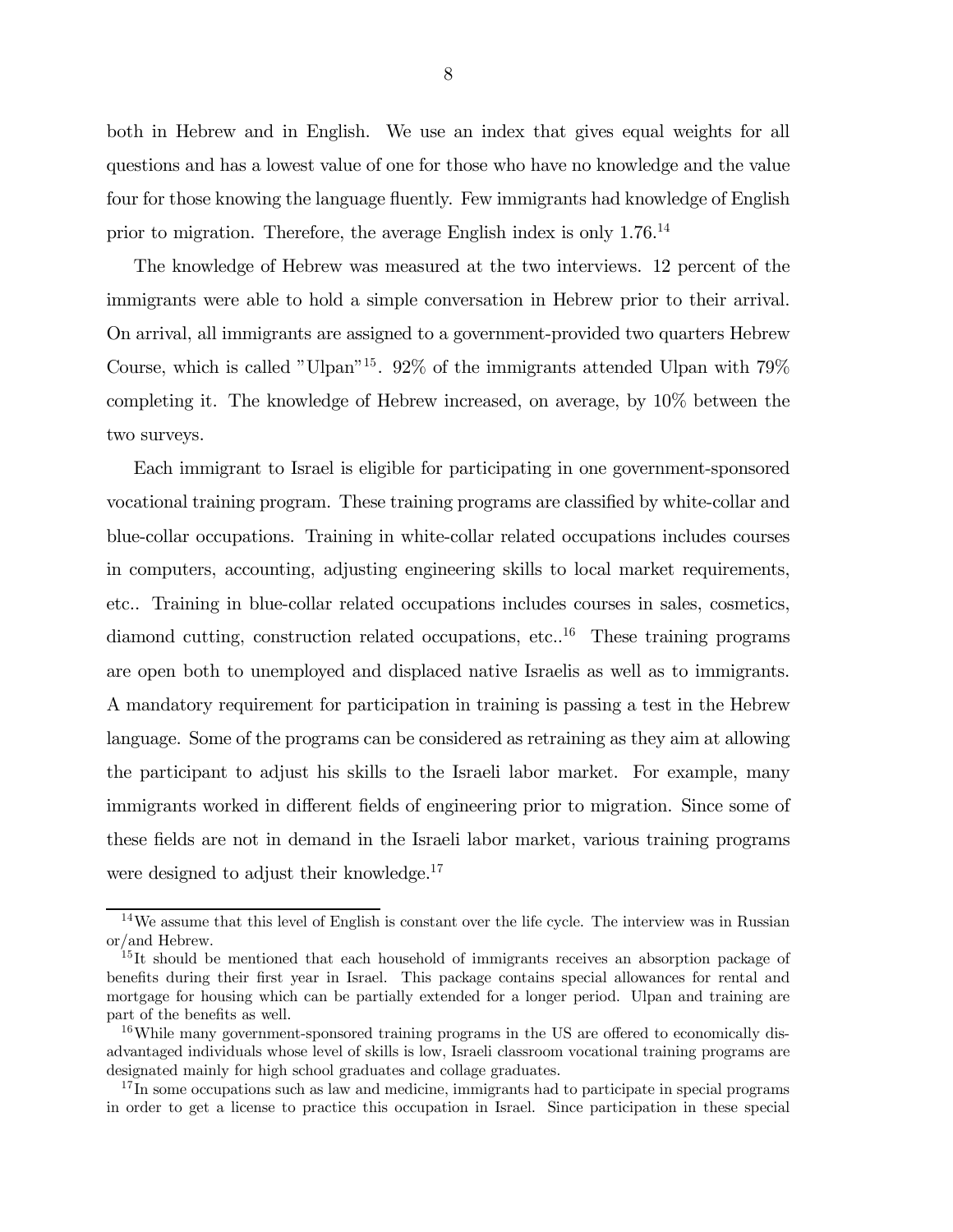In the data we classified the labor market status of individuals in such a way to fit the classification used in our theoretic model. In each quarter the immigrant can be in one of five labor market states: unemployed (UE), working in a white-collar job (WC), working in a blue-collar job (BC), attending a training course in a white collar occupation (WT) or attending a training course in a blue collar occupation (BT). Figures 1a and 1b describe the actual proportions of individuals in each state for the first 20 quarters since arrival in Israel. Immigrants who attend Ulpan during the first two quarters are considered to be unemployed. The unemployment rate reaches 23% after a year and stabilizes at about 10% after 13 quarters in Israel. A substantial number of immigrants work in blue-collar jobs during the first two years in Israel. The proportion of these individuals reaches more than 60 percent after two and a half years in Israel and stays at this level for almost two additional years. This pattern of slow dynamic transition is similar to what is believed to be typical immigrant behavior (Chiswick,  $(1992)$ , Eckstein and Weiss  $(2001)$ ).<sup>18</sup>

What might seem as a substantial occupational downgrading during the first 4 years in the new country, gets a significant turn later on. During the fifth year in Israel, the share of immigrants who work in BC jobs is reduced by almost 20% and the share of employed in white-collar jobs increases by almost the same magnitude. Hence, the movement between occupations is a long dynamic process.19 Does this change in trends represent an occupational upgrading during the fifth year since migration, or is this change a result of the characteristics of the 1990 immigrants relative to the 1991/2 immigrants? The answer to this question requires a structural model that can distinguish between the two hypotheses.

The transitions between the five labor market states (Table A2) show high (80% to 97%) and increasing persistence in the WC and BC jobs. The transitions from WC

programs is mandatory, our study does not include immigrants who participated in these programs.The length of the training programs varies between one to three quarters. Based on discussions with public administrators we learn that the duration of the courses depends on administrative conditions and does not reflect differences in quantity or quality of the learning material.

<sup>&</sup>lt;sup>18</sup>Note that this pattern is similar to the transition to work of high school graduates, as described by Keane and Wolpin (1997).

<sup>19</sup> It should be noted that the number of observations in the fifth year is low.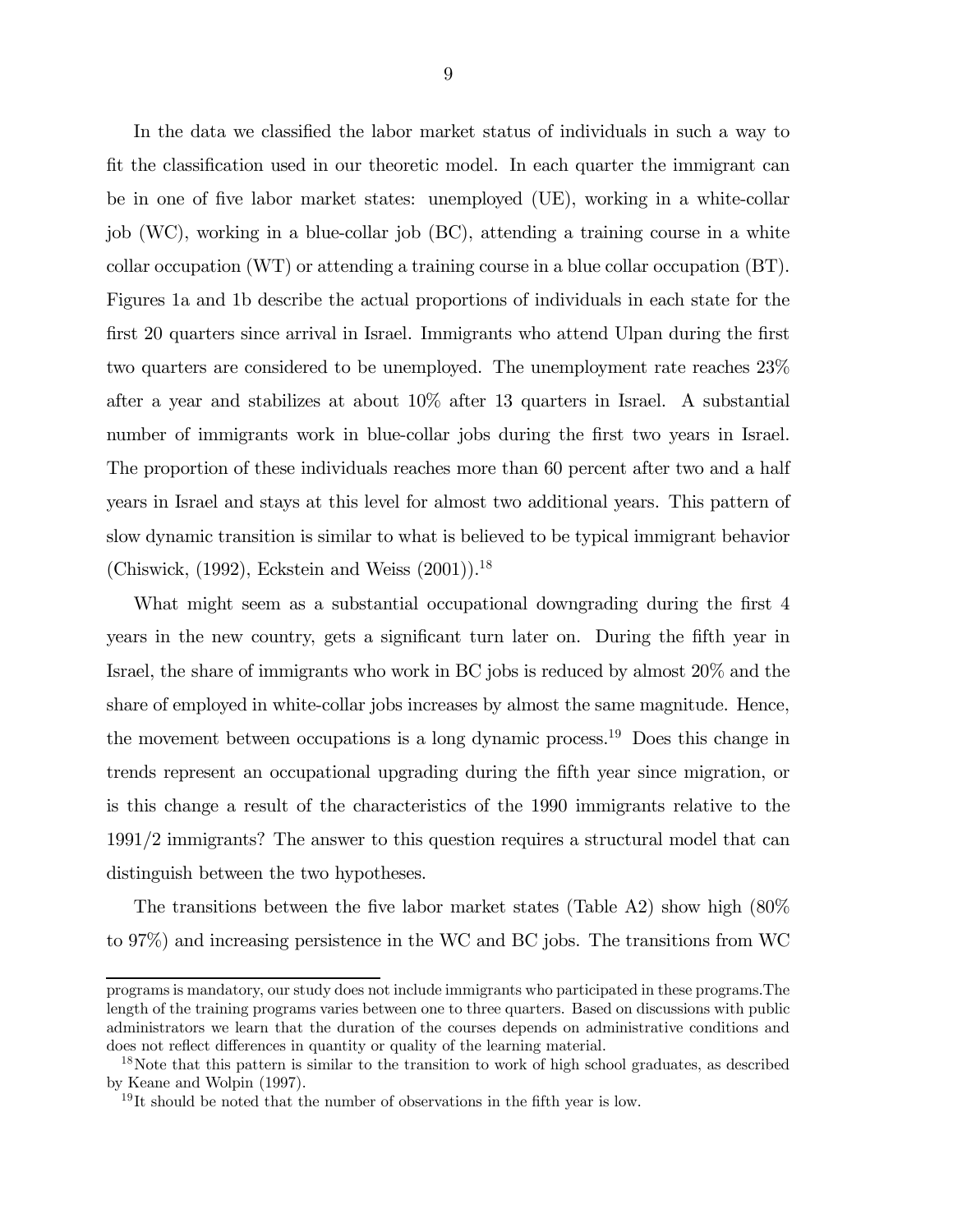(BC) jobs to BC (WC) jobs are low and decreasing over time. The rate of transition from work to unemployment, after more than two and a half years in Israel, is about 5%, which is substantially lower than the transition to unemployment from any other state.

Table 1 shows that 84% of the immigrants who attended training had worked in white-collar jobs in the former USSR. Hence, immigrants who arrived with more skills are more likely to invest in training. Yet, a significant number of these immigrants are willing to downgrade their occupation, since 37% of the immigrants who had whitecollar jobs attended training in blue-collar related occupations. This observation may reflect the way that the immigrants perceived their labor market opportunities in Israel. However, as can be seen in Table 2, it does not mean that they will necessarily end up working in blue-collar jobs.

| Occupation in Israel*. |                    |                    |             |              |  |  |  |  |  |  |
|------------------------|--------------------|--------------------|-------------|--------------|--|--|--|--|--|--|
| Occupation             | <i>Training in</i> | <i>Training in</i> | Proportions | Observations |  |  |  |  |  |  |
| in Former USSR         | $White - Collar$   | $Blue - Collar$    |             |              |  |  |  |  |  |  |
| $White - Collar$       | 54.03              | 30.65              | 84.68       | 105          |  |  |  |  |  |  |
| $Blue - Collar$        | 4.84               | 10.48              | 15.32       | 19           |  |  |  |  |  |  |
| Proportions            | 58.87              | 41.13              | 100.00      |              |  |  |  |  |  |  |
| Observations           | 73                 | 51                 |             | 124          |  |  |  |  |  |  |

Table 1. Transitions from Occupation in Former USSR to Training by

\*(In percentage, Observations in numbers.)

Table 2 shows that the occupation in the first job after training is not necessarily the same as the occupation in the training program, and there is more downgrading than upgrading. However, the theory in the next section shows that one cannot infer from the transition from training to the first job, the long term impact of training on the immigrant's occupational choice.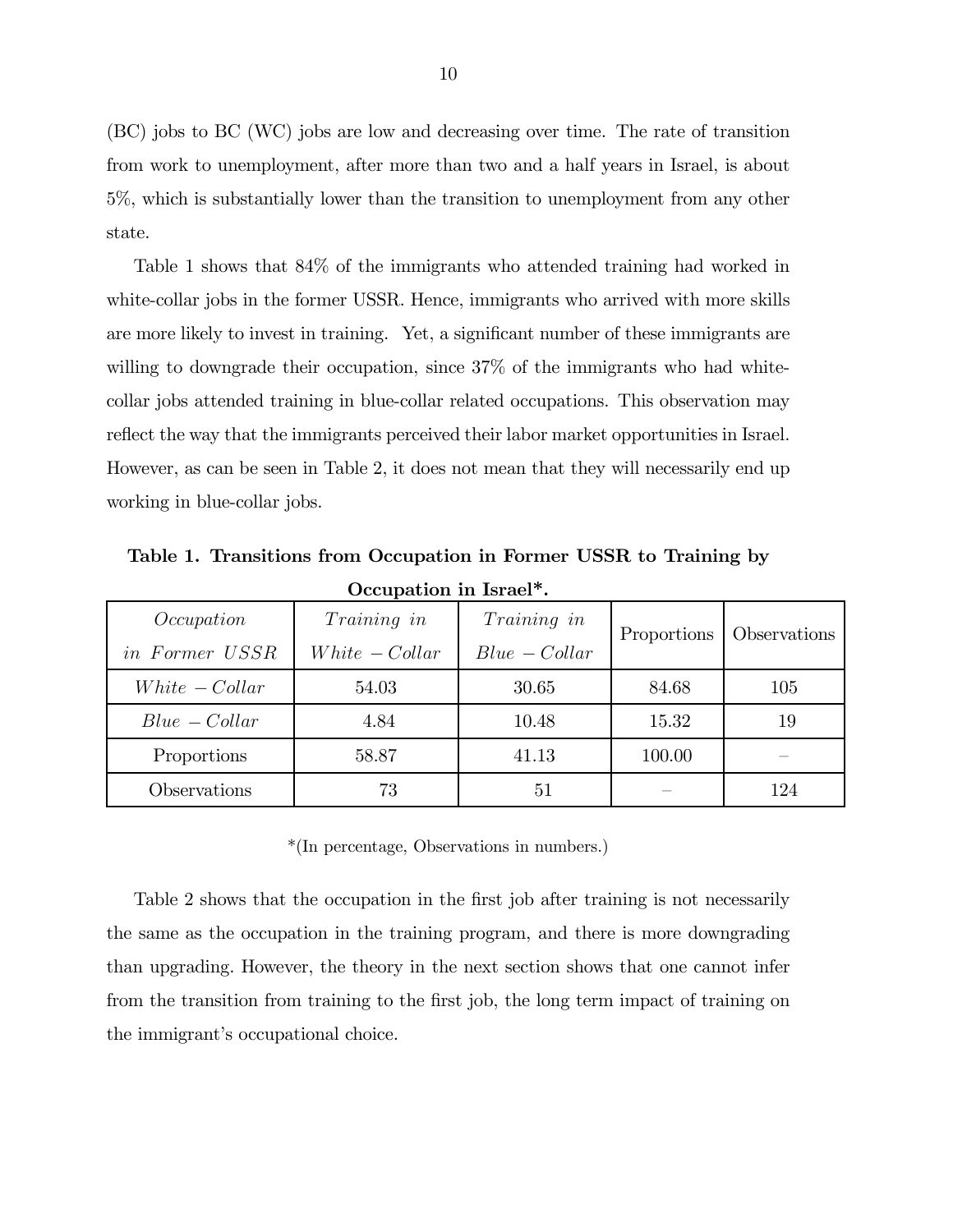| First Job<br>After Training | Training in<br>$White - Collar$ | Training in<br>$Blue - Collar$ | Proportions | <b>Observations</b> |
|-----------------------------|---------------------------------|--------------------------------|-------------|---------------------|
| $White - Collar$            | 34.26                           | 9.26                           | 43.52       |                     |
| $Blue - Collar$             | 25.93                           | 30.56                          | 56.48       | 61                  |
| Proportions                 | 60.19                           | 39.81                          | 100.00      |                     |
| Observations                | 65                              | 43                             |             | 108                 |

Table 2. First Job After Training in Israel by Occupation.

\*16 immigrants hadn't found a job after training (out of 124 who participated in training

programs)

#### Multinomial logit regression for employment states

In order to describe the role of training by occupation we estimate a pooled multinomial logit regression for the immigrants' employment choices in different periods (Table 3). The dependent variable indicates whether the immigrant was working in WC, BC or was unemployed at time  $t^{20}$ . The variable WT (BT) equals 1 if the immigrant has completed training in  $WC$  ( $BC$ ) before time t and equals zero otherwise. Training in white-collar occupations increases the probability of working in a white-collar job and being unemployed, while training in blue-collar only affects positively the probability of being unemployed. The knowledge of Hebrew and English, age on arrival and work in a white collar occupation in the former USSR increase the probability of both working in a white-collar job and being unemployed relative to working in blue-collar jobs. Education (years of schooling) has no significant effect on these probabilities. Accumulated work experience in Israel reduces the probability of being unemployed. It is interesting to note that all the variables that are related to the level of human capital, increase the probability of working in white-collar jobs as well as being unemployed. That is, skilled immigrants invest both in the accumulation of human capital and in job search.

 $20$ Note that each immigrant appears in this regression several times and there is no individual fixed effect. Moreover, the regression does not control for endogeneity of training and only provides a way to measure conditional transitions in the data. Error terms are clustered by individuals.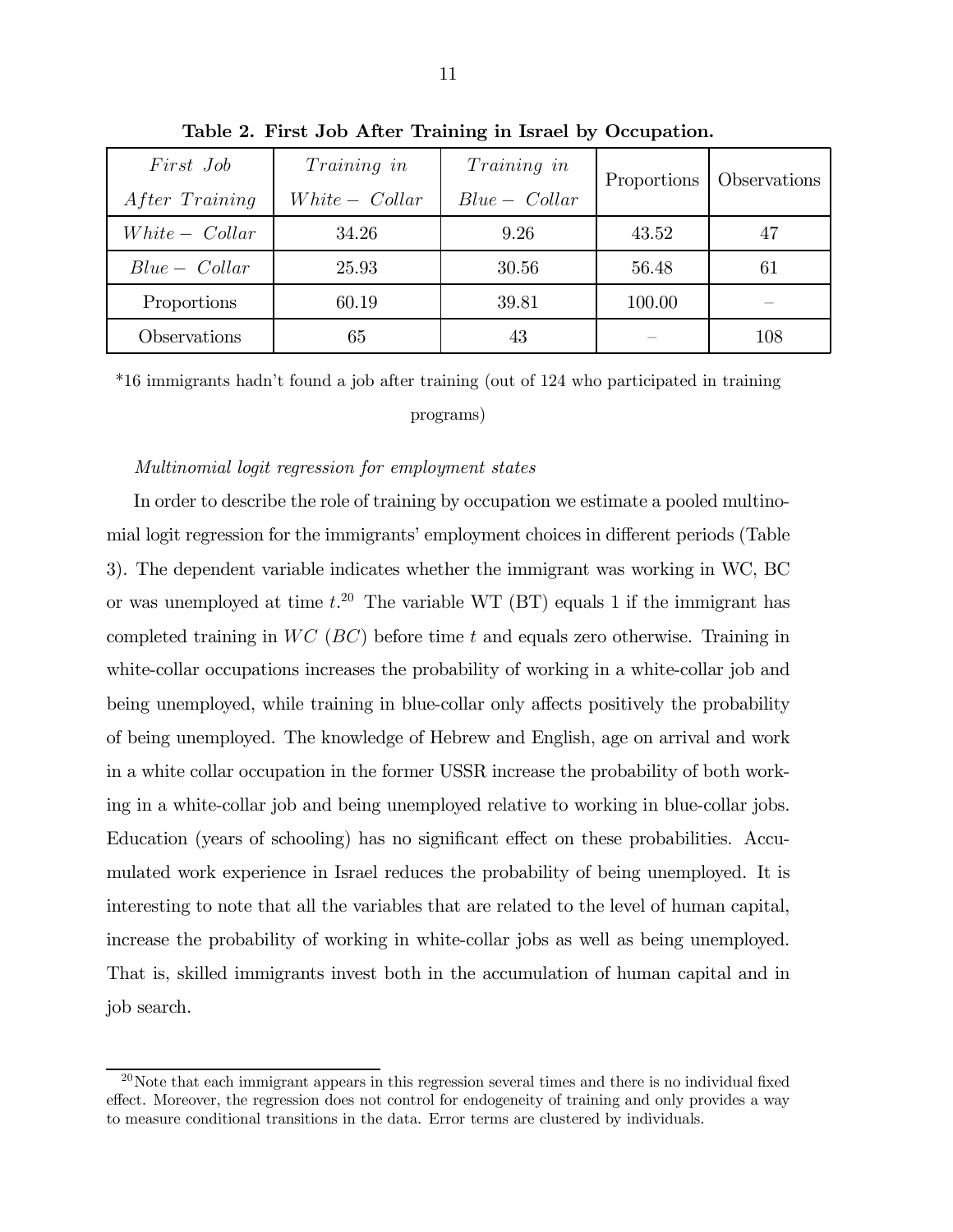|                    | White-collar          | Unemployed            |
|--------------------|-----------------------|-----------------------|
| Variable           |                       |                       |
| Constant           | $-4.4424$<br>(0.5034) | $-0.4753$<br>(0.4804) |
| Hebrew             | 0.9612<br>(0.0761)    | 0.1342<br>(0.0701)    |
| English            | 0.6563<br>(0.0428)    | 0.1529<br>(0.0497)    |
| Age on arrival     | 0.0135<br>(0.0055)    | 0.0205<br>(0.0052)    |
| Years of schooling | 0.0331<br>(0.0212)    | 0.0332<br>(0.0190)    |
| Training in WC     | 0.9421<br>(0.1153)    | 0.8183<br>(0.1658)    |
| Training in BC     | $-0.2101$<br>(0.1594) | 0.9586<br>(0.1815)    |
| Experience         | $-0.0046$<br>(0.0100) | $-0.6807$<br>(0.0233) |
| Occup. in USSR WC  | 1.4837<br>(0.1417)    | 0.2156<br>(0.1137)    |
| No. of Obs.        | 5536                  |                       |
| Log likelihood     | -3558.40              |                       |

### Table 3: Multinomial-logit on Employment

by Occupation and Unemployment

\* The comparison group is employment in blue-collar jobs.

### Wages

The quarterly wage growth estimated by a simple regression of the mean wage on time since arrival is 2.2-3% per quarter. This growth rate is about 9% annually, which is 2.6% higher than the rate we find in a larger sample given by the cross section income surveys of the CBS (See Eckstein and Weiss (2001)).

Simple pooled log wage OLS regressions for each occupation separately are given in Table 4. Clearly, we do not correct for the selection bias implied by the choices of the individual so that the regression provides benchmark correlations. Training enters as a dummy only for wages reported after the graduation of the training program. Training in white-collar occupations has a positive large (11.6%) estimated effect on accepted wages in white-collar jobs and zero effect on accepted wages in blue-collar jobs. Training in blue-collar occupations is estimated to have a 5.6% effect on wages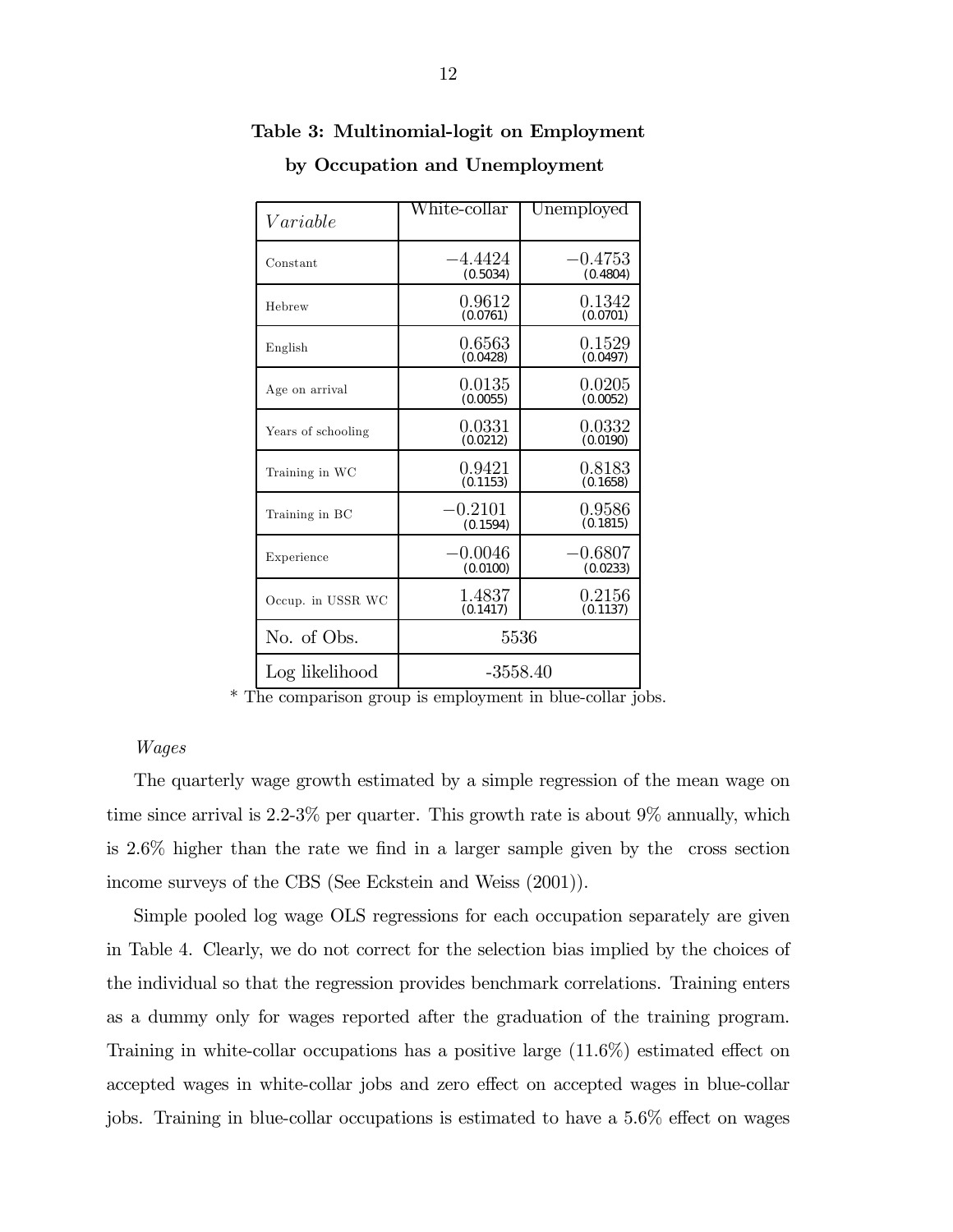in BC and zero effect on wages in WC. The estimated coefficients have large standard errors. These results are similar to results obtained in many studies that attempt to find the impact of training on wages (see Heckman, LaLonde and Smith (1999)).<sup>21</sup>

The estimated effects of the knowledge of Hebrew and English on wages are substantial.<sup>22</sup> The highest level of the Hebrew index is four which implies a impact of  $16\%$ above that of the average Hebrew knowledge, which is the level of 2.7. The effect of English on wages in WC jobs is even larger. The impact of the knowledge of Hebrew on the wages in blue-collar jobs is smaller than in white-collar jobs, but is still positive and significant, while the effect of English in BC jobs is negative and insignificant.<sup>23</sup> The correlation coefficients for imported human capital in the form of experience (age on arrival) and education are zero in the BC wage equation. In white-collar jobs the least square estimators for the return to imported education is 2 percent, but insignificant, while there is over a 1 percent return to a year of experience abroad (age on arrival). It is important to note that the estimated correlation for an additional quarter of general experience in Israel has a 1.7 percent wage return in white-collar jobs and a 2.4 percent wage return in blue-collar jobs.<sup>24</sup>

$$
\widehat{Heb} = 1.695 + 0.092 \times Ulpan\_length + 0.657 \times Hebrew\ before\ migration + (0.169)
$$
\n
$$
0.071 \times time - 0.0014 \times time^{2}.
$$
\n(0.031)

<sup>23</sup>Berman, Lang and Siniver (2000) find similar results with respect to the knowledge of Hebrew using a different data set on immigrants to Israel. Chiswick and Miller (1999) find that the earnings return for English proficiency for legalized aliens for the US is between 8 to 17 percent. Dustmann and van Soret (2001) estimate a model that control for the endogeneity of language fluency. They find that the earning gain from language fluency is positive but sensitive to the specification of the model.

<sup>24</sup>Since we observe wages only during the first 5 years in Israel, we did not include a quadratic element for experience.

 $21$ The correlations reported by the regressions indicate that the division of training and jobs by the two occupational categories is meaningful.

 $^{22}$ The level of Hebrew in each quarter is the predicted index from the regression of index of Hebrew knowledge at the time of the first and second survey on time since arrival, time square, length of ulpan and the indicator for Hebrew knowledge prior to migration: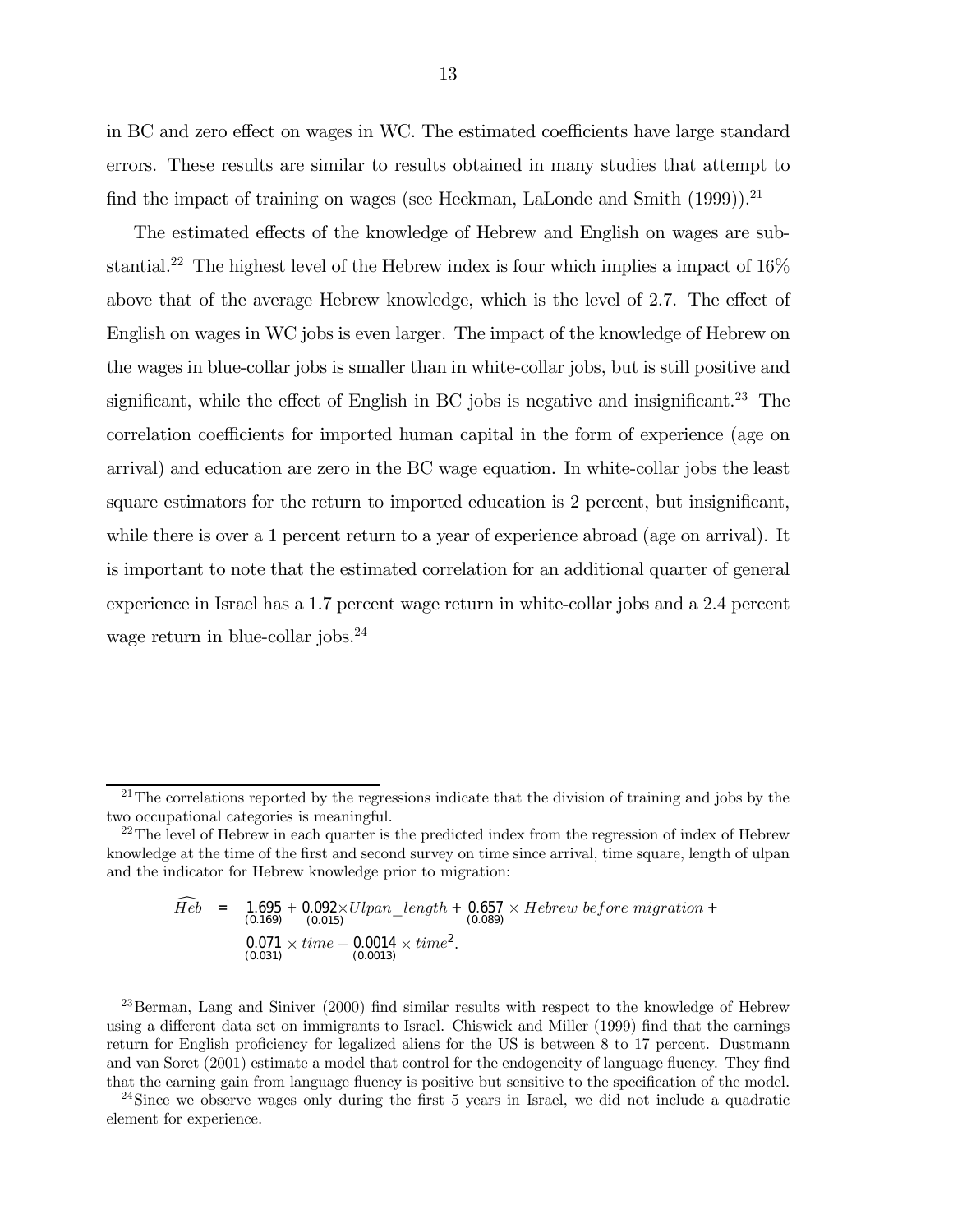| Dependent Variable   | In hourly wage          | In hourly wage         |  |  |
|----------------------|-------------------------|------------------------|--|--|
|                      | white-collar occupation | blue-collar occupation |  |  |
| Cons.                | 1.091<br>(0.407)        | 2.122<br>(0.120)       |  |  |
| Hebrew               | 0.129<br>(0.061)        | 0.050<br>(0.027)       |  |  |
| English              | 0.132<br>(0.036)        | $-0.011$<br>(0.022)    |  |  |
| Age on arrival       | 0.013<br>(0.005)        | $-0.003$<br>(0.002)    |  |  |
| Years of schooling   | 0.021<br>(0.022)        | 0.008<br>(0.006)       |  |  |
| Training in WC       | 0.116<br>(0.079)        | $-0.009$<br>(0.062)    |  |  |
| Training in BC       | $-0.045$<br>(0.129)     | 0.056<br>(0.055)       |  |  |
| Experience in Israel | 0.017<br>(0.009)        | 0.024<br>(0.003)       |  |  |
| No. of Obs.          | 132                     | 442                    |  |  |
| $\rm R^2$            | 0.230                   | 0.153                  |  |  |

Table 4: OLS Wage Regression

Based on the above observations, we formulate a model that is consistent with the facts from the data and can provide consistent estimates for the parameters of the wage function.

### 3 The Model

The model follows the dynamic programing approach of labor supply and schooling (for example, Eckstein and Wolpin (1999) and Keane and Wolpin (1997)), where in each period an individual chooses amongst a finite set of mutually exclusive alternatives over a finite horizon. Immigrants randomly receive job offers and training program offers in two occupations and choose one activity in each period.

Formally, an immigrant i who arrives in Israel at age  $\tau_i$  and is expected to live L periods, is facing a finite horizon planning period of duration  $T_i = L - \tau_i$  quarters. In each period since arrival,  $t, t = 1, 2...T_i$ , he can choose one of five labor market alternatives  $j = 0, 1, 2, \ldots, J$ ,  $J = 4$ . Let  $d_{it}^{j}$  equal one if individual i chooses alternative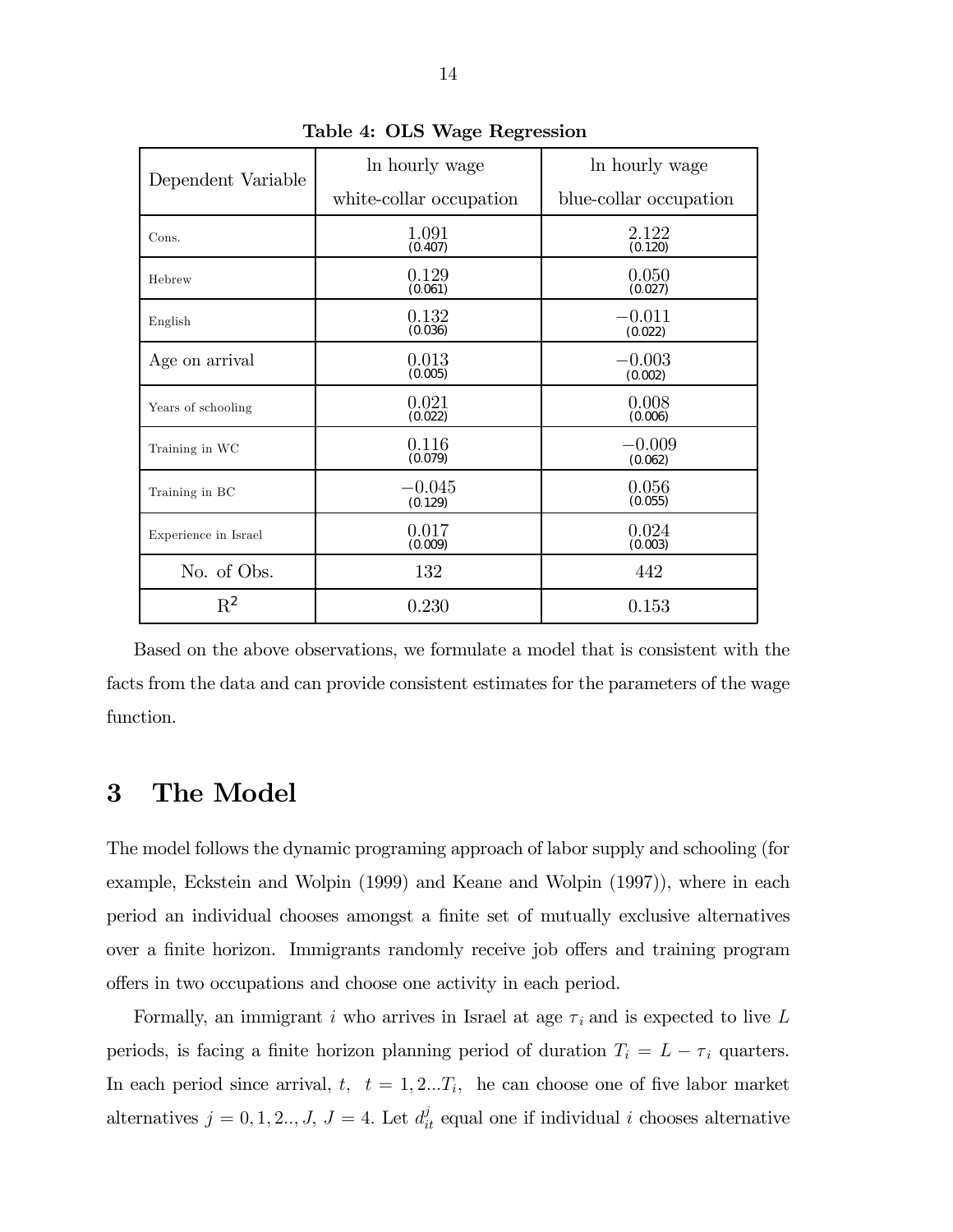j at time t, and zero otherwise. The index  $j = 1$  corresponds to work in a whitecollar occupation (WC) and the index  $j = 2$  corresponds to work in a blue-collar occupation (BC). When  $d_{it}^{j} = 1$ , and  $j = 3, 4$ , the individual acquires training relevant to occupation  $j-2$ . When  $d_{it}^0 = 1$ , the immigrant searches for work while being unemployed. We denote by  $d_{it}$  the row vector  $\{d_{it}^j, j = 0, ..., J\}$ .

Consider an immigrant i who chose alternative r in period  $t-1$ . At the end of this period he will randomly receive offers to work in WC, BC or to participate in a training program that is related to white-collar occupation (WT). The conditional probability that this offer will be from alternative  $j, j = 1, 2, 3$ , is given by,

$$
P_{it}^{rj} = P^{rj}(x_{it}, d_{it-1}, t).
$$
 (1)

The matrix  $\{P_{it}^{rj}: r = 0, 1, 2, 4; j = 1, 2, 3\}$  is the periodic conditional offer probability matrix. The vector  $x_{it}$  represents individual characteristics, such as occupation in the country of origin, knowledge of Hebrew, knowledge of English, age on arrival, whether the individual has completed a training program in a certain occupation and general work experience. Note that for alternative  $j, j = 1, 2, 3$ , the immigrant either can or cannot have the option to choose this alternative, while unemployment  $(j = 0)$ and training in a blue-collar occupation  $(BT)$ ,  $j = 4$ , are always available. However, we imposed the institutional rules that both training programs are available only from the third quarter of residency in Israel for those immigrants who had no prior knowledge of Hebrew.25 The immigrant can be admitted to training program if he had not been in training before and he is allowed to be adimtted to only one training program during his lifetime.

The offered wage in occupation j,  $j = 1, 2$  at period t is a standard log linear function of the immigrant's occupation-specific human capital,  $K_{it}^{j}$  and a random *i.i.d* shock,  $z_{it}^j$ . That is,

$$
\ln w_{it}^j = K_{it}^j + z_{it}^j \tag{2}
$$

The accumulation of human capital for each  $j, j = 1, 2$ , is determined by the

 $^{25}$ Eligibility to participate in a training typically expires after 18 quarters.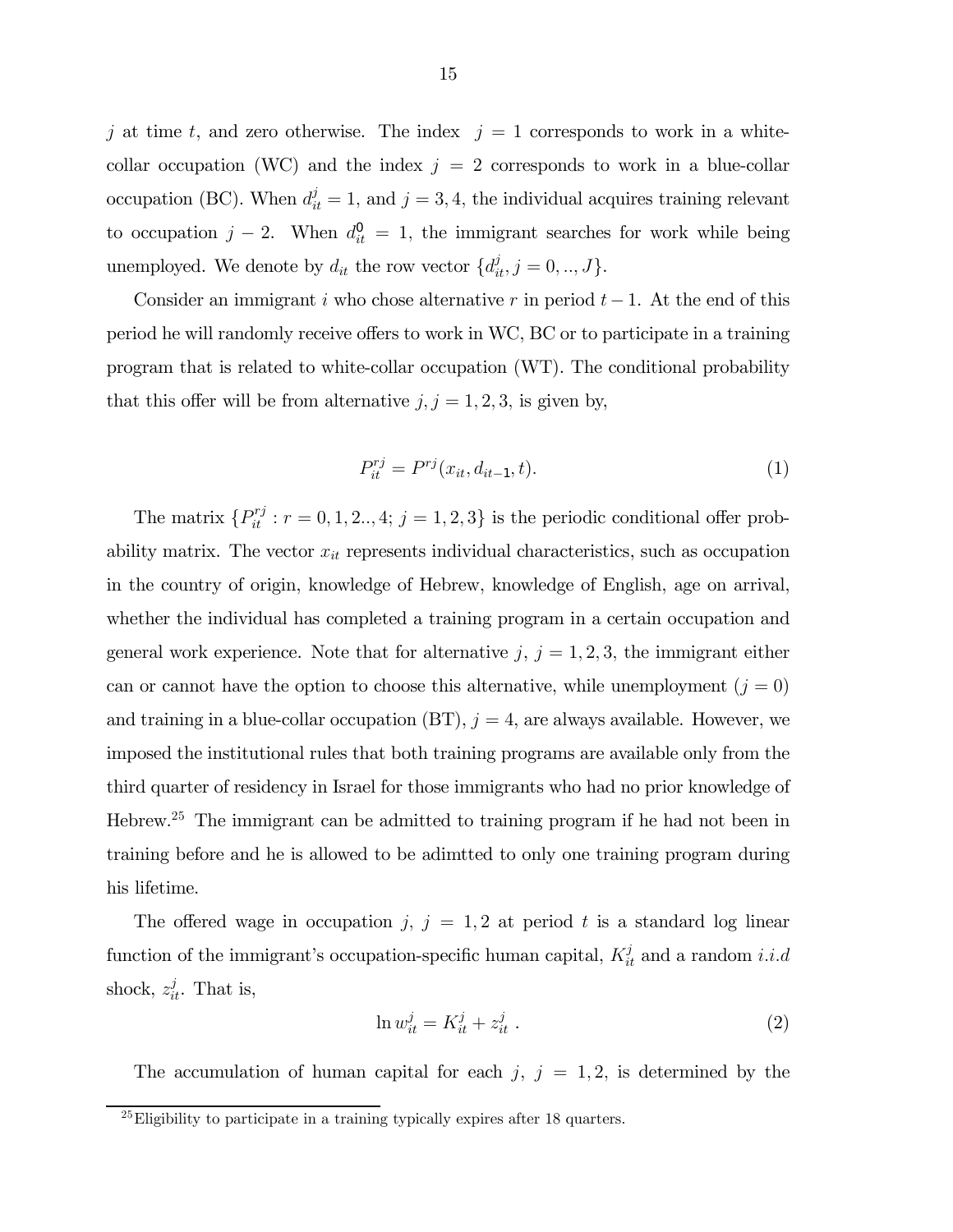following equation:

$$
K_{it}^j = \alpha_{0j} + \alpha_{ej} EX_{it} + \alpha_{cj} C_{it}^j + \alpha_{Hj} L_{it}^H + \alpha_{Fj} L_i^F + \alpha_{Aj}\tau_i + \alpha_{Sj} ed_i,
$$
 (3)

where  $EX_{it}$  is the general accumulated experience in the Israeli labor market, such that  $EX_{i1} = 0$  and  $EX_{it} = EX_{it-1} + d_{it-1}^j$ ,  $j = 1, 2^{26} C_{it}^j$  is an indicator that equals one if the worker has completed a training course in occupation j,  $j = 1, 2$  prior to period t.  $L_{it}^H$  indicates the level of Hebrew of individual i at time t in Israel, which we assume to be exogenous. The imported human capital is represented by the immigrant's education level  $(ed_i)$ , age on arrival  $(\tau_i)$  and the knowledge of English on arrival,  $L_i^F$ .

The current utility from labor market state  $j$  for individual  $i$  at time  $t$  in Israel is denoted by  $U_{it}^j$  and is given by,

$$
U_{it}^{0} = ue + \varepsilon_{it}^{o}
$$
  
\n
$$
U_{it}^{j} = w_{it}^{j}, \quad \text{for } j = 1, 2
$$
  
\n
$$
U_{it}^{j} = tr^{j} + \varepsilon_{it}^{j}, \quad \text{for } j = 3, 4,
$$
\n
$$
(4)
$$

where the random vector  $\varepsilon_{it} = [\varepsilon_{it}^0, z_{it}^1, z_{it}^2, \varepsilon_{it}^3, \varepsilon_{it}^4]$  is normally distributed by  $N(o, \Omega)$ and  $\Omega$  is not restricted. The immigrant's utility in (4) is measured in monetary values due to the linearity of utility in wage in the two employment states,  $(j = 1, 2)$ . The monetary value of the utility associated with a training program is denoted by  $tr<sup>j</sup>$ ,  $j = 3, 4$ , and with unemployment,  $(j = 0)$ , is ue. The monetary units are set by the wage definition which is the hourly wage rate in NIS.

The immigrant is assumed to maximize the expected present value of his lifetime utility

$$
E\left[\sum_{t=1}^{T_i} \beta^{t-1} \sum_{j \in J+1} U_{it}^j d_{it}^j \mid S_{i1}\right]
$$
 (5)

 $26$ Note that experience in one occupation affects the human capital stock differently in other occupations.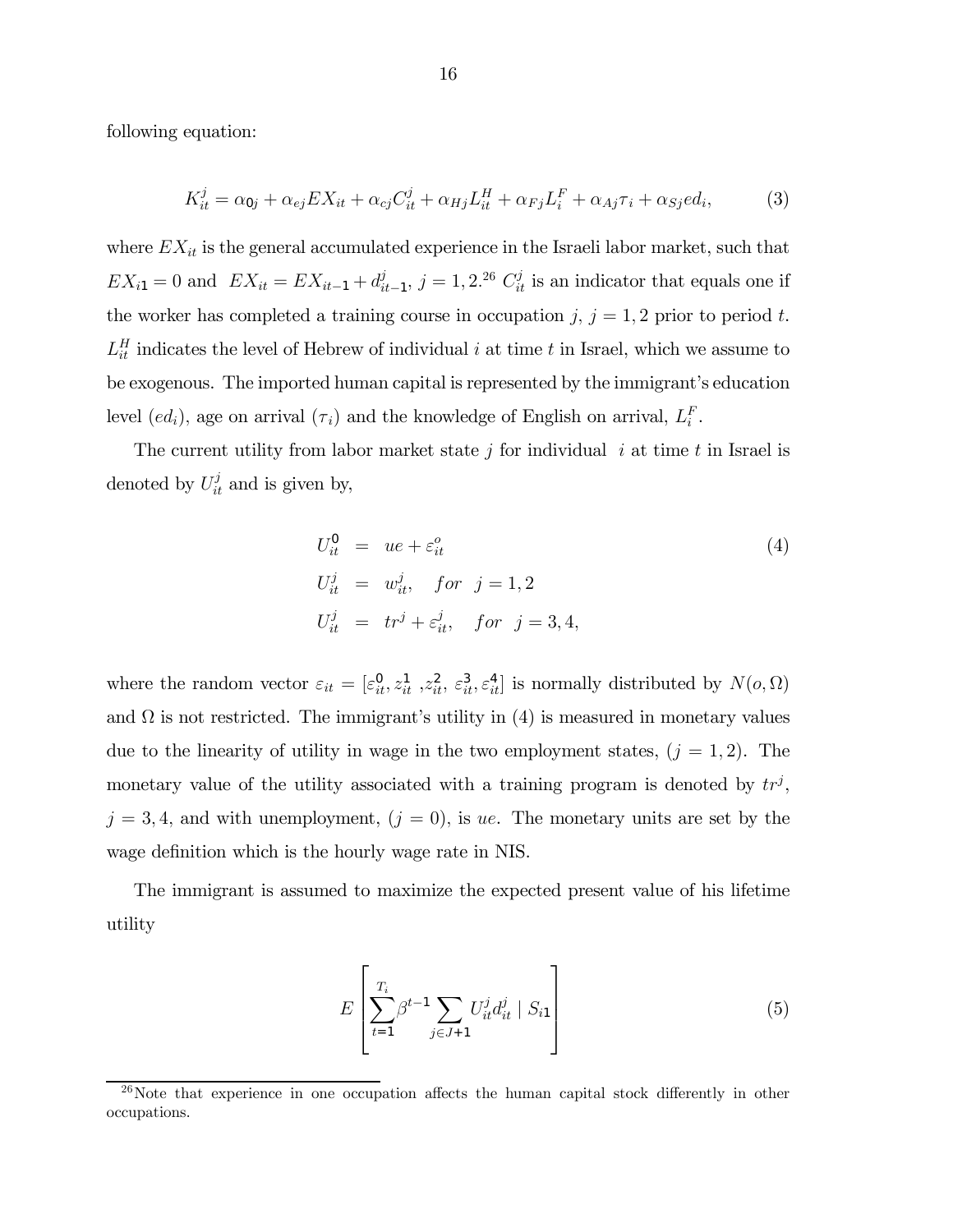by the choice of  $d_{it}^j$  for all  $t = 1, ..., T_i$ , and where  $S_{i1}$  is the vector of all the relevant state variables at arrival. E denotes the expectation taking over the joint distribution of  $\varepsilon_{it}$  and the transition probabilities,  $P_{it}^{rj}$ , and  $\beta$  is the discount factor,  $0 < \beta < 1.^{27}$  The state vector at time t in Israel is given by  $S_{it} = [EX_{it}, C_{it}^j, L_{it}^H, L_i^F, \tau_i, ed_i, pwc_i, d_{it-1}^j, \varepsilon_{it};$ for  $j = 0, 1, 2, 3, 4$ , where  $pwc_i$  is an indicator for holding a WC job prior to migration and  $\varepsilon_{it}$  is the realized value of the vector of shocks.

Let  $V_i^r(S_{it}, t)$  be the maximum expected lifetime utility of immigrant i given by equation (5) such that  $d_t^r = 1$ . This value is defined recursively, for  $t = 1, ..., T_i$  using the Bellman equation,

$$
V_i^r(S_{it}, t) = U_{it}^r + \beta E \max\{V_i^j(S_{it+1}, t+1), \text{ for } j = 0, ..., 4 \mid S_{it}, t, d_{it}^r = 1\}.
$$
 (6)

To simplify the model we assume that the optimization problem is divided into two sub-periods. During the first 20 quarters the model is solved explicitly. At the 21'st quarter the immigrant utility is given by  $V_i^j(S_{i21}, t = 21)$ , which is assumed to be a given linear function of  $S_{21}$ , for  $j = 0, 1, ...4$  (see Eckstein and Wolpin(1999)). Furthermore, perfect foresight is assumed concerning the future behavior of the exogenous values of  $L_{it}^H$ ,  $t = 1, ..., 21$ . Given this simplification, we solve the model by backwards induction from period  $t = 21$ .

#### Solution Method

The model does not admit an analytical solution. Using the end conditions, and assuming a known distribution of  $\varepsilon_{it}$  and a functional form for the job offer probability functions, it is possible to solve numerically for the set of optimal decisions, using backwards induction for any given values of the parameters. We solve the problem at each point of the state space. To be specific, we first separate between the expectation operator taken in  $(6)$  on the transition probabilities defined by  $(1)$  and on the joint distribution of  $\varepsilon_{it}$ . Let  $g_{it+1}^a(S_{it+1}, t+1 \mid S_{it}, t, d_{it}^j = 1)$  be a vector that indicates the feasibility of each of the 5 possible choices where one indicates a feasible alternative and zero otherwise. This vector is defined for individual  $i$  at time  $t$  for a potential outcome

<sup>&</sup>lt;sup>27</sup>The optimization problem (5) is in the same format as in Eckstien and Wolpin(1999).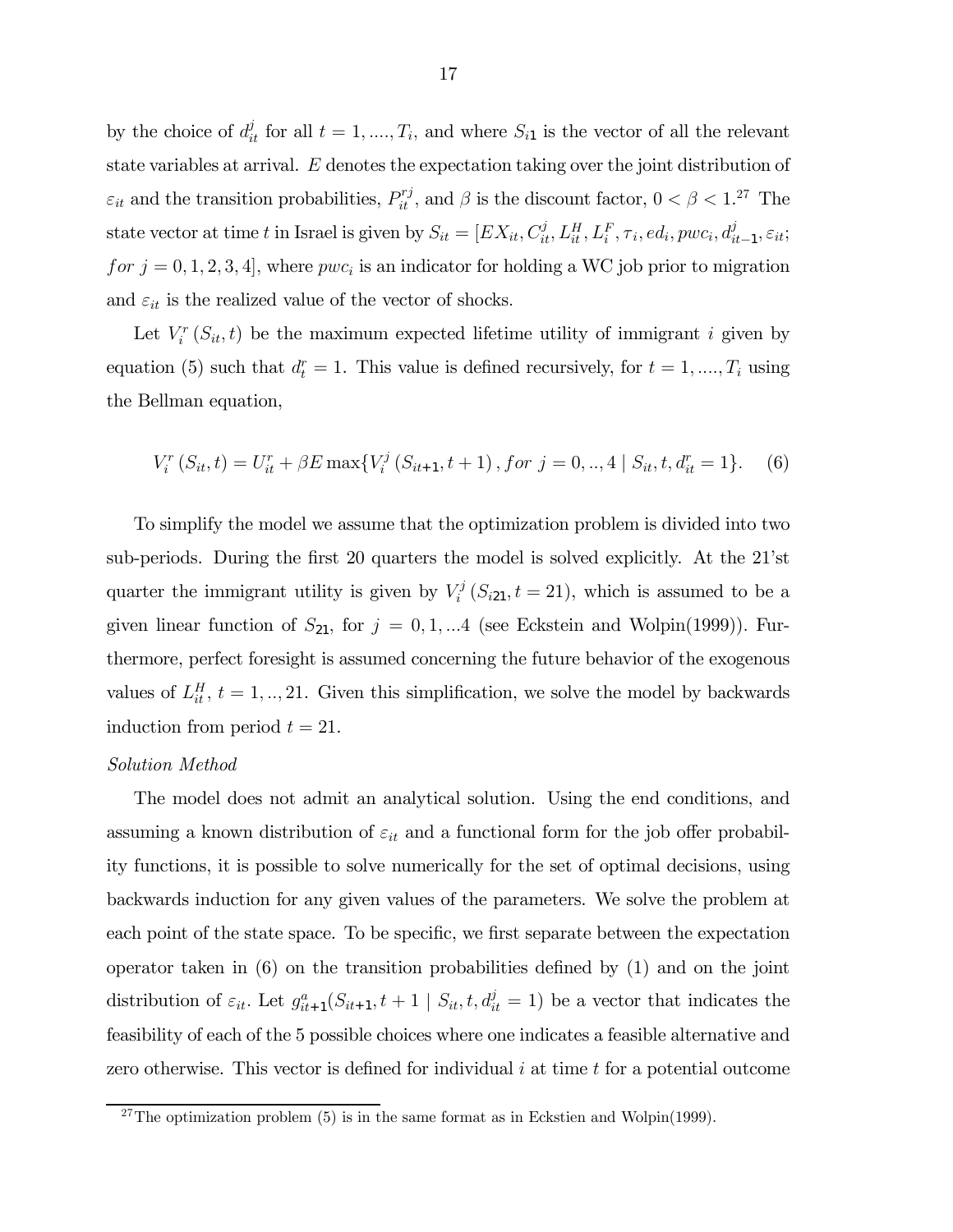*a* at time  $t + 1$  given  $(S_{it}, t, d_{it}^j = 1)$ . Let  $\widetilde{V}$  $\sum_{it+1}^{a} (S_{it+1}, t+1 | S_{it}, t, d_{it}^{j} = 1)$  be the corresponding vector of the values of the feasible alternatives for individual  $i$  at time  $t$  for an outcome a at time  $t+1$  given  $(S_{it}, t, d_{it}^j = 1)$ . At each zero in  $g_{it+1}^a$  the corresponding  $V_i^j(S_{it+1}, t+1)$  is eliminated from  $\widetilde{V}$  $\sum_{it+1}^{a}$ , and at each one in  $g_{it+1}^{a}$  the value in  $\widetilde{V}$ a  $i t+1$ <sup>is</sup> equal to (6). The index of potential outcomes a has  $A_{it+1}^j = A(S_{it+1}, t+1 \mid S_{it}, t, d_{it}^j = 1)$ total number of  $t+1$  feasible choice sets. For example, an unemployed immigrant with no restrictions on training participation can be unemployed or participate in BT, but the other three states are random. In this case one potential outcome, say  $a = 1$ , is  $g_{it+1}^1 = [1, 0, 0, 0, 1]'$  where  $1(0)$  at a given row indicates whether this choice is feasible (not feasible). For this case the vector  $\stackrel{\sim}{V}$ 1  $i_{t+1}$  is given by,

$$
\widetilde{V}_{it+1}^1(S_{it+1}, t+1 \mid S_{it}, t, d_{it}^0 = 1) = [V_{it+1}^1(S_{it+1}, t+1 \mid S_{it}, t, d_{it}^0 = 1), V_{it+1}^4(S_{it+1}, t+1 \mid S_{it}, t, d_{it}^0 = 1)]'.
$$

For this example, there are eight potential outcomes that we denote by  $A_{it+1}^0 = 8$ . Let  $P(g_{it+1}^s(S_{it+1}, t+1 | S_{it}, t, d_{it}^j = 1))$  be the conditional probability of  $g_{it+1}^a(S_{it+1}, t+1 | S_{it}$  $S_{it}, t, d_{it}^j = 1$ ). Now we can rewrite (6) as follows,

$$
V_i^j(S_{it}, t) = U_{it}^j + \beta \sum_{a=1}^{A_{it+1}^j} P(g_{it+1}^a(S_{it+1}, t+1 \mid S_{it}, t, d_{it}^j = 1)) E(\max\{\tilde{V}_{it+1}^a(S_{it+1}, t+1 \mid S_{it}, t, d_{it}^j = 1)\}).
$$
\n(7)

where E is the expectation operator taken only on the joint distribution of  $\varepsilon_{it}$ . The numerical complexity arises because the value function requires high-dimensional integrations for the computation of the "Emax function" which is denoted by the last term on the right hand side of (7) . We follow the procedure in Keane and Wolpin (1994), using Monte Carlo integrations to evaluate the integrals that appear in (7).28

#### Implications

The model has several predictions regarding the dynamic pattern of the proportion of immigrants in each labor market state (see Figure 1). Participation in training

 $28$ To compute the Emax function we simulate 150 draws at each point of the state space.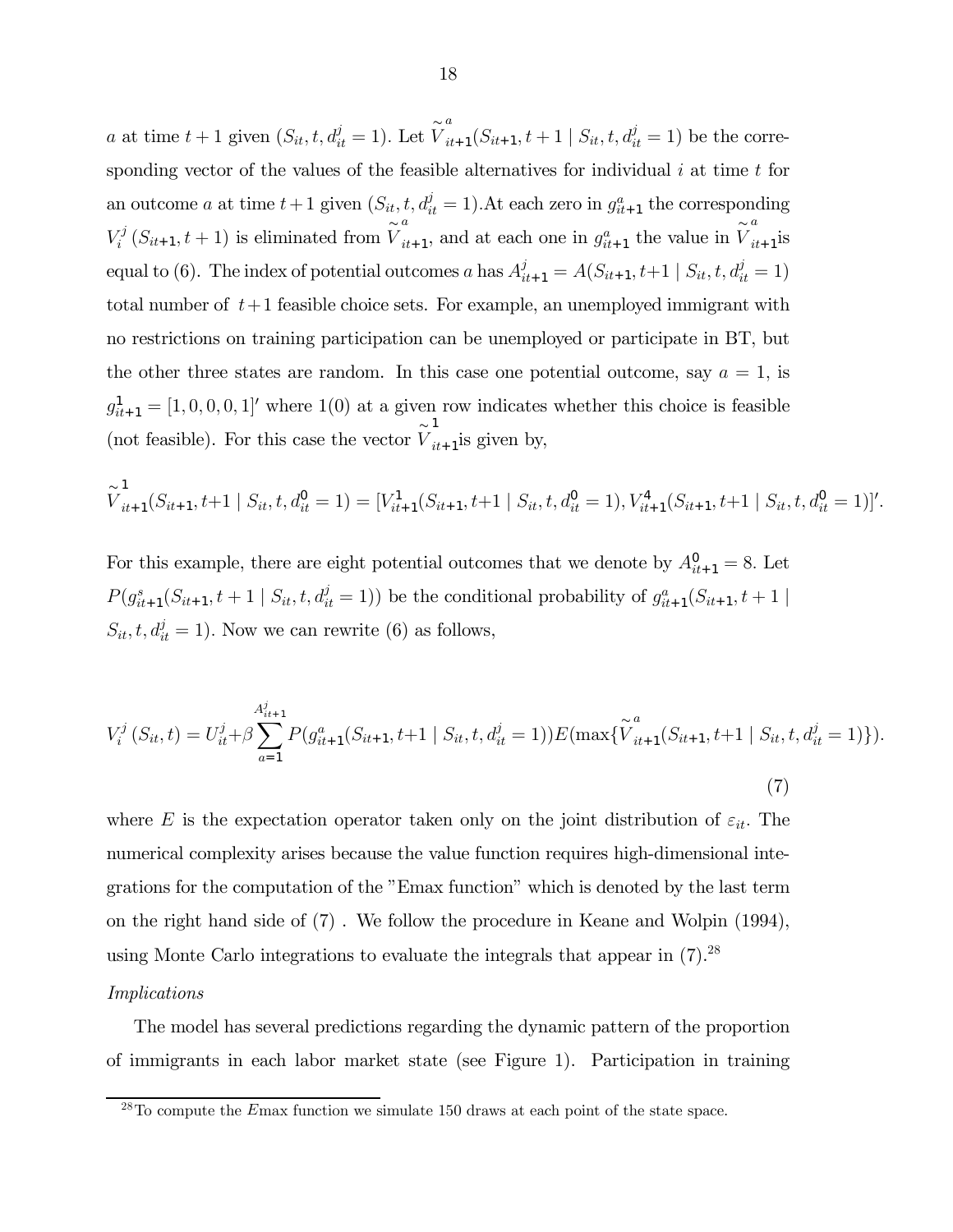related to a certain occupation is an investment in skills that are rewarded in that occupation by a higher wage as well as increasing the job offer probability in that occupation. The standard human capital theory emphasized the impact of human capital (schooling) on earnings (Ben-Porat, 1967). Both the wage return and the job-offer reward to training investment are for the entire future, and therefore, the implication from the model is that training should be taken next on arrival in Israel. Yet, in our model, training can also be viewed as an alternative for unemployment, hence, participation in training could be expected in later periods. Moreover, the availability of WT is random and, therefore, it is possible to observe participation in WT in later periods.

The accumulation of work experience and participation in a training program affects future wages faced by the individual as well as work possibilities, which, in turn, affect future participation and wages in the labor market. Assuming that the availability of blue-collar jobs is higher than that of white-collar jobs (more blue-collar positions are available in the Israeli market), the model predicts that initially the workers who arrive with high potential human capital (high schooling) will initially invest by working in blue-collar jobs and attain training, and later would find a job in a white-collar occupation. These important predicted patterns of participation in training and occupational choice are achieved by simulating the model and are consistent with the observed pattern (see Figures 1a-1b).

#### Maximum Likelihood Estimation

Conditional on values for the parameters and the observed state space of a given individual, the dynamic Bellman equation (6) looks like a standard indirect utility function in a multinomial choice model for panel data. The main complications here, compared to the multinomial probit (logit) case, stem from the theory that does not permit additivity and independence of the errors and, hence, the choices for each individual are correlated at each t. Furthermore, we allow for measurement error in observed wages. Specifically, we assume that the log of the observed wage of individual  $i$ at time t in occupation j,  $\lim_{it}^{j_0}$ , is of the form:  $\lim_{it}^{j_0} = \lim_{it}^{j} + \eta_{it}^j$ , where  $\eta_{it}^j \sim N(0, \sigma_\eta^2)$ is the multiplicative measurement error.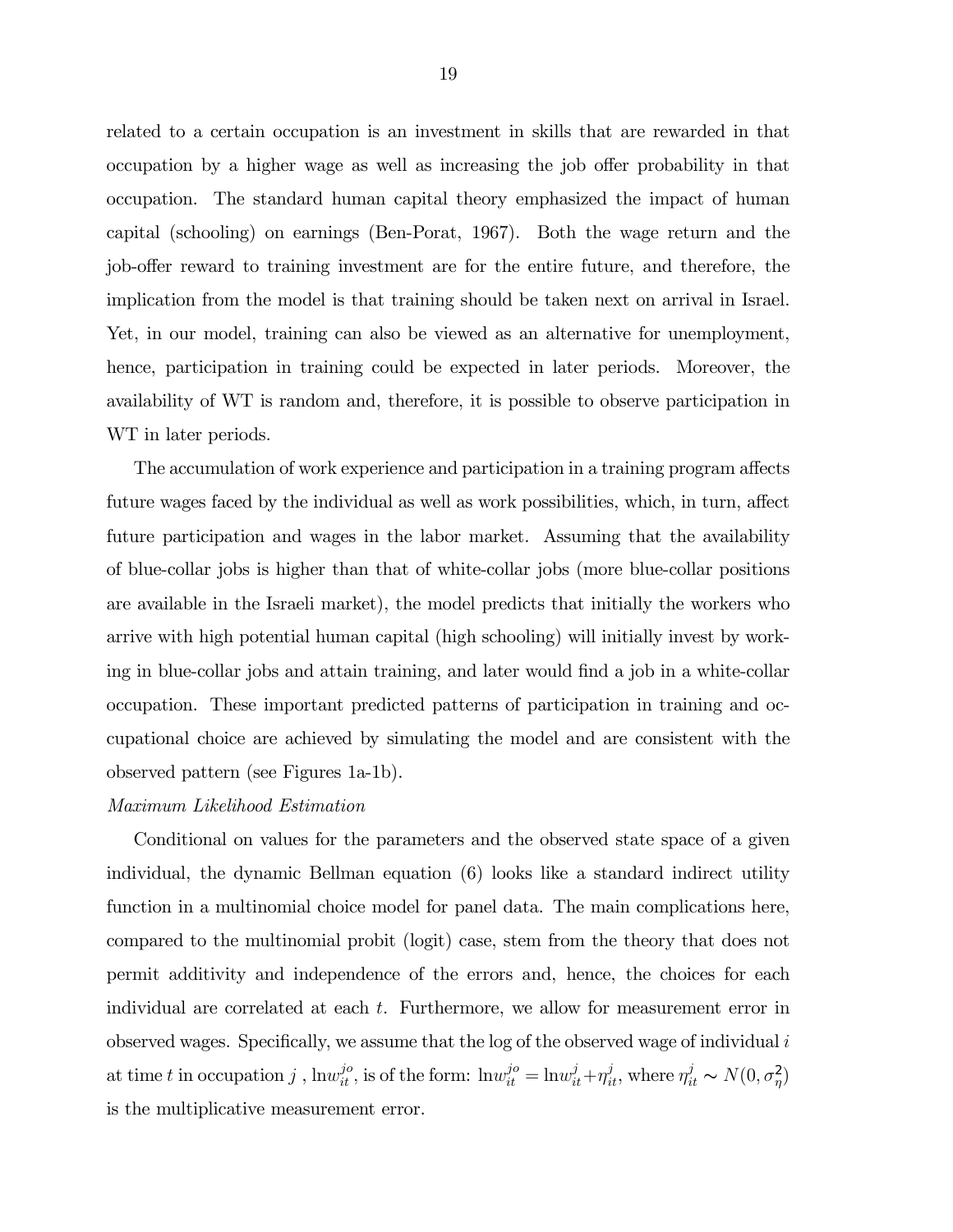The model is estimated using simulated maximum likelihood (SML) (McFadden(1989) and Keane and Wolpin  $(1997)$ . Let I be the number of individuals in the sample and denote by  $t_i$  the number of periods individual i is observed in the sample  $(t_i \leq 20)$ . The vector of observed outcomes for individual *i* at date  $t, t \leq t_i$ , is given by  $[d_{it}^j, w_{it}^{j_0}]$ . Note that the vector of parameters of the model enters the likelihood through its effect on the choice probabilities and the wages. Furthermore, the wage is observed only while working and for each individual the sample is truncated at time  $t_i$ .

Given the assumption of joint serial independence of the vector of errors, the simulated likelihood function is computed as a product of within period conditional joint probabilities of the choices and the wage for each individual. The joint probabilities for each individual are computed using  $F(F = 25)$  simulations of the solution of the dynamic programming model for each observed outcome  $[d_{it}^{j}, w_{it}^{jo}]$  conditional on the observed state  $S_{it-1}$ . That is, we use the simulated outcomes to compute the  $Pr(d_{it}^j, w_{it}^{jo} | S_{it-1}) = Pr(d_{it}^j | w_{it}^{jo}, S_{it-1})\phi(w_{it}^{jo}),$  where  $\phi$  is the density of the observed wage.

To calculate the simulated value for  $Pr(d_{it}^j | w_{it}^{jo}, S_{it-1})$  consider, for example, the case that  $j = 1$ , that is, we have to calculate  $Pr(d_{it}^1 = 1 \mid w_{it}^{j_o}, S_{it-1})$ .<sup>29</sup> As noted above there are different unobserved potential alternatives at time t, and, therefore, we have to integrate them out to calculate the probability of the observed choice. The probabilities of the unobserved alternative choices given that  $d_{it}^1 = 1$  and  $S_{it-1}$ , are computed using (1). The conditional probability of  $d_{it}^1 = 1$  for each of these unobserved alternatives is computed using smooth simulated probabilities in the way suggested by Keane and Wolpin(1997).30

 $29$  For the states where the wage is not observed we compute the conditional probability using the simulated wage. In the same way we compute the conditional probability for the states where no wage outcome exists (e.g., unemployment).

<sup>&</sup>lt;sup>30</sup>For example, for the probability that  $d_{it}^1 = 1$ , we use the Kernel smoothing function:  $\exp(\frac{(V_i^1(S_{it},t)-\max(V_i^f(S_{it},t)))}{\tau})/\sum_{k=0}^4 \exp(\frac{(V_i^k(S_{it},t)-\max(V_i^f(S_{it},t)))}{\tau})$ , where f is the simulation index and we use  $(F =)$  25 simulations for calculating the smoothed probabilities.  $V_i^f(S_{it}, t)$  is the vector of all potential values for the particular case of potential alternative choice that is used for the calculation of the probability.  $\tau$  is the Kernel smothing parameter that we set to 500. The probability is calculated by the average over the  $F$  draws.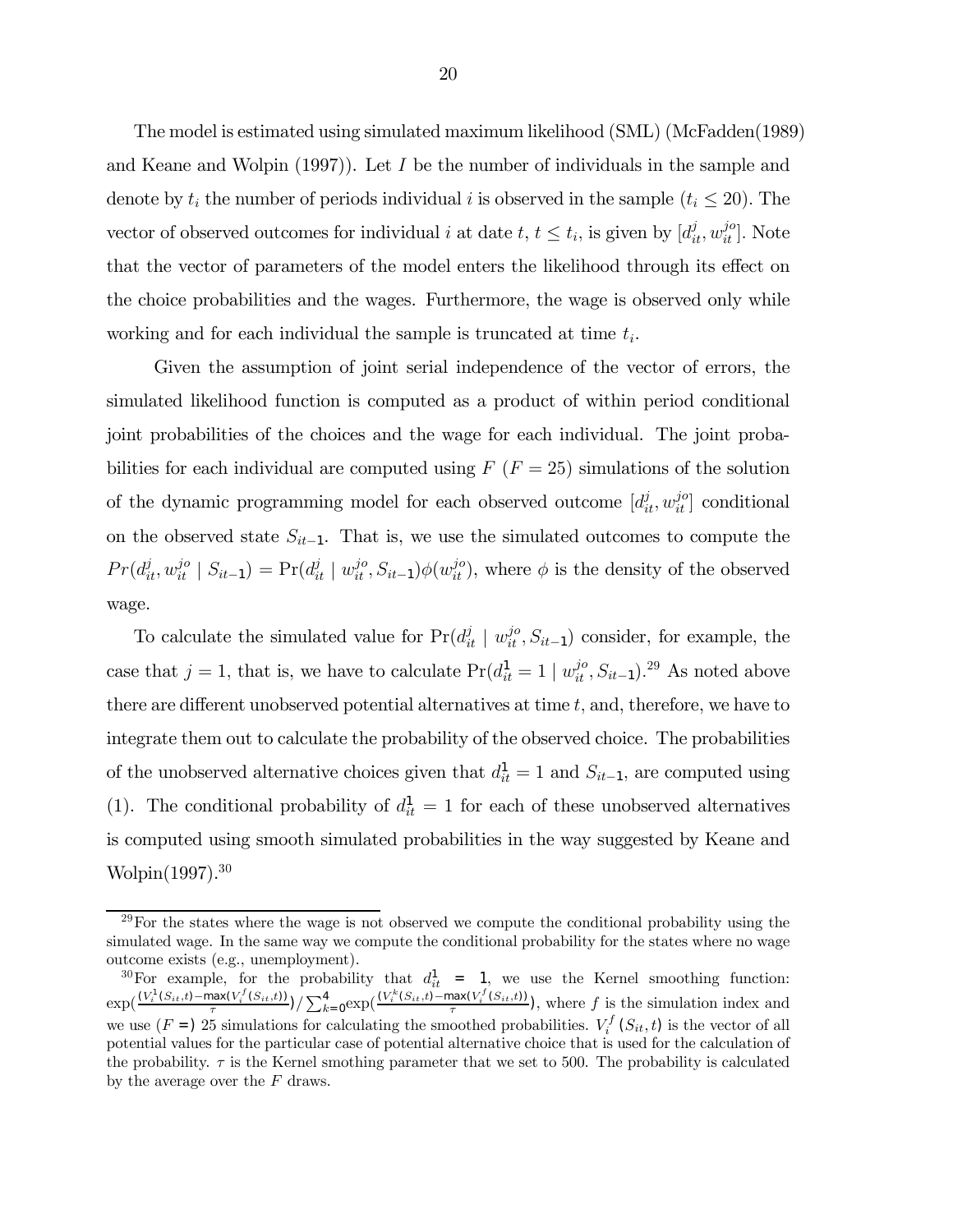So far the heterogeneity in the model is captured by the imported skills of the immigrants, the knowledge of Hebrew and the arrival period. It is possible that the individual's gains from working in certain occupations, the gain from training and the utility while being unemployed is valued differently among immigrants. To capture the possible heterogeneity that is unobserved (by us), we allow for M types of individuals, each comprising  $\pi_m$  fraction of the population (Heckman and Singer (1984)). We allow for this heterogeneity to enter the wage, the utility and the job offer probabilities. As such, the model is solved for each type independently and the likelihood function is a weighted average of the likelihood of each type, that is,

$$
L(\theta) = \prod_{i=1}^{I} \sum_{m=1}^{M} \Pr(d_{i1m}^{j}, w_{i1m}^{j o}, d_{i2m}^{j}, w_{i2m}^{j o}, \dots, d_{it_{im}}^{j} w_{it_{im}}^{j o} | S_{im0}, type = m) \times \pi_{m}, \quad (8)
$$

where  $\theta$  is the vector of parameters to be estimated.

### Specific Parameterization

Here, we provide the explicit functional forms that we use in the estimation of the model. The wage offer in occupation  $j$ ,  $j = 1, 2$ , is as we specify in (3), allowing for unobserved heterogeneity in the constant term,  $\alpha_{0jm}$ , and in the return to training,  $\alpha_{cjm}$ .

The probabilities to receive job offers in WC and BC have the following logistic form:

$$
P_{it}^{rj} = \frac{\exp\{Q_{ijt}\}}{1 + \exp\{Q_{ijt}\}}, (j = 1, 2)
$$
\n(9)

where the specification of  $Q_{ijt}$  depends on j. During the first two quarters in Israel, immigrants who had no knowledge of Hebrew on arrival cannot receive a job offer in a WC occupation. From the third quarter  $(t \geq 3)$ ,  $P_{it}^{r_1}$  is given by (9), such that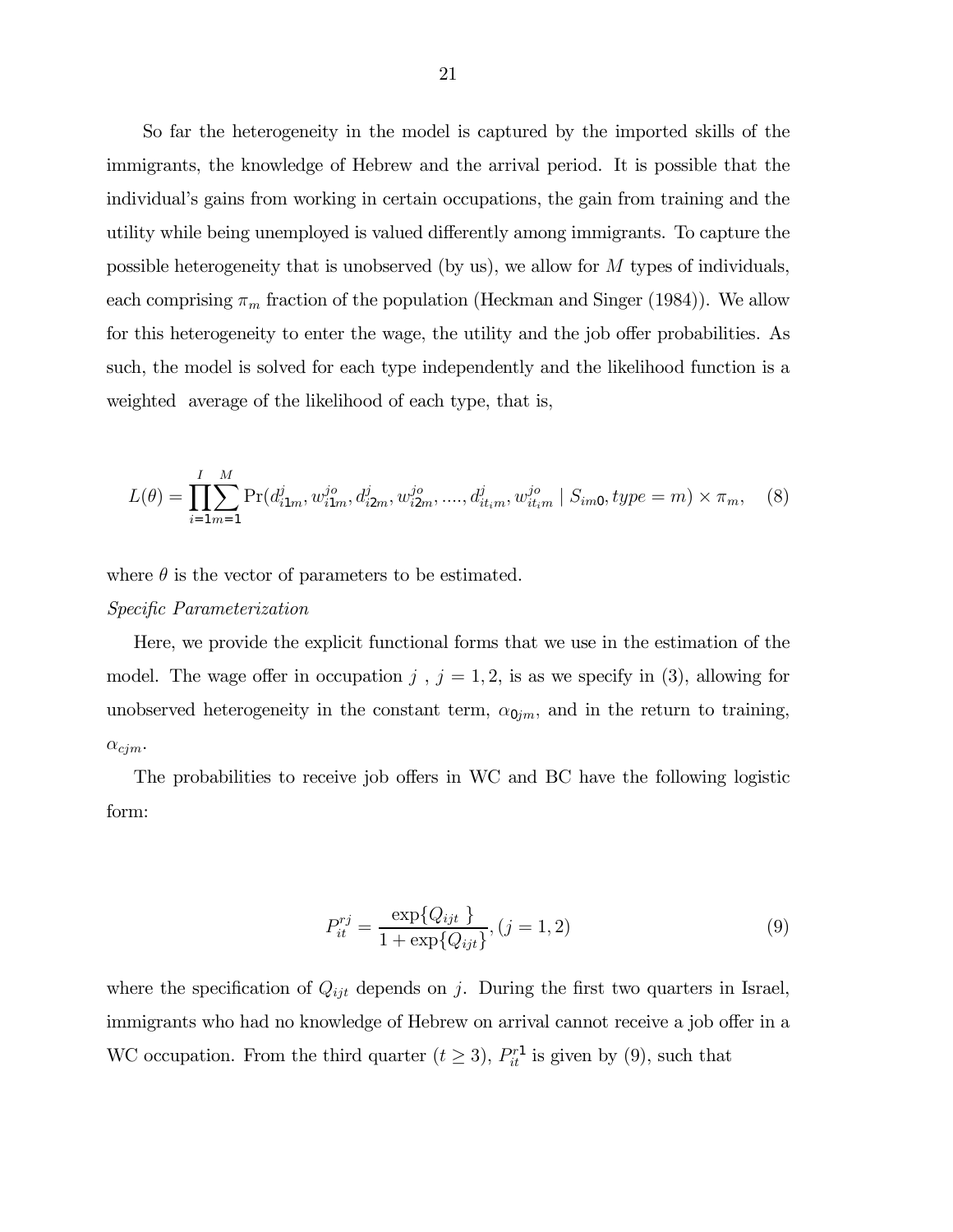$$
Q_{i1t} = b_{01jm}d_{t-1,i}^1 + b_{02jm}d_{t-1,i}^2 + b_{03jm}(d_{t-1,i}^0 + d_{t-1,i}^4 + d_{t-1,i}^3) +
$$
  
\n
$$
b_{11j}I(1 \le EX_{it} \le 4) + b_{12j}I(EX_{it} > 4) + b_{2j}C_{it}^1 +
$$
  
\n
$$
+b_{3j}\tau_i + b_{4j}L_{it}^H + b_5L_i^F + b_{6p}wc_i
$$
\n(10)

where  $I(1 \leq EX_{it} \leq 4)$  is an indicator that equals one if individual i has accumulated between  $1 - 4$  quarters of work-experience in Israel by time t, and where  $I(EX_{it} > 4)$ is an indicator that equals one if individual  $i$  has accumulated more than 4 quarters of work-experience in Israel by time  $t$ . As such, the probability to receive a job offer in a white-collar occupation  $(j = 1)$  depends on the labor market state of the individual in the previous period  $(r)$ , the unobserved type of the individual (indexed by m), the accumulated experience in Israel, participation in a white-collar training course, age on arrival, knowledge of Hebrew, the knowledge of English and an indicator for a WC job in the USSR.

The probability that an individual i receives a job offer in a blue-collar occupation  $(j = 2)$ ,  $P_{it}^{r2}$  is given by (9), such that  $Q_{i2t}$  depends on which activity the individual engaged in the previous period  $(r)$ , the unobserved type of the individual, accumulated experience in Israel, participation a blue collar training course, age on arrival and knowledge of Hebrew. Specifically:

$$
Q_{i2t} = b_{01jm}d_{t-1,i}^1 + b_{02jm}d_{t-1,i}^2 + b_{03jm}(d_{t-1,i}^0 + d_{t-1,i}^4 + d_{t-1,i}^5) +
$$
  
\n
$$
b_{11j}I(1 \le EX_{it} \le 4) + b_{12j}I(EX_{it} > 4) + b_{2j}C_{it}^2 +
$$
  
\n
$$
b_{3j}\tau_i + b_{4j}L_{it}^H + b_{7I}(t < 2)
$$
\n(11)

where  $I(t < 2)$  is an indicator equalling one during the first quarter in Israel.

The probabilities of receiving an offer to participate in a training program related to a white or blue-collar occupation are zero during the first two quarters, unless the immigrant had prior knowledge of Hebrew. For  $t > 2$ , the probability of receiving a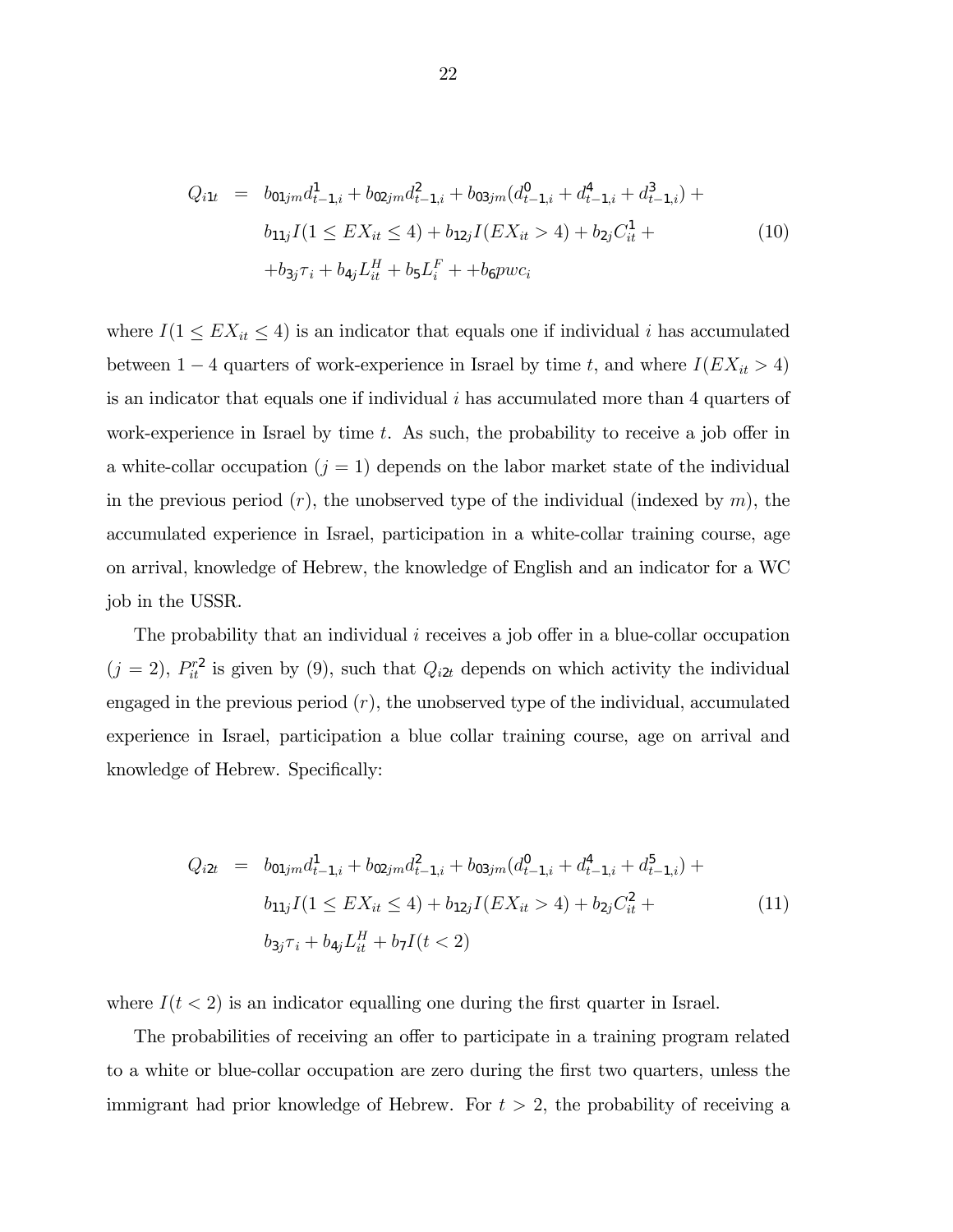BT offer is 1 and the probability of receiving a WT offer is constant and less than 1. Both training offer probabilities are independent of the job offers. An immigrant who has already participated in WC or BC training since his arrival, does not get another training offer. Once the training program is available, the immigrant is randomly assigned to a one, two or three quarter training program. This allocation assignment is determined by a random draw from a simple three points discrete probability distribution where the proportions are set to be equal to the actual observed proportion in each program. That is, 33% are allocated to a one quarter training program, 42% for a 2 quarters program and the rest, 25%, are assigned to a 3 quarters training program. The decision to participate in training (either WT or BT) is based on the expected present value of this choice conditional on these three alternative durations of each training course assuming the actual probabilities.<sup>31</sup>

We further allow for the utility from being unemployed and utility while participating in a training program  $(ue, tr^j, j = 1, 2)$  to differ across the unobserved M types.

As explained above, we simplify the solution of the dynamic model by assuming a parameterized analytical format for the value function in the 21st quarter after migration. In particular, the present value of utility of the individual  $i$  at the 21st quarter has the following linear function of the state variables at that period, that is,

$$
V_{im}^{j}(S_{i21}, t = 21) = \delta_{1m} + \delta_2 EX_{i21} + \delta_{3m} C_{i21}^{1} + \delta_4 ed_i + \delta_5 \tau_i +
$$

$$
\delta_6 L_{i21}^{H} + \delta_7 L_i^{F} + \delta_8 d_{i20}^{1} + \delta_9 d_{i20}^{0} + \delta_{10m} C_{i21}^{2},
$$
(12)

where m indicates the unobserved type of the individual.

 $31$ The calculations of the probabilities that enter the likelihood function are corrected according to this additional randomness to the model.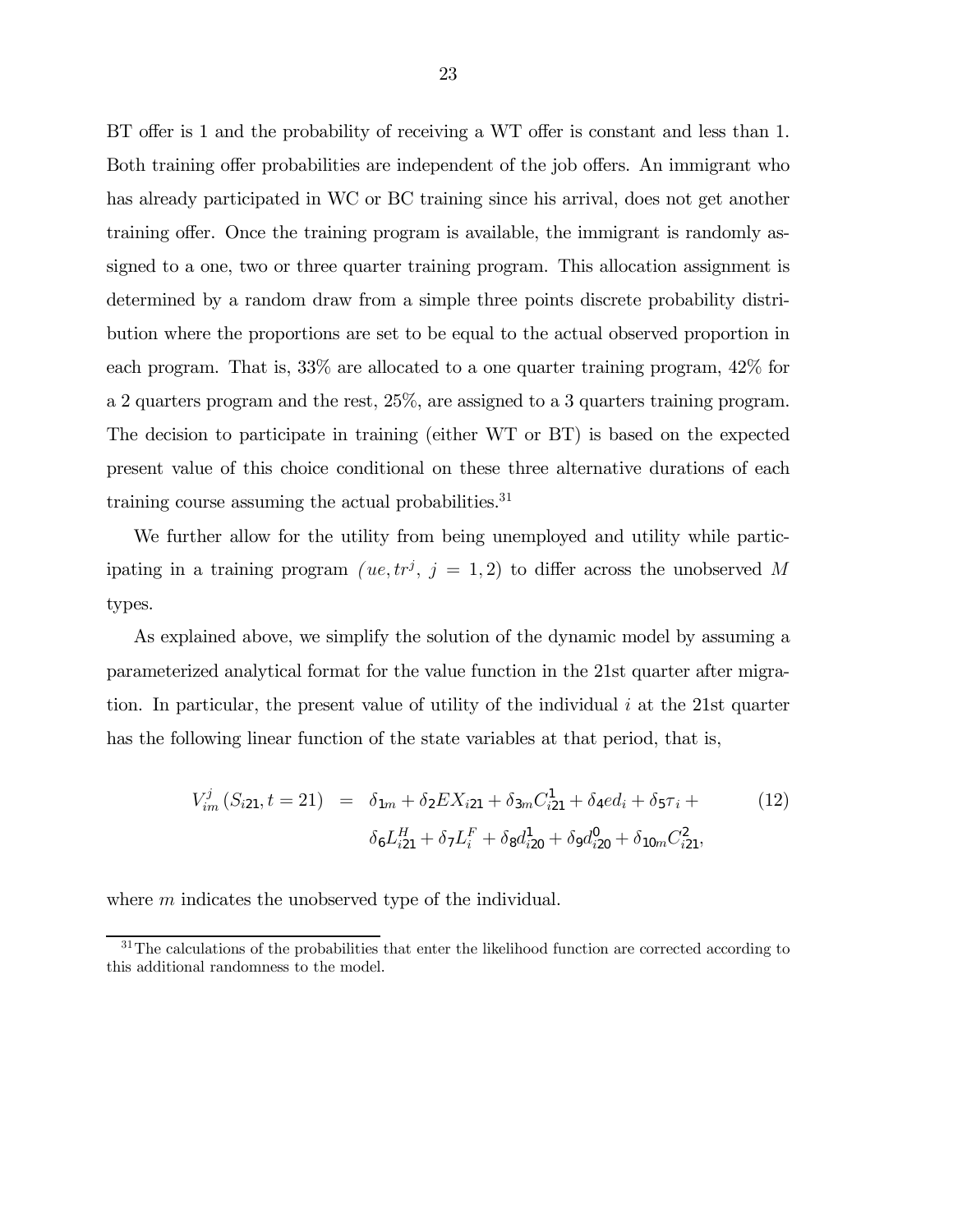### 4 Results

The model was estimated using maximum likelihood (equation (8)), based on the full solution of the dynamic model and the particular functional form specifications explained above.<sup>32</sup> In this section we discuss the fit of the model to the aggregate labor states, the transitions between these states and wages, as well as the estimated parameters and their economic interpretation.

### 4.1 Model fit

### Labor market states

Given the estimated parameters of the model, we calculate the predicted proportion of immigrants in each of the five labor market states (see figures 1a and 1b).<sup>33</sup> The predicted proportion of immigrants fit the main dynamic patterns of the aggregate outcomes of unemployment, employment and training very well. Specifically, the model well predicts the rapid decrease in unemployment during the first year of residency in Israel and it well fits unemployment during the last two years. However, it underpredicts unemployment during the second and the third years. Most of the under prediction of unemployment corresponds to the over prediction of employment in BC jobs.

The predicted rise in the share of immigrants who are employed in WC well fits the data, though it is too high during the second and third years, compared to the actual

 $32$ The program is written in FORTRAN90 code and it iterates between the solution of the Dynamic Programming (DP) and the calculation of the likelihood function. For each of the 419 immigrants in our sample, we calculate the Emax in 2,070 points in the state space that may arise during the 20 period planning horizon (which means 2,070 combinations of  $EX, C<sup>1</sup>$  and  $C<sup>2</sup>$ ). At each of these points, we use 150 simulated draws of the vector  $\varepsilon$  to calculate the E max. The state space increases linearly with the number of unobserved types. In this version of the model we assume only two unobserved types, implying that for each person we calculate the value functions in 4,140 points in the state space. Since the solution of the DP problem and the calculation of the likelihood function is done for each observation independently, we take advantage of the parallel processing features of super-computers. The program runs simultaneously on 8 or 16 or 32 processors on IBM and Silicon Graphics (Origin2000) super computer at Tel-Aviv University and on a Silicon Graphics super-computer at Boston University.

 $33$ This predictions are based on 50 one-step ahead simulations of the choices of each of the 419 individuals in our sample aggregated over the estimated types.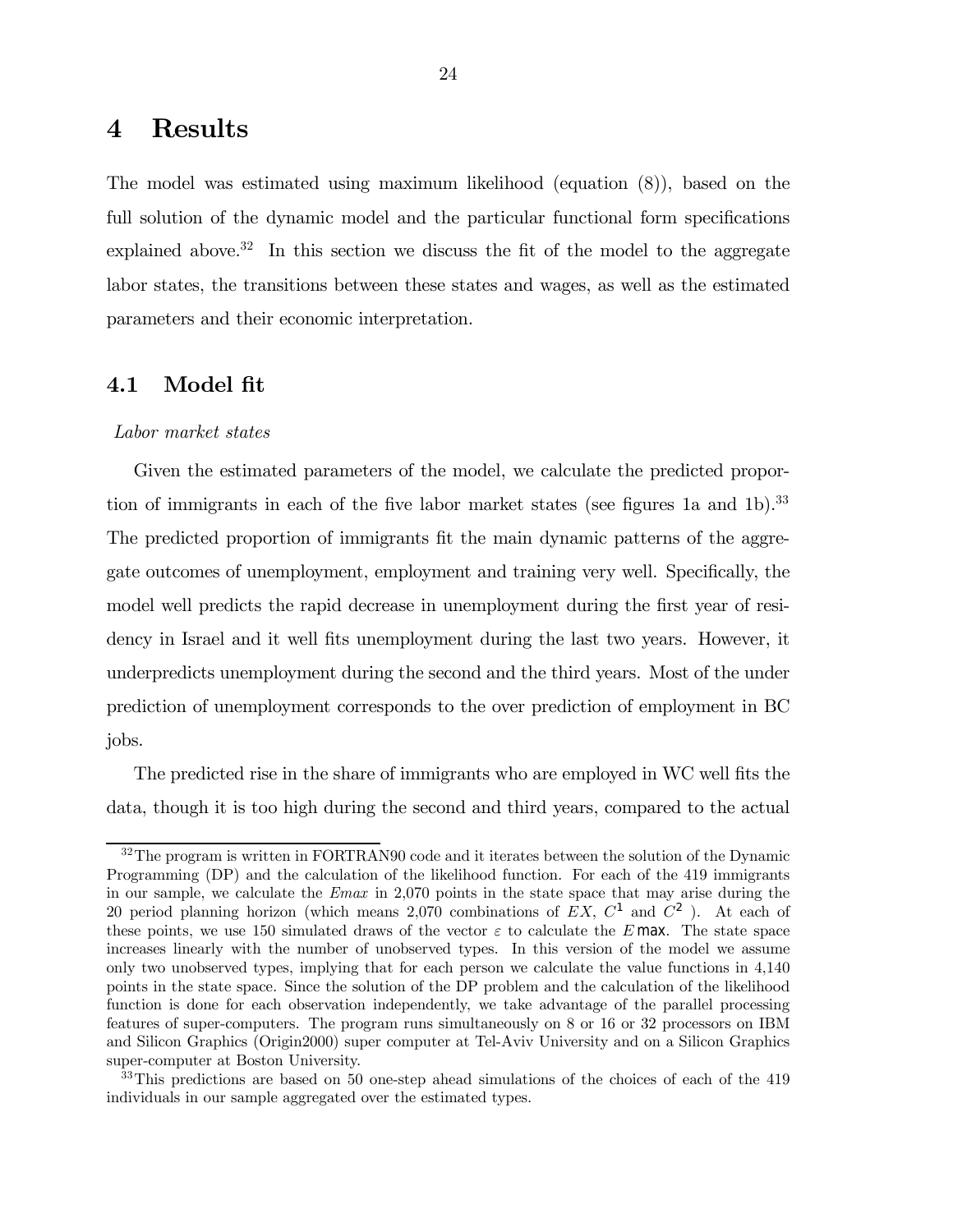proportion in the data. The predicted pattern of participation in training is roughly consistent with the data. The estimated model predicts a peak in participation in WT (BT) in the fourth (sixth) quarter (4.4% in WT and 2.6% in BT), whereas the actual peak in WT (6.4%) occurs in the fourth quarter and the actual peak in BT (4.3%) occurs in the fifth quarter.

Based on a simple  $\chi^2$  Newman-Pearson fit test for the first 20 quarters and the five labor market states, we reject the hypothesis that there is no difference between the actual and predicted proportions in unemployment, WC, WT and BT, separately. We do not reject this hypothesis with respect to work in BC. The fit test for the model as a whole shows a rejection at the 1% level. In addition, we find a significant difference between the predicted and actual choice distribution for all the choices during the first eleven periods and during the 16'th quarter. The formal goodness of fit test implies that the maximum likelihood estimated model does not fit well the aggregate proportions of individuals in each labor market state. $34$ 

The model follows well the observed 20 % decline in the share of employed in BC and the increase in the share of employed WC at the 5'th year in Israel (see Figure 1a).<sup>35</sup> This is a surprising and important result which enables us to further investigate through the model. The question is whether this turn in occupational choices is a result of one of the three main sources: (i) the endogenous accumulated human capital in the form of experience, training and the knowledge of Hebrew, that affect job offer probabilities and wages; (ii), the dynamic change in the stocks (proportions) of immigrates in each labor market state; (iii) the differences between the exogenous characteristics of the cohort of 1989-90 and the cohort of 1991-92 ("cohort effects").

Unconditional prediction of the estimated model for the sample eliminates the particular random outcomes that affect future realizations. Using unconditional prediction

 $34$ We also estimated the model by minimizing the square differences between the actual and the predicted aggregated labor market choices which are presented in Figure 1a and 1b. Obviously, the fit of the estimated model using this procedure, was better. Yet, this estimation did not provide a good fit to the individual's choices. That is, the model succeeded to fit well the aggregate choices, but the predicted individual's choices were much different than their actual choices.

<sup>&</sup>lt;sup>35</sup>Note that the one period ahead prediction for the sample adjusts every period the state  $(S_{it})$  for each individual in the sample according to the outcome in the data. Unconditional prediction is based on simulations where the state for each individual  $(S_{it})$  is based on the predicted outcome.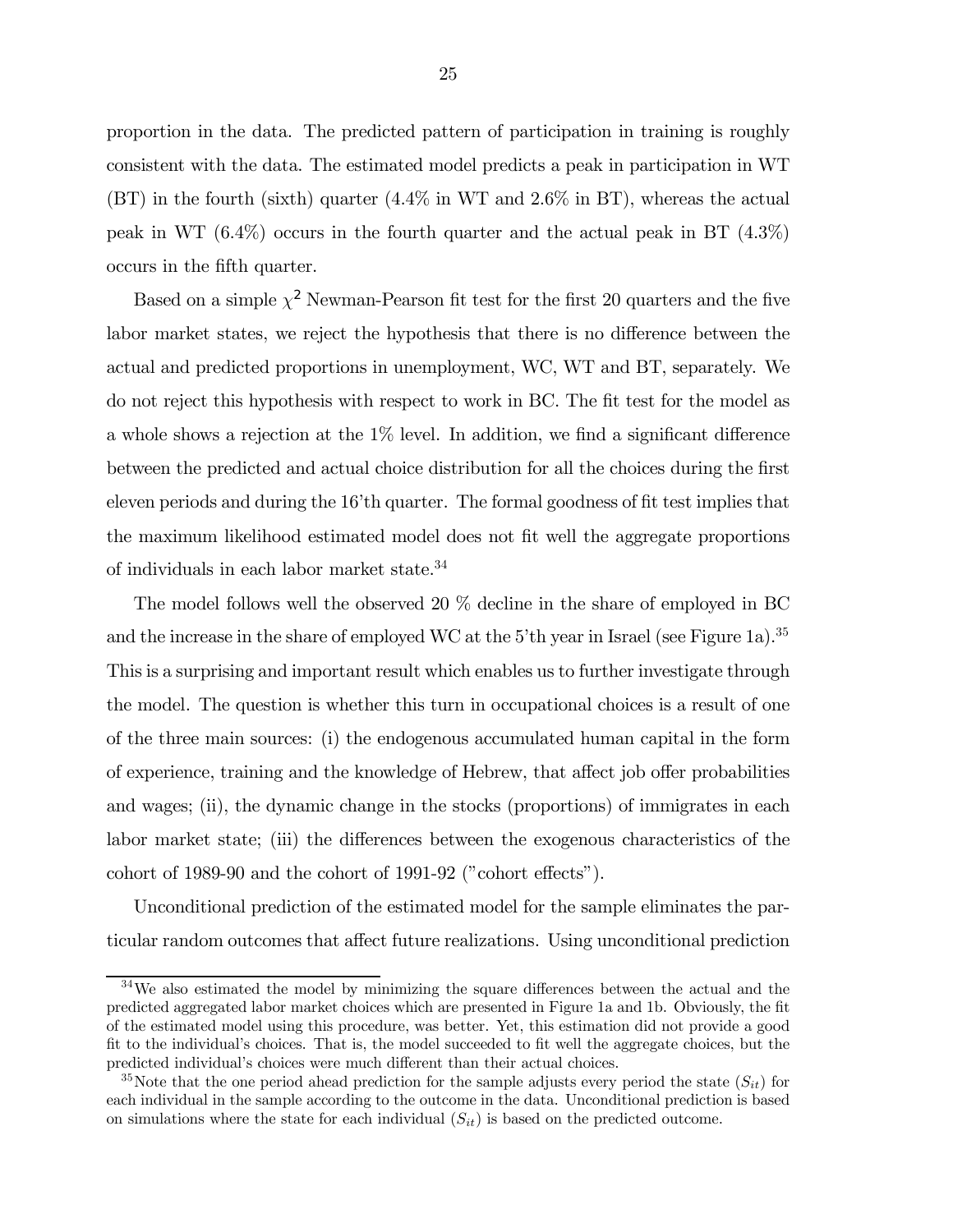for the entire 20 quarters in Israel, the model predicts higher BC and many less immigrants in training compared to the data and to the one step ahead prediction. In this case, the reduction in the proportion of BC starts as UE reaches the bottom at the end of the third year in Israel, and during the fourth and the fifth year, BC proportion is predicted to decrease by 10%. Simulations that are based on a sample of identical immigrants, with the same schooling level and age at arrival as that of the 1989-90 cohort, also predict about 10% reduction in BC in the fifth year in Israel. As a result, we conclude that the cohort explanation (point (iii)) accounts for at most one half of the movement from BC to WC in the fifth year since migration. The additional 10% increase in WC employment and, the corresponding, reduction in BC, is due to the transition of about 2.5% (Table 9) of males from BC to WC per quarter, at the same time there being zero net movement to UE.

The simulated mean wages and reservation values always show a substantial gain in accepting a WC job. Hence, the only reason for the low increase in the proportion of immigrants working in WC is due to the relatively low WC offer rates conditional on not working in a WC job previously. The offer rates do not increase at the fifth year (see discussion below). Hence, the main cause for the additional 10% reduction in BC proportion and the increase in immigrants in WC jobs is due to the substantial reduction in the stock of UE. That is, there are always transitions in and out of BC jobs, unlike WC jobs, which are very stable. Moreover, there are significant transitions from BC to WC. As the stock of UE becomes very low (less than 2%) the flow of immigrants from unemployment to BC is much lower than the flow from BC jobs to WC jobs.<sup>36</sup>

#### Transitions

Table 5 presents the predicted mean transitions based on the same simulations that generated the choice distribution in Figures 1a and 1b. The model well predicts the persistence in WC jobs, BT and in WT. However, it produces too little persistence in unemployment and correspondingly too much persistence in BC jobs, as shown by the

<sup>36</sup>This result is partially consistent with Borjas's(1985) claim regarding the effect of the cohort on the estimated earnings function of immigrants to the US.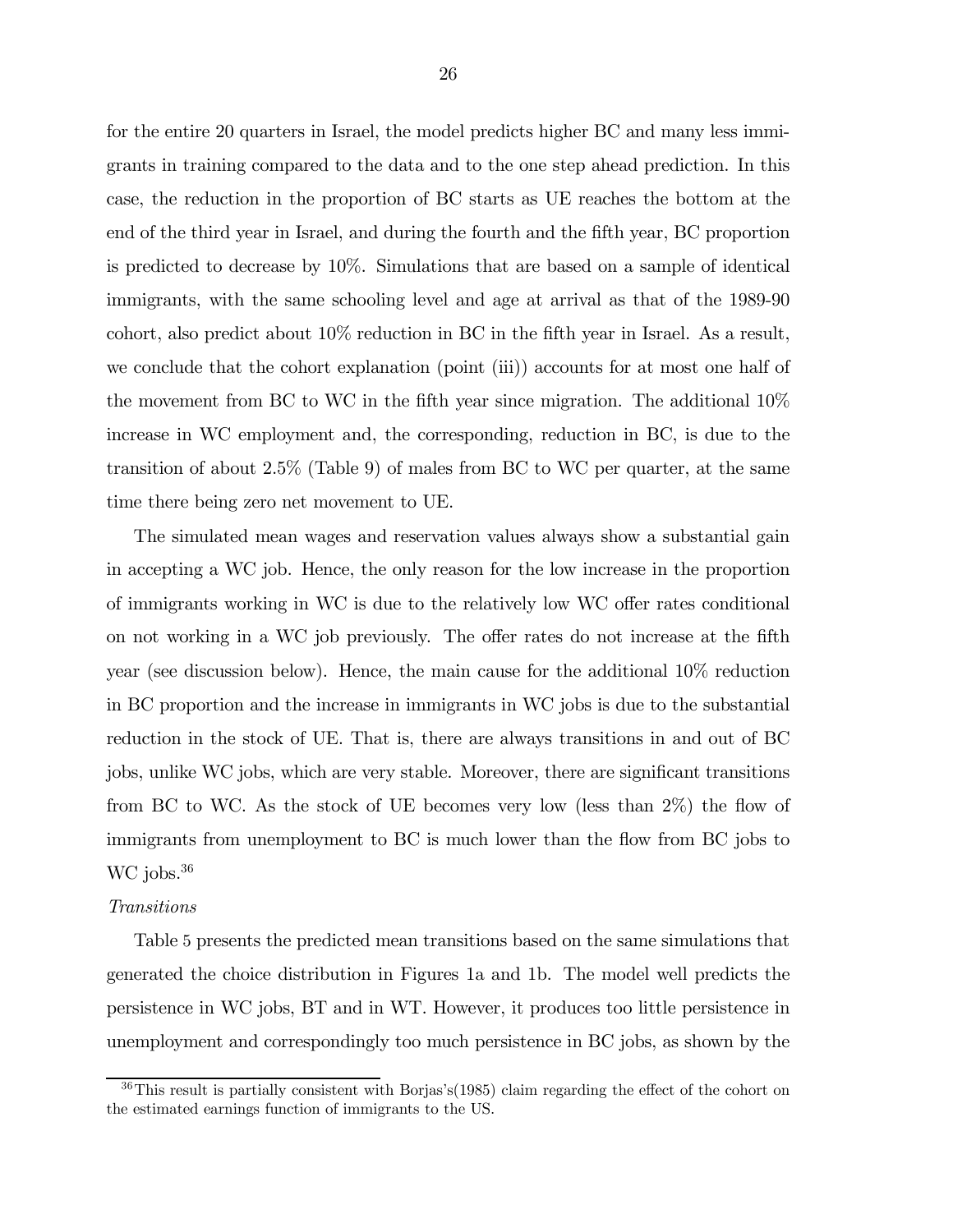figures. The predicted transitions from training to the two employment states and to unemployment match fairly well the observed transitions. However, there are almost no predicted transitions from the two employment states to training and the main transition to training is from unemployment (Heckman and Smith (1999)).

| TO<br><b>FROM</b> |        | Unemployment | WС     |       | BC     |       | WТ     |       | BT     |       | Obs. |
|-------------------|--------|--------------|--------|-------|--------|-------|--------|-------|--------|-------|------|
|                   | Actual | Model        | Actual | Model | Actual | Model | Actual | Model | Actual | Model |      |
| UE                | 66.85  | 60.30        | 7.08   | 8.68  | 21.86  | 28.99 | 2.70   | 1.77  | 1.51   | 0.26  | 1258 |
| <b>WC</b>         | 1.53   | 0.96         | 95.51  | 98.57 | 1.43   | 0.29  | 1.15   | 0.29  | 0.38   | 0.09  | 1046 |
| BC                | 3.89   | 0.00         | 0.64   | 1.32  | 93.56  | 98.41 | 0.92   | 0.13  | 0.99   | 0.14  | 2828 |
| <b>WT</b>         | 18.38  | 23.70        | 17.65  | 9.66  | 12.50  | 9.87  | 51.47  | 56.77 | 0.00   | 0.00  | 136  |
| <b>BT</b>         | 23.08  | 25.19        | 4.40   | 3.68  | 20.88  | 13.62 | 0.00   | 0.00  | 51.65  | 57.52 | 91   |
| Total             |        |              |        |       |        |       |        |       |        |       | 5359 |

Table 5: Actual and Predicted Transitions\*

\*(In percentage of row)

### Accepted Wages

Table 6 shows that the estimated model well fits the trend and the level of the mean accepted wages in both occupations.<sup>37</sup> The average compounded predicted wage growth of 6% for BC and 7% for WC during the first five years in the host country are consistent with the observed wage growth in the data. This fact is also consistent with the average wage growth observed in cross-sectional data and the estimation results reported by Eckstein and Weiss (2001). The data shows 11.4% higher wages for WC occupation related trainees and 5.7% higher wages for participants in BC occupation related training. The model, however, predicts that mean accepted wages are higher by 6% for WT participants and by 11.9% for BT participants.<sup>38</sup>

 $37$ Note that the bad fit of the first to the fourth quarter WC wage is a result of the 4 observations and one large outlier.

<sup>&</sup>lt;sup>38</sup>Given the estimated wage parameters, reported below, this result indicates that the selection process to employment by occupation dominates the estimated predicted return to training.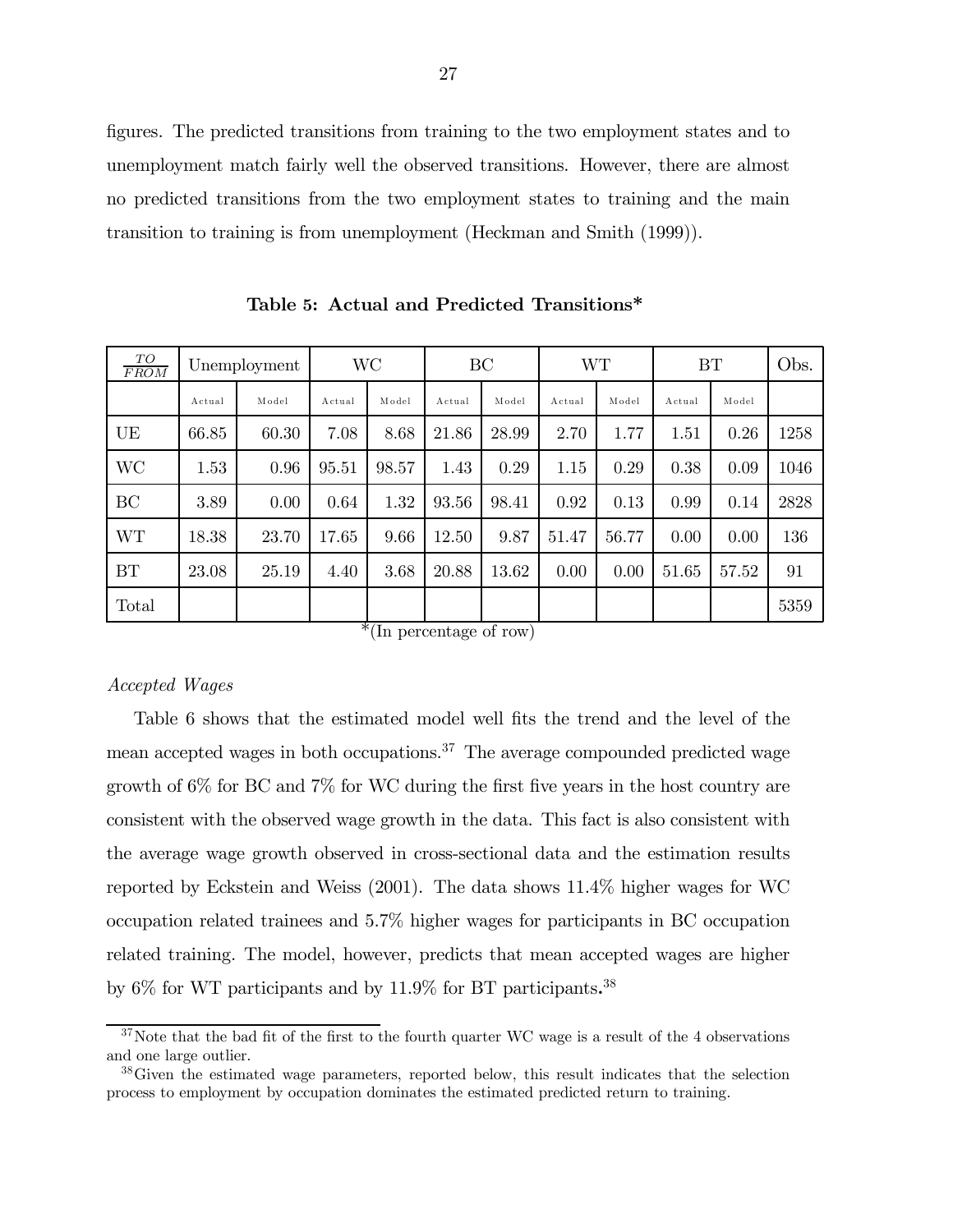|                                           |        | WC occupation |                | BC occupation |        |      |
|-------------------------------------------|--------|---------------|----------------|---------------|--------|------|
|                                           | Actual | Model         | Obs.           | Actual        | Model  | Obs. |
| By quarters in Israel                     |        |               |                |               |        |      |
| $1-4$                                     | 21.766 | 14.215        | $\overline{4}$ | 10.475        | 10.968 | 64   |
| $5-8$                                     | 15.062 | 15.563        | 46             | 10.968        | 11.687 | 139  |
| $9 - 12$                                  | 18.864 | 17.376        | 29             | 11.868        | 12.658 | 73   |
| $13 - 16$                                 | 20.449 | 18.738        | 25             | 12.497        | 13.717 | 97   |
| 17-20                                     | 21.521 | 20.037        | 28             | 15.232        | 14.775 | 69   |
| By training                               |        |               |                |               |        |      |
| no training                               | 17.932 | 16.840        | 96             | 11.985        | 12.211 | 402  |
| after training                            | 19.981 | 17.846        | 36             | 12.660        | 13.666 | 40   |
| *Wage per hour in July 1995 prices (NIS). |        |               |                |               |        |      |

Table 6: Actual and Simulated Accepted Wages by Tenure and Training\*

### 4.2 Estimated Parameters

#### Wage Parameters

The two types of immigrants face a substantially different estimated rates of return to training in the two occupations (see Table 7). The rate of return to WT in WC jobs is 19% and significant at 5% level for type 1 individual, who is estimated as 78.2% of the population, and it is zero for type 2. The predicted weighted return across types is 14.8% which is higher than the OLS estimate of 11.6%. Similarly, the rate of return for BT in BC jobs is 12.7% and significant (6% significance level) for type 1, while it is zero for type  $2^{39}$  Hence, most of the immigrants (type 1) gain substantially from any training program. The unobserved heterogeneity in the estimated return to training that we find here, explains the large variance of the estimated training coefficients that are found in the literature (Heckman, LaLonde and Smith (1999)). The dynamic programming model provides a complicated control for the selection of

 $39 \text{In the estimation we imposed that the return to BT (WT) in WC (BC) jobs is set to zero. This$ restriction followed the OLS results (Table 4) and the estimation results that we observed as we worked on the estimation of the structural model.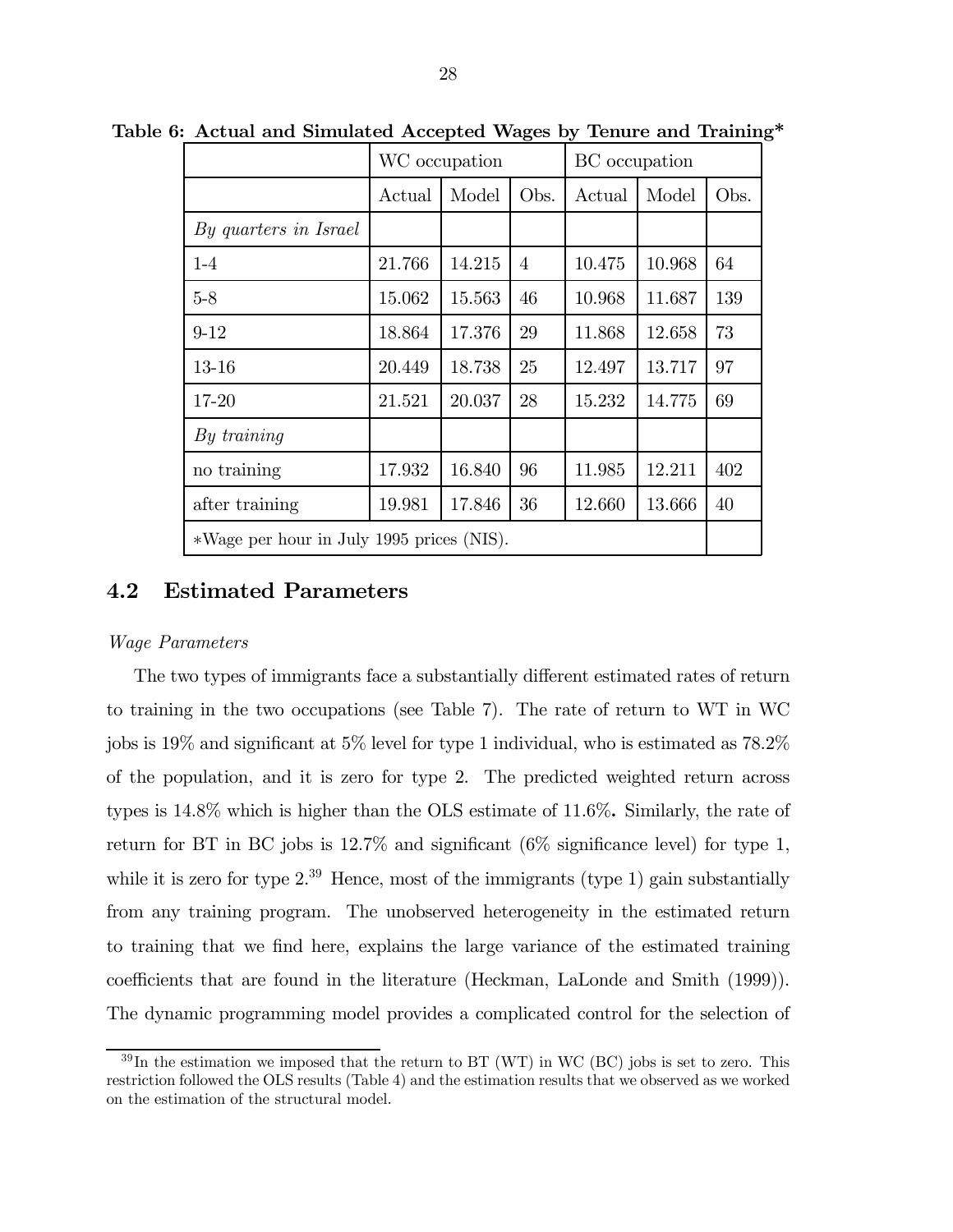individuals to training and work by occupation, and it implies a higher estimate for the impact of training on wages than the standard OLS estimator. These estimated returns for training are large relative to the findings in the existing literature.

A Wald test for the null hypothesis that training does not affect wages (four zero restrictions) is rejected at a marginal probability level of 10 percent.<sup>40</sup>

Accumulated experience in Israel has a positive and significant impact on wages. An additional quarter of experience increases the wage in WC by 2% and in BC by 1.9%. These coefficients show that the actual experience effect is similar across occupations and is very close to the estimated coefficient from the OLS regression. Knowledge of Hebrew has a significant positive impact on wages in both occupations and knowledge of English has a positive effect on wages in WC jobs, but a negative effect on wages in BC jobs.41 The Hebrew coefficient implies that the wage rate of return to average knowledge of Hebrew (compared to no knowledge of Hebrew) is between 15% to 19%, which is close to the OLS (see Table 3).

The estimated parameters of the wage equation imply that the value of imported human capital in the form of schooling and experience abroad (age on arrival), conditional on local accumulated human capital, is zero. Our estimates suggest that the return to local Israeli human capital comes from accumulating local experience, knowledge of the Hebrew language and training. The results with respect to the imported human capital are roughly the same as the OLS estimates, but might arise from the short period since arrival. Eckstein and Weiss (2001), who used cross-sectional data that included Russian immigrants from earlier waves, find that the return to imported human capital is zero on arrival but significantly increases with time since migration. However, the cross-sectional data does not include data on actual experience, knowledge of Hebrew and English and training. In this paper we use actual data on the accumulated human capital in the host country and, therefore, we can better measure

 $40$ We also tested for three additional zero effects of training on: (i) wages and job offer probabilities (6 restrictions); (ii) wages, job offer probabilities and terminal value (10 restrictions); and, (iii) wages, job offer probabilities, terminal value and utility values of training equal to utility in unemployment (14 restrictions). All of these tests are rejected at a marginal probability value of less than one percent.

<sup>&</sup>lt;sup>41</sup>Note that the knowledge of English and Hebrew indeces vary between 1 to 4. Hence, a person with no language skills has an index of 1. The mean index is 1.76 for English and 2.7 for Hebrew.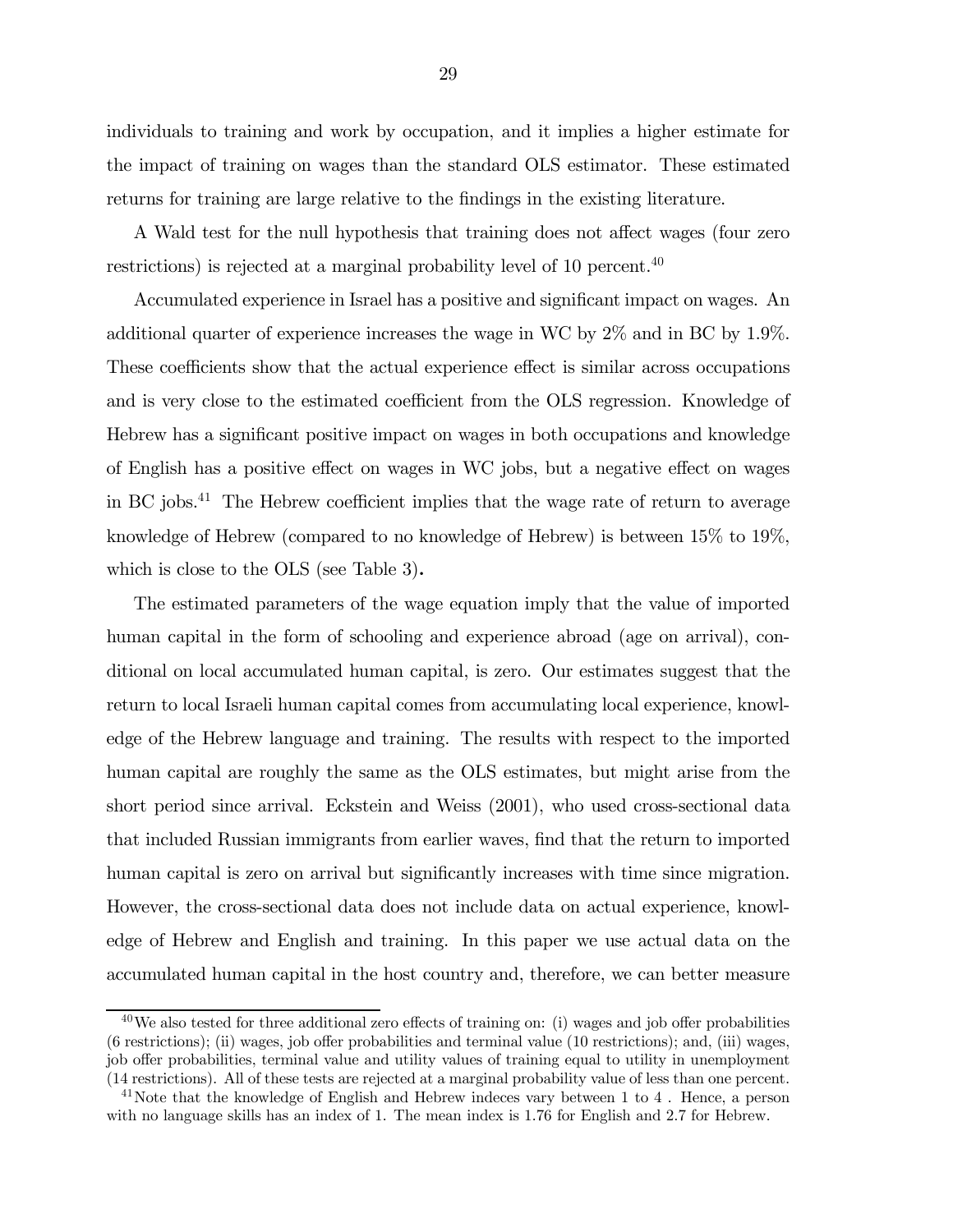the sources for the wage growth in the host country.<sup>42</sup> In the case that locally accumulated human capital depends on imported skills, our specification ignores this indirect value of imported human capital.<sup>43</sup>

| Wage parameters                                          | BC                   | <b>WC</b>           |
|----------------------------------------------------------|----------------------|---------------------|
| $\alpha_{\text{cons},\;type1}$                           | 1.8799*<br>0.0250    | $1.6276*$<br>0.0758 |
| $\alpha$ <sub>cons, deviation of type2</sub> from type 1 | $0.1930*$<br>0.0500  | -0.1443<br>0.3001   |
| $\alpha_{\rm Hebrew}$                                    | $0.1100*$<br>0.0200  | $0.0964*$<br>0.0439 |
| $\alpha_{\rm English}$                                   | $-0.0418*$<br>0.0190 | $0.1386*$<br>0.0315 |
| $\alpha$ <sub>age at arrival</sub>                       | $-0.00008$<br>0.0015 | 0.0050<br>0.0050    |
| $\alpha$ <sub>years</sub> of schooling                   | 0.0090<br>0.0059     | 0.0126<br>0.0164    |
| $\alpha$ <sub>accumulated</sub> experience               | $0.0187*$<br>0.0003  | $0.0205*$<br>0.0087 |
| $\alpha_{\rm trained\ in\ wc}, type1$                    |                      | $0.1908*$<br>0.0860 |
| $\alpha_{\rm trained\ in\ wc}, type 2$                   |                      | 0.0004<br>0.3168    |
| $\alpha_{\rm trained\ in\ bc},type1$                     | 0.1275<br>0.0771     |                     |
| $\alpha_{\rm trained\ in\ bc}, type 2$                   | 0.00008<br>2.3136    |                     |
| Proportion of type 1                                     | 0.7817*<br>0.0329    |                     |

Table 7: Estimated Wage Function Parameters

#### Job Offer Parameters

The estimated parameters of the logistic job offer probabilities (equations (10) and (11)) are presented in Table 8, and the implied offer probabilities conditional on previous choice and weighted by types are reported in Table 9. These probabilities are based on the average exogenous attributes in our sample and on different levels of the endogenous human capital variables.44

 $^{42}$ The result in Eckstein and Weiss (2001) is based on a non-linear interaction between schooling, age on arrival and time in the host country.

<sup>&</sup>lt;sup>43</sup>To estimate the indirect effect of imported human capital on local accumulated human capital the model should include additional interaction parameters. This is beyond the scope of this paper.

<sup>&</sup>lt;sup>44</sup>The average attributes are: age on arrival is 38, the English skill index is 1.76 and the Hebrew skill index is 2.7. For the WC job offer calculation we consider an immigrant who worked in WC job in the USSR.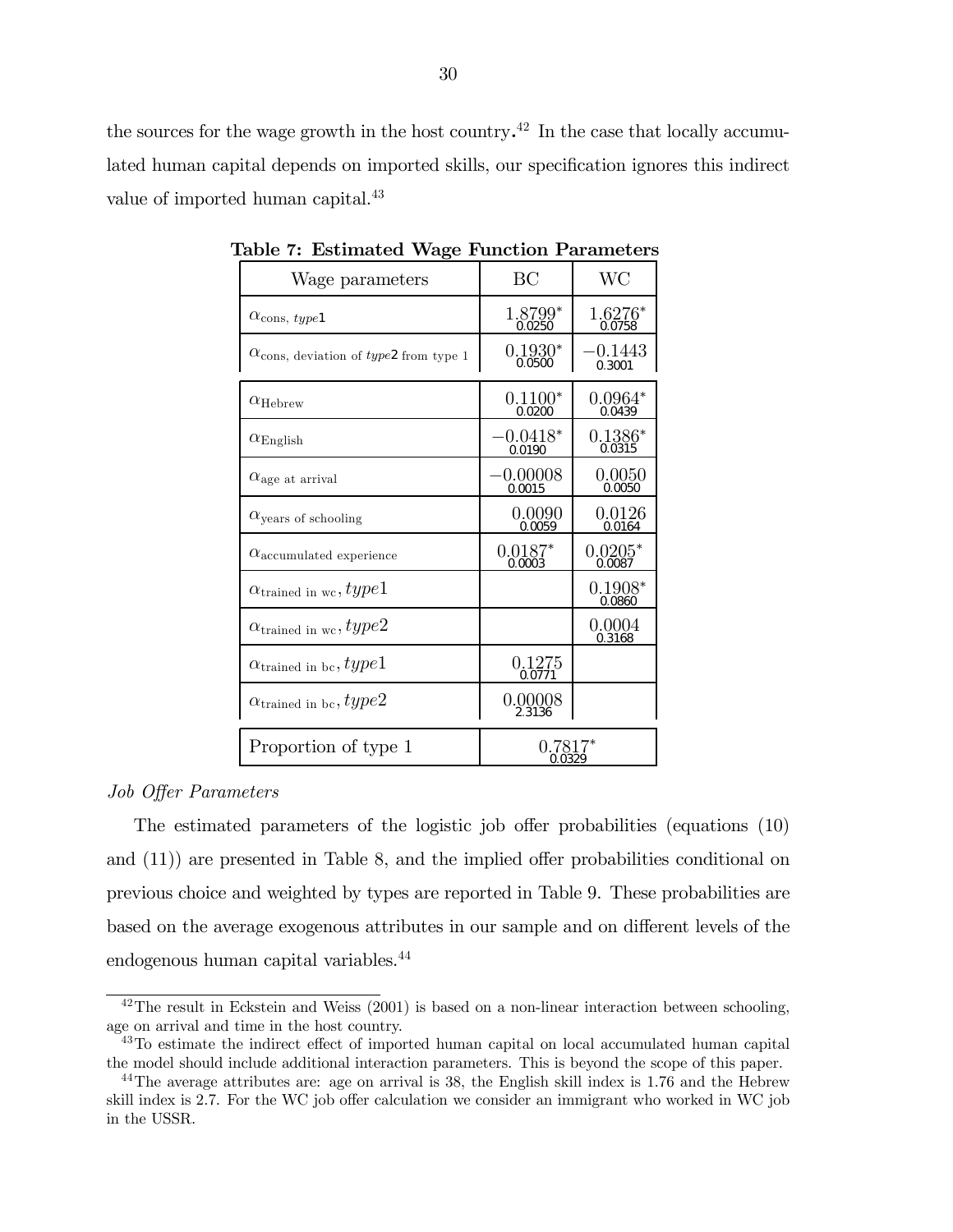|                                                                     | <b>WC Offer Probability</b> | <b>BC Offer Probability</b> |
|---------------------------------------------------------------------|-----------------------------|-----------------------------|
|                                                                     | $j=1$                       | $j=2$                       |
| $b_{01i1}$ – worked in WC at t-1<br>type 1                          | 15.9966*<br>0.1069          | $-2.4980*$<br>0.6655        |
| $b_{01i2}$ – worked in WC at t-1<br>deviation of type 2 from type 1 | $-0.0053$<br>1.1211         | $1.7338$<br>$1.0221$        |
| $b_{02i1}$ – worked in BC at t-1<br>type 1                          | $-2.9737*$<br>0.4461        | 14.0431*<br>0.1194          |
| $b_{02i2}$ – worked in BC at t-1<br>deviation of type 2 from type 1 | $-1.1589$<br>1.1799         | 0.0082<br>1.1903            |
| $b_{03j1}$ – didn't work at t-1<br>type 1                           | $-1.7604*$<br>0.7486        | $-0.4116$<br>3.6136         |
| $b_{03i2}$ – didn't work at t-1<br>deviation of type 2 from type 1  | $0.6392$<br>2.6457          | 1.3162<br>1.1946            |
| $b_{11i}$ –Work experience in Israel 1-4                            | $-0.2761$<br>0.2175         | $0.2421*$<br>0.1196         |
| $b_{12i}$ –Work experience in Israel > 5                            | $-0.8935*$<br>0.2769        | $-0.2707*$<br>0.133         |
| $b_{2i}$ –Training in occupation j                                  | $0.9424*$                   | 0.2196<br>0.117             |
| $b_{3i}$ – Age on arrival                                           | $-0.0286*$<br>0.0067        | $-0.0071*$<br>0.0025        |
| $b_{4j}$ -Hebrew                                                    | $-0.0938$<br>0.096          | $-0.1744*$<br>0.0415        |
| $b_5 -$ English                                                     | $0.2095*$<br>0.0876         |                             |
| $b_6$ -WC=1 in Soviet Union                                         | $0.5554*$<br>0.2547         |                             |
| $b_7$ -first period dummy                                           |                             | $-0.4881*$<br>0.1598        |

Table 8: Estimated Job Offer Parameters

The large and significant coefficients of working in the previous period in the same occupation for both types and in both occupations, imply that the individual always retains his job regardless of his other characteristics ( $P^{11} = 1$  and  $P^{22} = 1$ ). Hence, the transition away from the existing occupation (job) to any other labor market state is very low.

Immigrants who did not work in the previous quarter, either because they were unemployed or participated in one of the training programs, face a higher probability of receiving a job offer than immigrants who worked in the other occupation. The factor difference is about four times. For example, the offer rate from unemployment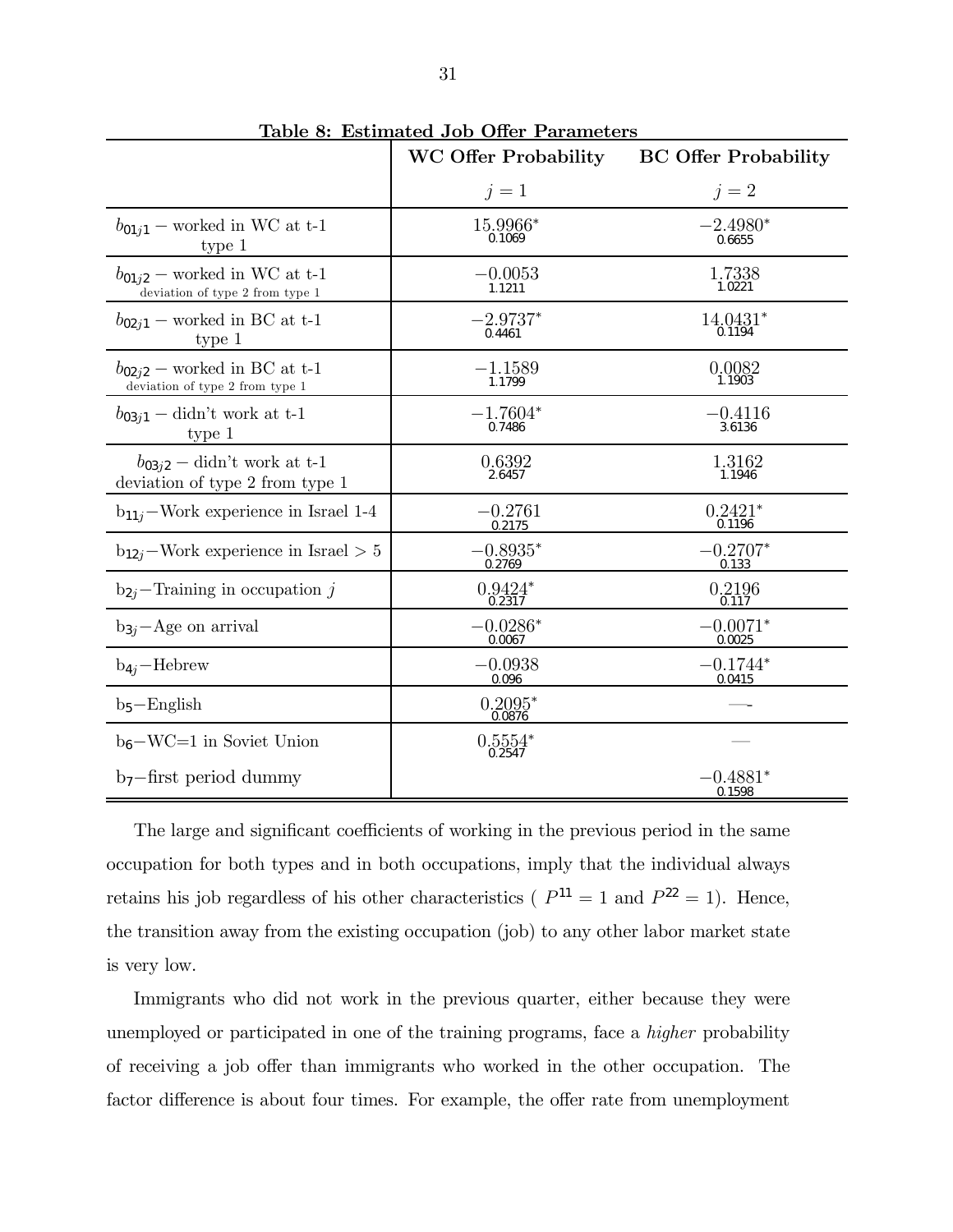to WC is between 10 to 20 percent per quarter at the first year (see Table 9) and from BC to WC, the job offer rate is between 2.5 to 6 percent, respectively. Hence, job arrival rates from the other occupation are lower for working individuals, for both types at a quantitatively significant rate.<sup>45</sup>

Accumulated general work experience in Israel has a negative effect on the probability of receiving job offers in WC jobs and an ambiguous impact on the probability of receiving job offers in BC jobs. That is, immigrants who did not accumulate any work experience in Israel face a substantially higher (almost twice as large) probability of receiving a job offer in the WC occupation, compared to immigrants who have 5 or more quarters of experience in Israel. However, the impact of having 1-4 quarters of experience on the WC job offer probability is insignificant. With respect to the BC job offer probability, having less than a year of experience (1-4 quarters) increases this probability, while having at least 5 quarters of experience lowers this probability. To understand these results one has to keep in mind that these marginal effects are conditional on the last period's state and accumulated experience. Conditional on the fact that the immigrant is working, the job offer rate for the same occupation is one independently of the level of experience (see Table 9). However, an unemployed immigrant with local experience has a lower job offer rate. That is, the chance of an unemployed immigrant, who most likely has experience in a BC job, in receiving a job offer in a WC job decreases fast with experience in the host country. The result also indicates that the likelihood of job offer opportunities are very sensitive to the individual job specific history, which is intuitively very reasonable.

Participation in training related to a given occupation has a large and significant positive effect on job offers in that occupation. Table 9 demonstrates that training more than doubles the WC job offer probability. In particular, if the average immigrant has no experience in Israel, he would receive a WC job offer each quarter with probability 0.12 and participation in WT would increase this offer probability by 110% to 0.25. The same immigrant with no training but with five or more quarters of work experience

<sup>&</sup>lt;sup>45</sup>This result is consistent with the stadard assumed rates of arrival of offers in search models, where on-the-job search is allowed (Burdett (1978)).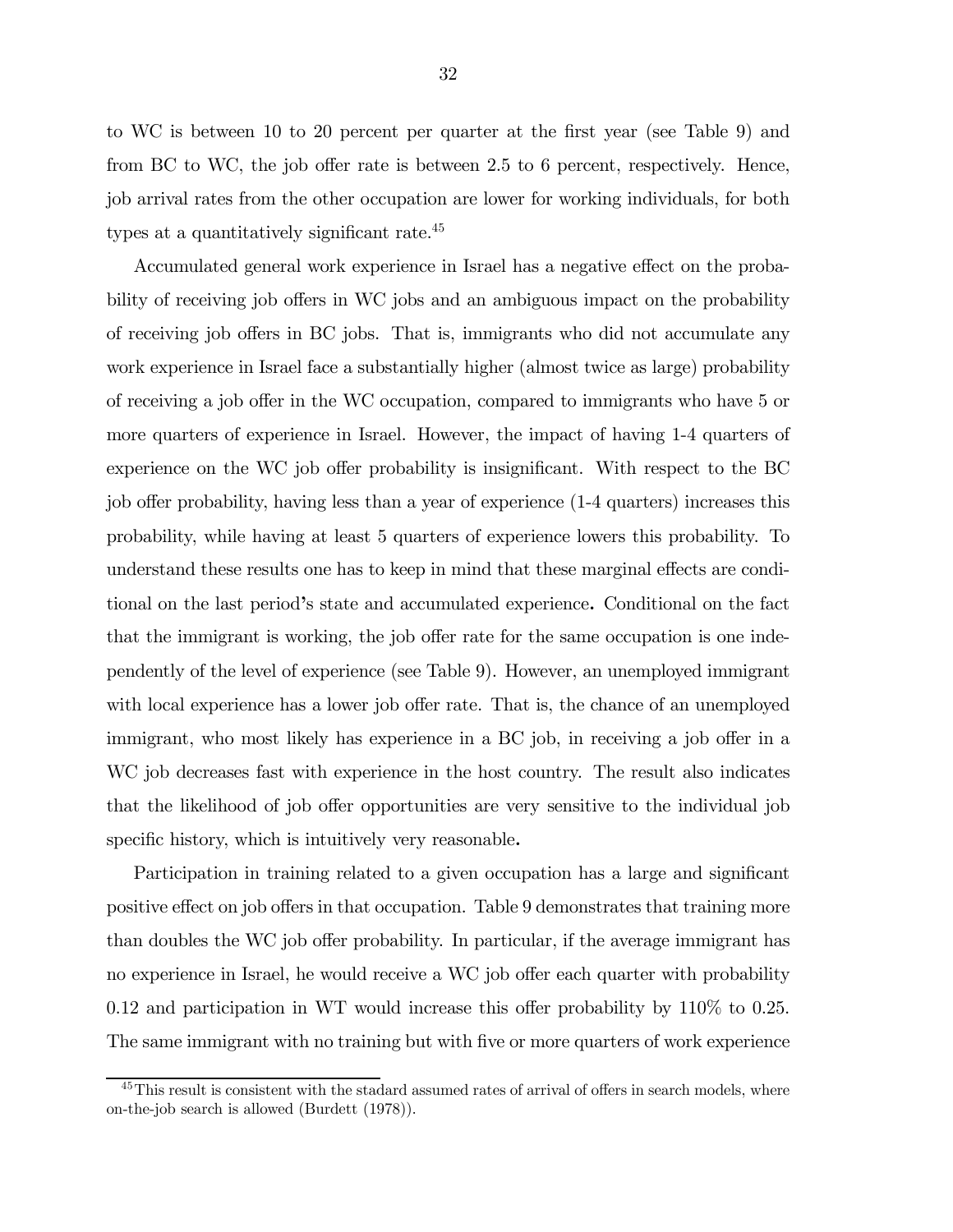in Israel, would receive a WC job offer with a probability of 0.05. Participation in WC related training (WT) would increase this probability to 0.12. Participation in BT increases the BC job offer from unemployment by .05 probability, while the actual probability for BC job is much larger. The same result holds for the offer probability while the individual is working in a BC job.

Knowledge of Hebrew has a negative and insignificant effect on the WC job offer probability, but a negative and significant effect on the BC job offer probability. This is a surprising result assuming that the offer rate is determined by demand, conditional on observed knowledge of Hebrew, or that individuals with better language skills put in more search efforts. On the other hand, it might well be that individuals who spend more time learning the language have a longer unemployment duration, explained here by the lower estimated offer probabilities.

Both the WC in the USSR and the English skills (imported human capital) have a significant positive effect on the rate of WC job offers. Yet, the fact that the individual worked in a WC occupation has a much lower impact on job offer probabilities than the impact of training.

We assume that WC job offers are not available in the first quarter for immigrants who attend Ulpan and have no prior knowledge of Hebrew. In addition, we find that the BC job offer probability in the first quarter is significantly lower than in later periods. This effect may rise from the inability of immigrants to communicate in Hebrew or from the low search efforts of immigrants during the first quarter when they are supposed to be at Ulpan. We also assume that BT is always available, but find that the quarterly probability to receive a WT offer equals 0.037.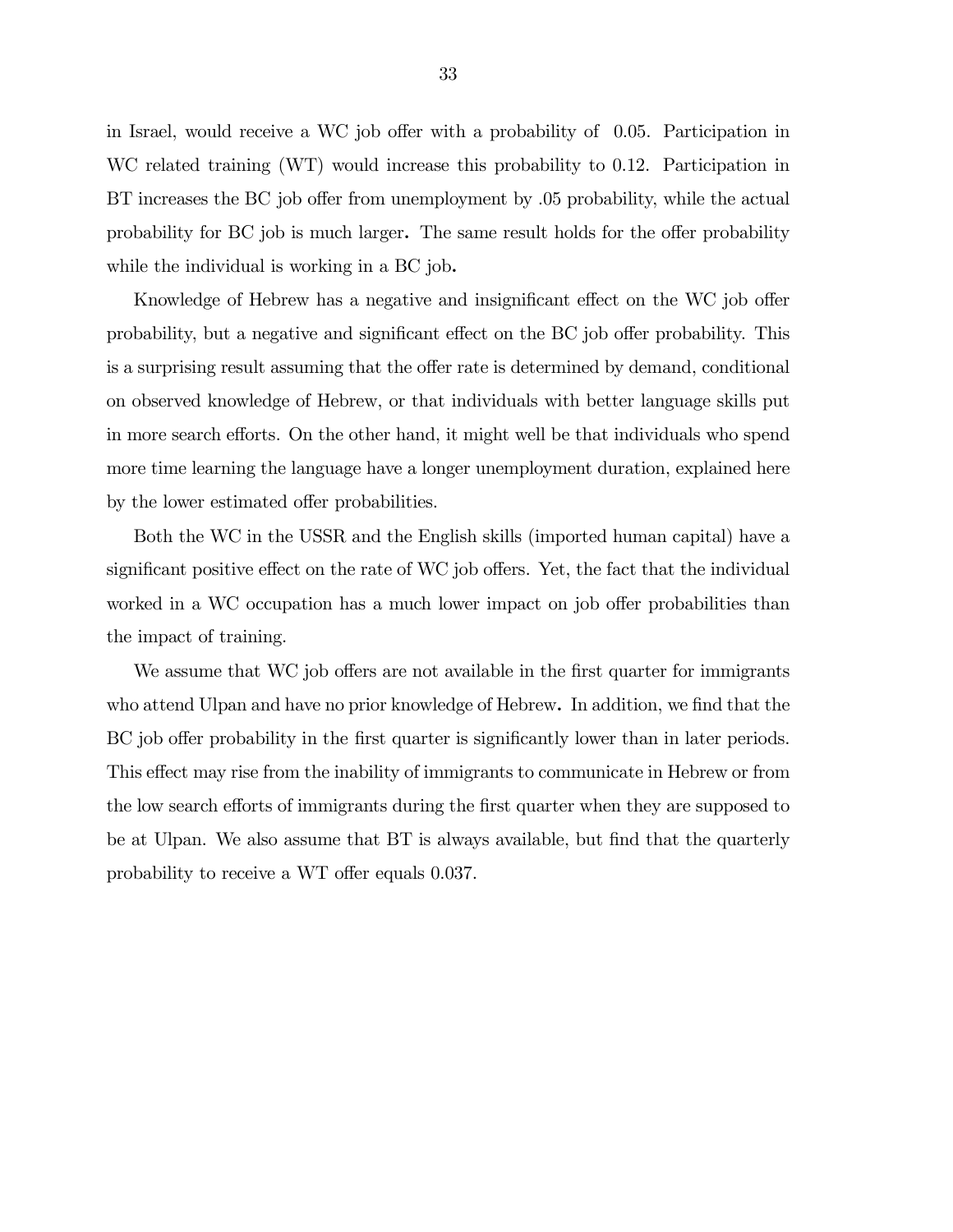| TO<br><b>FROM</b> |                | WC             |         |         | BC       |       |       | <b>WT</b> |       |       |
|-------------------|----------------|----------------|---------|---------|----------|-------|-------|-----------|-------|-------|
|                   | experience     | $\overline{0}$ | $1 - 4$ | $5+$    | $\Omega$ | $1-4$ | $5+$  | $\theta$  | $1-4$ | $5+$  |
| <b>WC</b>         | after training | $1.0\,$        | 1.0     | $1.0\,$ | 0.084    | 0.103 | 0.066 | 0.000     | 0.000 | 0.000 |
|                   | no training    | $1.0\,$        | 1.0     | 1.0     | 0.069    | 0.085 | 0.054 | 0.037     | 0.037 | 0.037 |
| BC                | after training | 0.068          | 0.052   | 0.029   | 1.000    | 1.000 | 1.000 | 0.000     | 0.000 | 0.000 |
|                   | no training    | 0.028          | 0.021   | 0.012   | 1.000    | 1.000 | 1.000 | 0.037     | 0.037 | 0.037 |
| UE                | after training | 0.254          | 0.206   | 0.124   | 0.350    | 0.403 | 0.295 | 0.000     | 0.000 | 0.000 |
|                   | no training    | 0.118          | 0.093   | 0.052   | 0.305    | 0.355 | 0.255 | 0.037     | 0.037 | 0.037 |

Table 9: Training and Job offer Probabilities (weighted by types)\*

\*The probability to take BT is assumed to be one if the state is in "no training".

### Net Utility from Unemployment and Training

The utility while being unemployed and in training is negative (see Table A3). Type 1 prefers unemployment to both WT and BT, while type 2 prefers WT to UE and the UE to BT. Since the utility of type 2, while attending WT, is higher than the utility of being unemployed, participation in WT might be motivated by the current utility gain rather than by expected future returns.

The government provided income is the same for UE and training. Hence, the estimated lower value of utility in training indicates that there is additional disutility from training relative to UE. The very low utility in both UE and training may be influenced by the fact that immigrants have no access to formal and informal loans and, therefore, their consumption while not working is very low. Note that the negative utility in training is an important reason for the observed low participation in training, and, therefore, the interpretation of the parameters has interesting policy implications. Terminal value

This is the most ad hoc part of the model. Yet, Table A3 shows that all the estimated parameters have the expected a-priori sign. All the human capital variables have positive coefficients. Age and being unemployed in the previous period reduce the terminal value of the immigrant's utility after 21 quarters in Israel. Since utility is measured in terms of per hour wage in NIS the parameters can be interpreted accord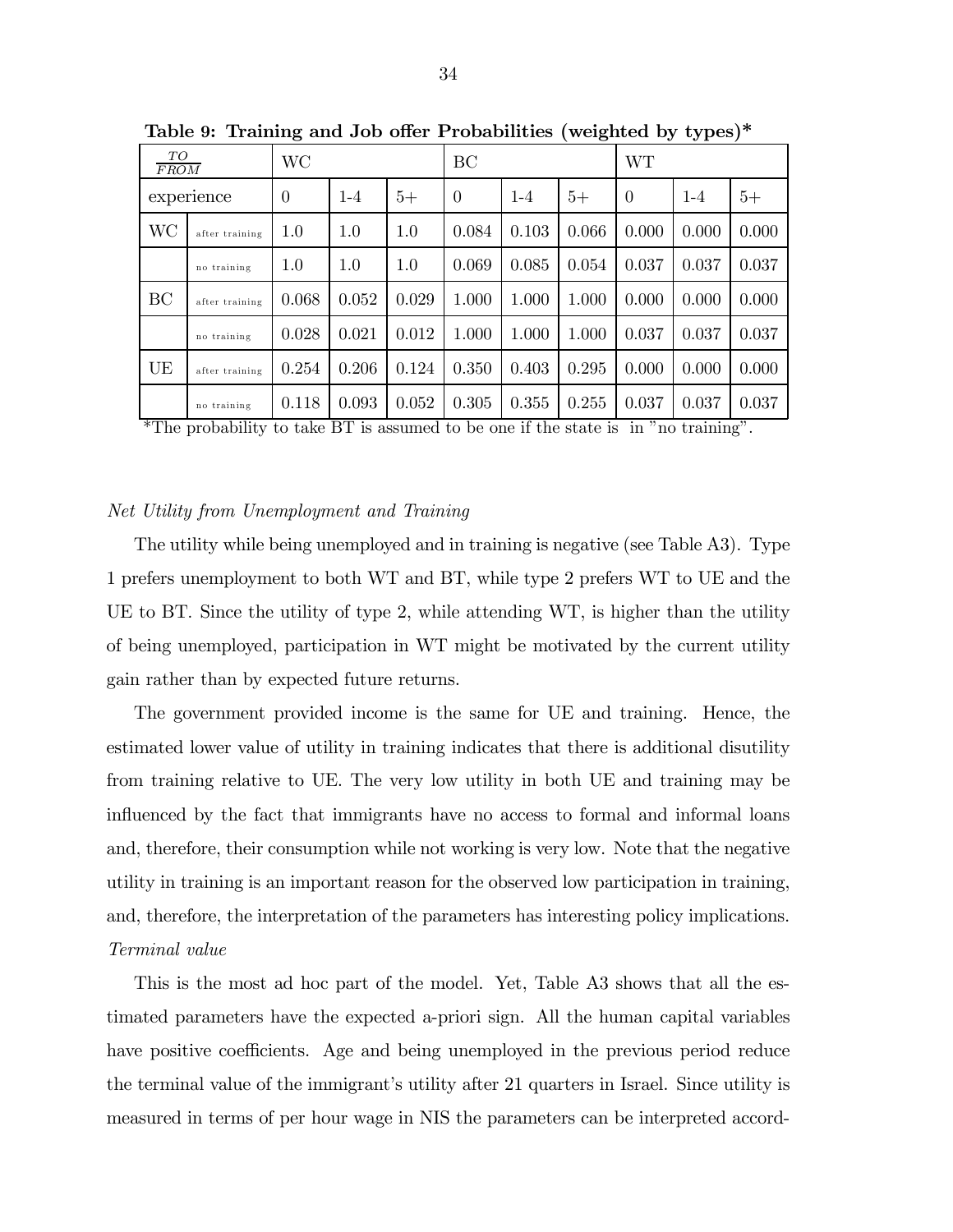ingly. For example, every unit of work experience increases the discounted terminal value by 233 NIS per hour. Training in WC increments the terminal value by around 2156 NIS for type 1 and about 1398 NIS for type 2 whereas training in BC increments the terminal value by around 528 and 222 NIS for the two types, respectively. A unit of Hebrew skill or English skill increases the terminal value by 60 NIS each. Immigrants who worked in WC in the last quarter can expect an increase of 116 NIS in the terminal value whereas an immigrant who was unemployed in the last quarter faces a decrease of 649 NIS in his terminal value.<sup>46</sup>

### The Interpretation of Types

The estimated proportion of type 1 in the population is 78.2% and the two types differ in several aspects of their labor market characteristics and preferences. From the estimated wage function (Table 7) it is clear that type 1 receives a high wage return to training in both occupations, while type's 2 wage return is zero. From Table 10 we learn that type 2 job offer probabilities from unemployment are between 80 to 120 percent higher than those for type 1. On the other hand, the two types' job offer probabilities, conditional on working, are very similar. An exception is that type 2's conditional probability to move from WC to BC job is higher than that of type 1 (Table 8).

In order to understand the role of unobserved heterogeneity in the decision making of the immigrants of the two types, we estimate the mean predicted quarter to quarter transitions between the five alternative labor market states for all immigrants conditional on the unobserved type  $(Table 11).<sup>47</sup>$  The main result is that type 2 is less persistent in unemployment than type 1, since type 2 transition rates from all states to the two employment states, and particularly to BC jobs, are much larger than those of type 1. Also note that type 2 has more direct transitions from the two training states to the two employment states. As a result, few of type 2 choose to participate in training.

<sup>&</sup>lt;sup>46</sup>The consistency of the estimated terminal value is a complicated problem that has not been studied here.

 $47$ The transitions here are based on the same simulations we used to form the weighted transitions in Table 5.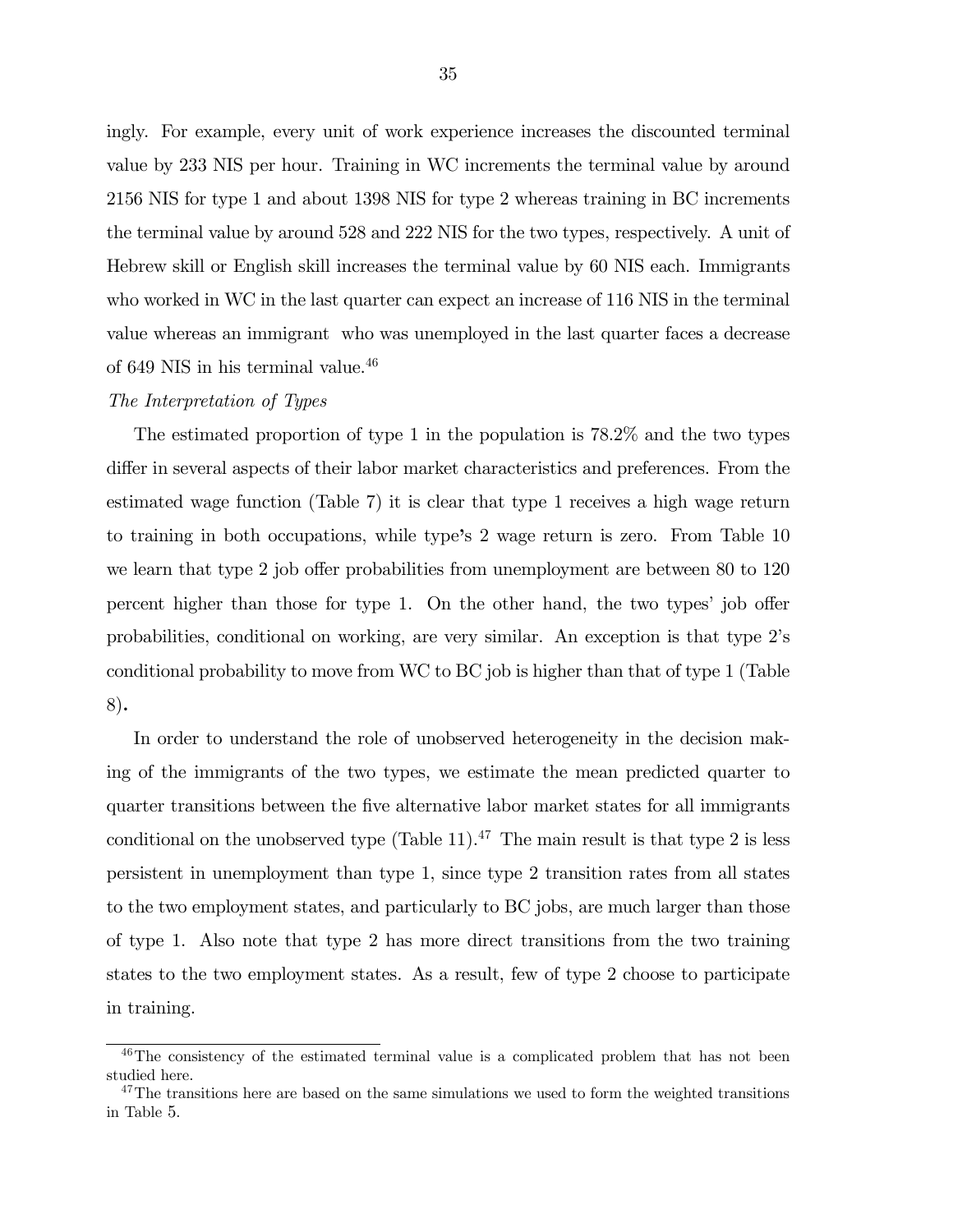| $-1.7$ $\sim$ $-1.7$ |             |                          |                |          |                   |                          |                |        |  |  |
|----------------------|-------------|--------------------------|----------------|----------|-------------------|--------------------------|----------------|--------|--|--|
|                      |             | WC job-offer probability |                |          |                   | BC job-offer probability |                |        |  |  |
| experience           | no training |                          | after training |          | no training       |                          | after training |        |  |  |
|                      | type $1$    | type $2$<br>type 1       |                | type $2$ | type <sub>1</sub> | type $2$                 | type 1         | type 2 |  |  |
| 0 first period       |             |                          |                |          | 0.1622            | 0.4193                   | 0.1946         | 0.4735 |  |  |
| 0 other periods      | 0.1019      | 0.1797                   | 0.2255         | 0.3555   | 0.2398            | 0.5405                   | 0.2821         | 0.5944 |  |  |
| $1 - 4$              | 0.0793      | 0.1403                   | 0.1809         | 0.2951   | 0.2867            | 0.5998                   | 0.3336         | 0.6512 |  |  |
| $5+$                 | 0.0444      | 0.0809                   | 0.1065         | 0.1842   | 0.1940            | 0.4730                   | 0.2306         | 0.5278 |  |  |

Table 10: Estimated WC and BC Job Offer Probabilities from Unemployment by Types\*

\*The average attributes are: age on arrival is 38, the English skill index is 1.76 and Hebrew skill index is 2.7, and For WC job offer calculation we consider an immigrant who worked in a WC job in the USSR.

| To<br>From |       | UE             | <b>WC</b> |                | BC          |                | <b>WT</b> |                | <b>BT</b> |                | Total |
|------------|-------|----------------|-----------|----------------|-------------|----------------|-----------|----------------|-----------|----------------|-------|
| Type       | 1     | $\overline{2}$ | 1         | $\overline{2}$ | $\mathbf 1$ | $\overline{2}$ | 1         | $\overline{2}$ | 1         | $\overline{2}$ |       |
| UE         | 66.14 | 37.32          | 7.55      | 12.72          | 23.54       | 48.53          | 1.94      | 1.16           | 0.26      | 0.026          | 1258  |
| <b>WC</b>  | 1.00  | 0.80           | 98.57     | 98.58          | 0.05        | 0.25           | 0.29      | 0.29           | 0.09      | 0.09           | 1046  |
| BC         | 0.00  | 0.00           | 1.55      | 0.49           | 98.17       | 99.27          | 0.14      | 0.09           | 0.14      | 0.14           | 2828  |
| <b>WT</b>  | 26.40 | 14.06          | 8.52      | 13.78          | 8.32        | 15.40          | 56.77     | 56.76          | 0.00      | 0.00           | 136   |
| BT         | 27.98 | 15.21          | 3.19      | 5.43           | 11.32       | 21.85          | 0.00      | 0.00           | 57.52     | 57.52          | 91    |
| Total      |       |                |           |                |             |                |           |                |           |                | 5359  |

Table 11: Predicted Transitions by Type\*

\*In percentage of row

To summarize, we find that the population of Russian immigrants is divided among immigrants who are good in training (type 1) and immigrants who are good in search (type 2). Alternatively, we can identify type 2 as immigrants who have certain unobserved characteristics that help them fit well into the Israeli labor market, so they can easily receive job offers and have no wage benefits from formal training. However, most of the immigrants belong to the type that needs a comprehensive adjustment in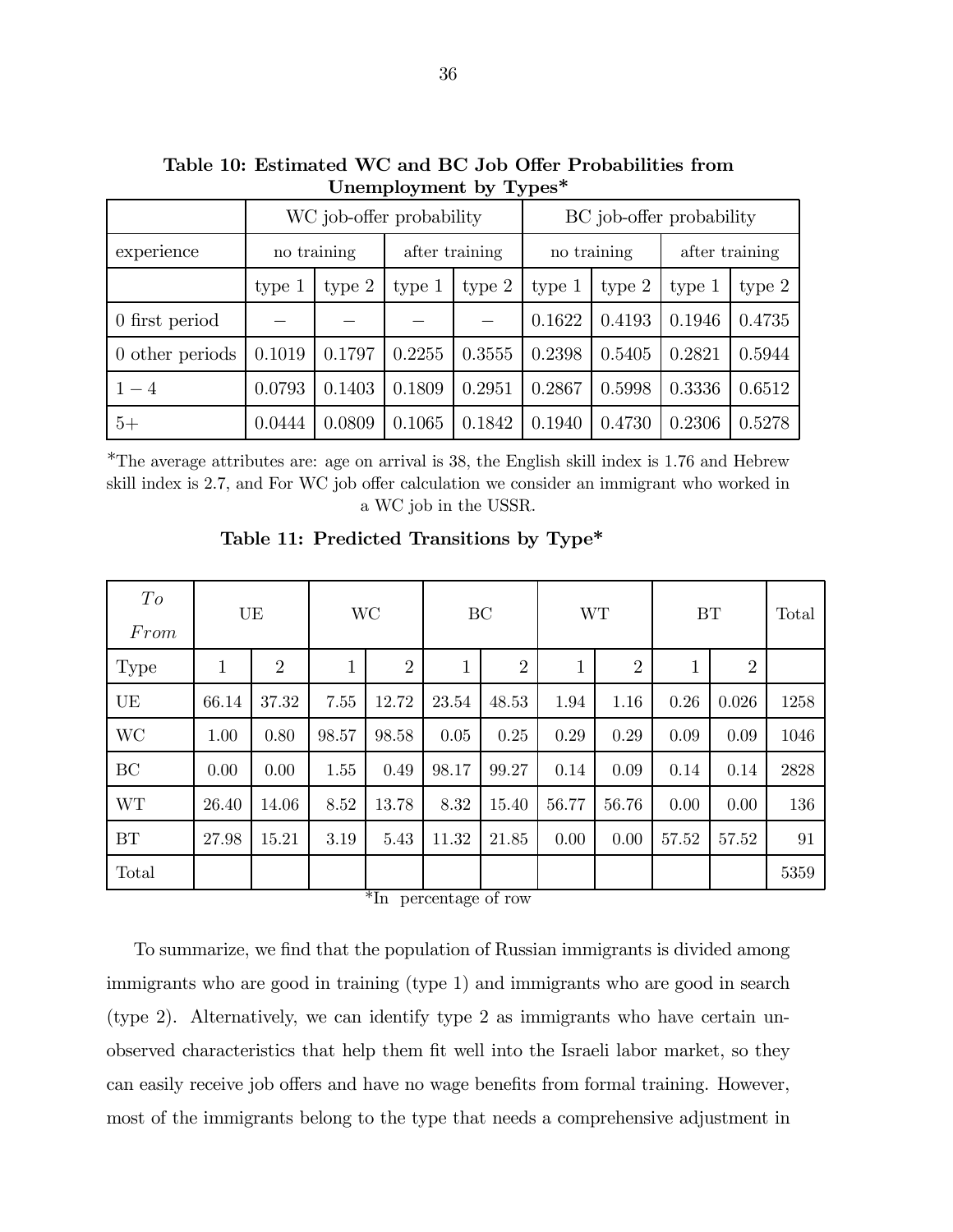order to fit to the Israeli labor market demanded skills (type 1). That is, conditional on observed human capital, 78% of the immigrants face very low job offer rates, but they gain substantially if they choose to invest in the government provided training programs. These training programs are costly in time but they provide a large wage compensation in later periods. On the other hand, 22% of the immigrants better fit the market demand and their job offer rates are higher and they do not substantially gain from the vocational training programs.

### 5 Policy Implications

Training programs are the main government instrument for intervention in the labor market. We analyze the impact of policy experiments that change the availability of training programs relative to the existing policy. To do that, we compare the outcomes from the simulation of the estimated model (existing policy) to the outcomes from the simulation of the following four alternative training policies:

Case 1: No training is available.

Case 2: Only training related to blue-collar occupations (BT) is available.

Case 3: Only training related to white-collar occupations (WT) is available.

Case 4: Double the probability of participating in WT.48

The simulation outcomes are presented in three formats. First, we measure the effect of the policy experiments on wages and unemployment of an average immigrant (Table 12). Second, we measure the aggregate predicted wage growth that is due to the policy experiments (Table 13) and, third, we measure the effect of the policies on the immigrant's welfare.

### Wages and Unemployment in the Fourth and Fifth Years

To measure the effect of the policy experiments on wages and unemployment of an average immigrant we use the estimated model as a benchmark. Table 12 reports the predicted differences in mean accepted wages and mean unemployment rate during the fourth and the fifth years in the new country between the benchmark and the

<sup>48</sup>The probability of BT is assumed to be one in the model.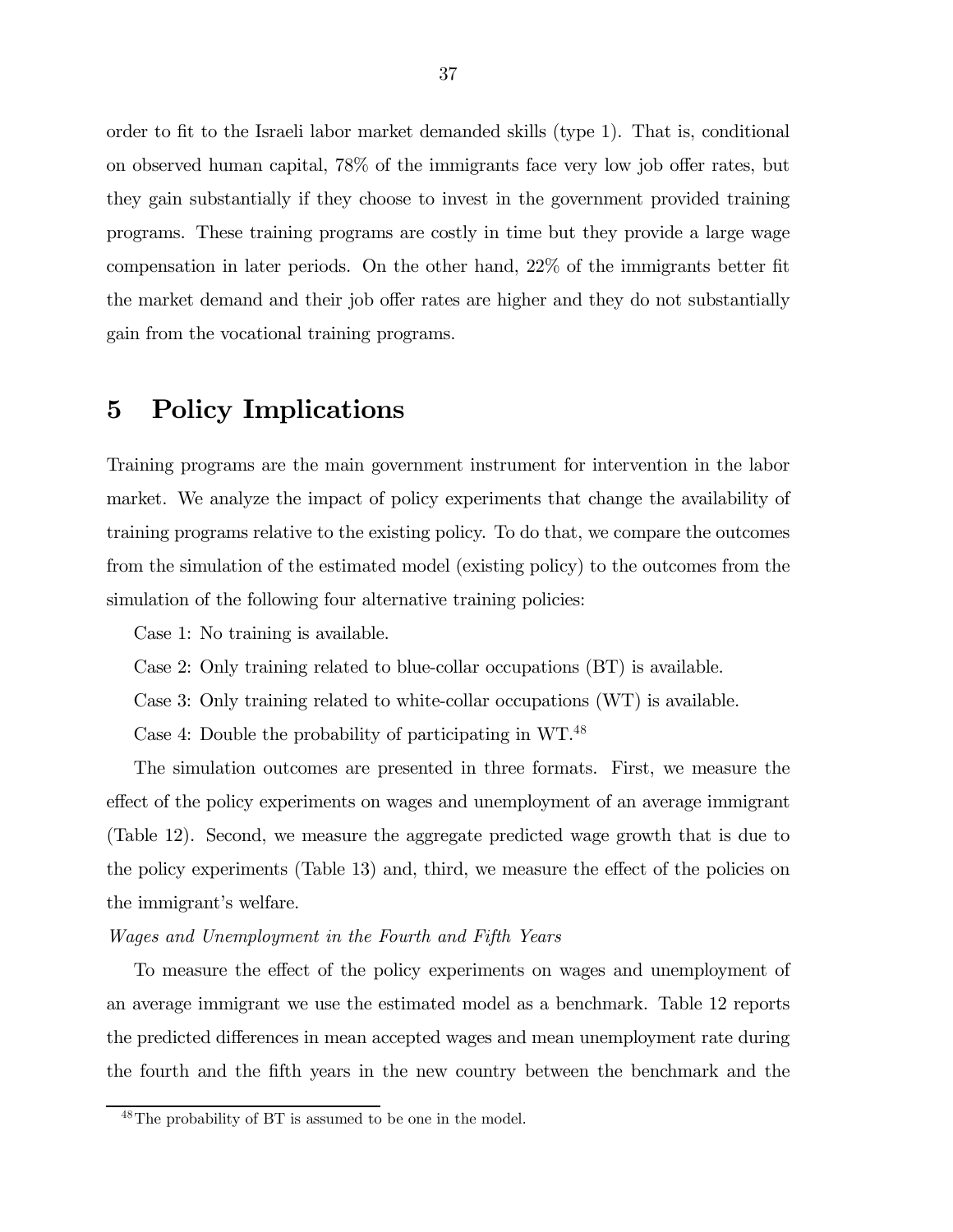simulated alternative policy. We find that the policy experiments do not change the predicted long term unemployment rate of immigrants. The unemployment rate after three years is predicted to be close to zero and it stays close to this rate (changes are at the level of less than half a percentage point). Earnings are affected in the predicted direction, such that mean earnings decrease due to the non-availability of any training programs and wages increase as the availability of WT increases from the estimated 0.04 probability to 0.08 probability.

| Policy Change    | No Training is Available   |        |          | Double WT Offer Rate       |     |          |
|------------------|----------------------------|--------|----------|----------------------------|-----|----------|
| Immigrant        | Accepted wage $(\%\Delta)$ |        | (Change) | Accepted wage $(\%\Delta)$ |     | (Change) |
|                  | WC                         | BC     | UE       | WС                         | BC  | UE       |
| BC in USSR,      | $-1.1$                     | $-0.1$ | 0.0      | 3.5                        | 2.5 | 0.0      |
| $schooling=12$   |                            |        |          |                            |     |          |
| WC in USSR,      | $-0.8$                     | $-0.1$ | 0.0      | 3.4                        | 2.6 | 0.0      |
| $schooling = 15$ |                            |        |          |                            |     |          |

Table 12: Predicted Policy Effects on Mean Accepted Wages and Unemployment\*

\*Percent change for wages and change in unemployment relative to the estimated model during the 13 to 20 quarters since arrival. Average immigrant with age at arrival 30.

The interesting result is that the increasing availability of WT (case 4) has a large impact on accepted wages and it affects both the predicted mean accepted wages in white-collar and blue-collar at about the same rate. The increase in BC mean accepted wage is a result of the selection of type 1 immigrants into the WT and, subsequently, to WC jobs. Type 1 has a lower mean BC wage and its exit from BC employment increases the average observed wage for BC workers. The increase in WC mean accepted wage is the result of the higher availability of WT and higher mean wage of type 1 in WC employment.

We do not report here the results of cases 2 and 3 since the availability of BT has zero impact on mean accepted wages and unemployment. Hence, cases 1 and 3 have the same predicted effects. The main result is that the individual gain only from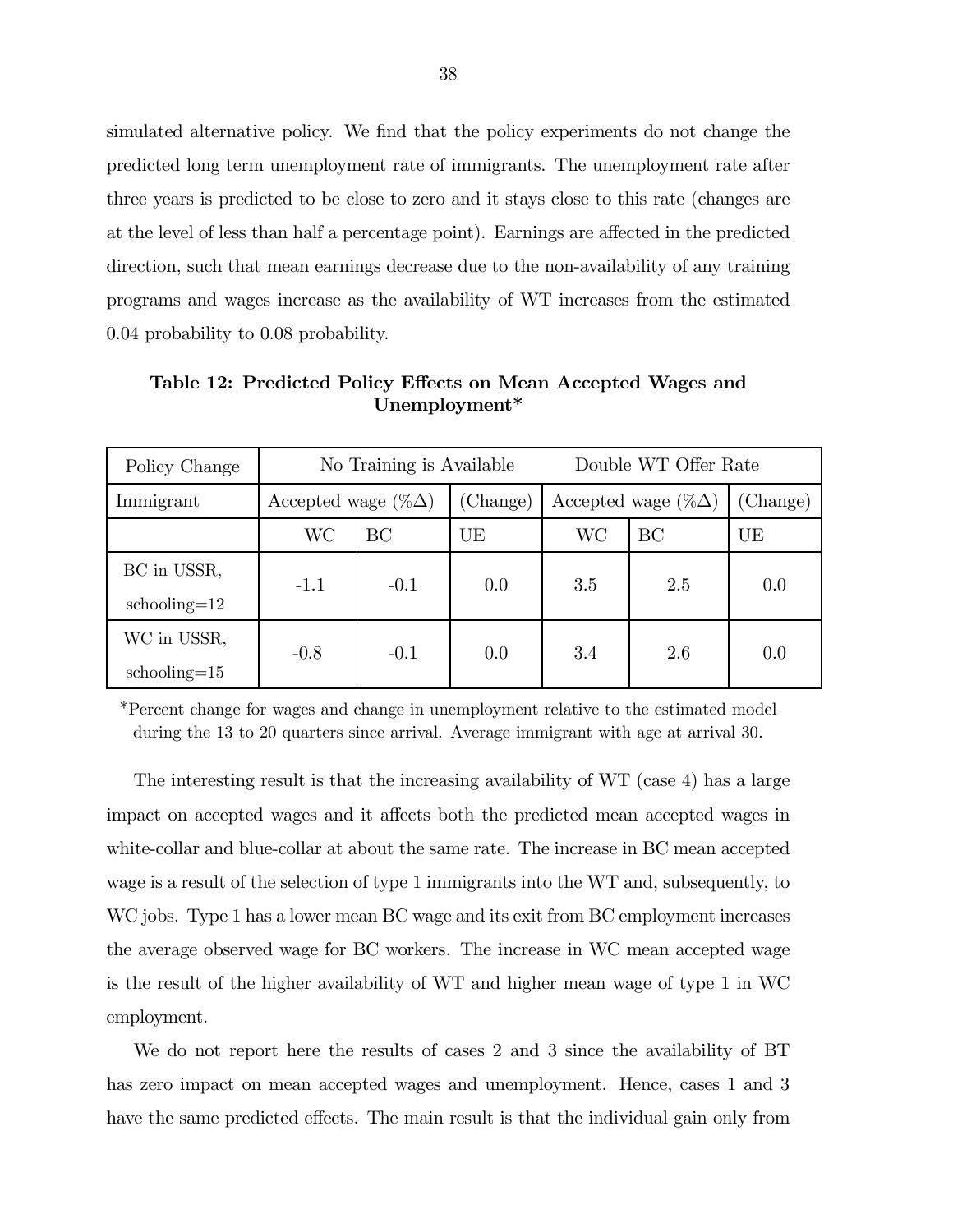the white-collar related training programs. The availability of these training programs have a very large impact on participation and predicted wage growth but no impact on unemployment.

#### Aggregate Wage Growth due to Training

The estimated structural model enables us to estimate the predicted increase in the mean accepted wages due to the availability of the government provided vocational training programs. One can view this predicted change in wages as the gross economy rate of return to training.<sup>49</sup> In Table 13 we report the predicted annual (years since arrival) effect of training availability on the mean accepted wages as a percent change relative to an economy without training (case 1). We use the sample of 419 males as a representative sample of male immigrants for calculating the effect of the policy on all male immigrants in the economy. The calculation of the aggregate rate of wage growth here is different from the estimated coefficient of training in the wage equations since it includes dynamic selection made by workers, in addition to the impact of training on wages and the random opportunities.

The most important result is that the total rate of return is increasing overtime. In the first year the effect is almost zero since very few immigrants are predicted as having participating in training. Most of the participation in training occurs between the end of the first to the third year after arrival in Israel. Therefore, it is not surprising to observe that the return to training is increases in the fourth year after arrival. The large increase in the return in the fifth year is due to the large shift of workers from BC to WC as discussed above. The main gain from training is accumulated by type 1 immigrants who find WC jobs. The increase in the wage of BC when training is available is mainly due to the increase of the proportion type 2 immigrants in bluecollar jobs.

The predicted average aggregate wage growth due to training over the first five years after arrival is about .85 percent. Participation in training starts at the end

 $^{49}$ The implicit assumption is that the mean wage measures the mean productivity. The net economy return should account for the social and private costs and benefits of the programs which are not reflected by the change in wages. These rates are used by the government decision process in comparing the outcome of the training program to other public investments.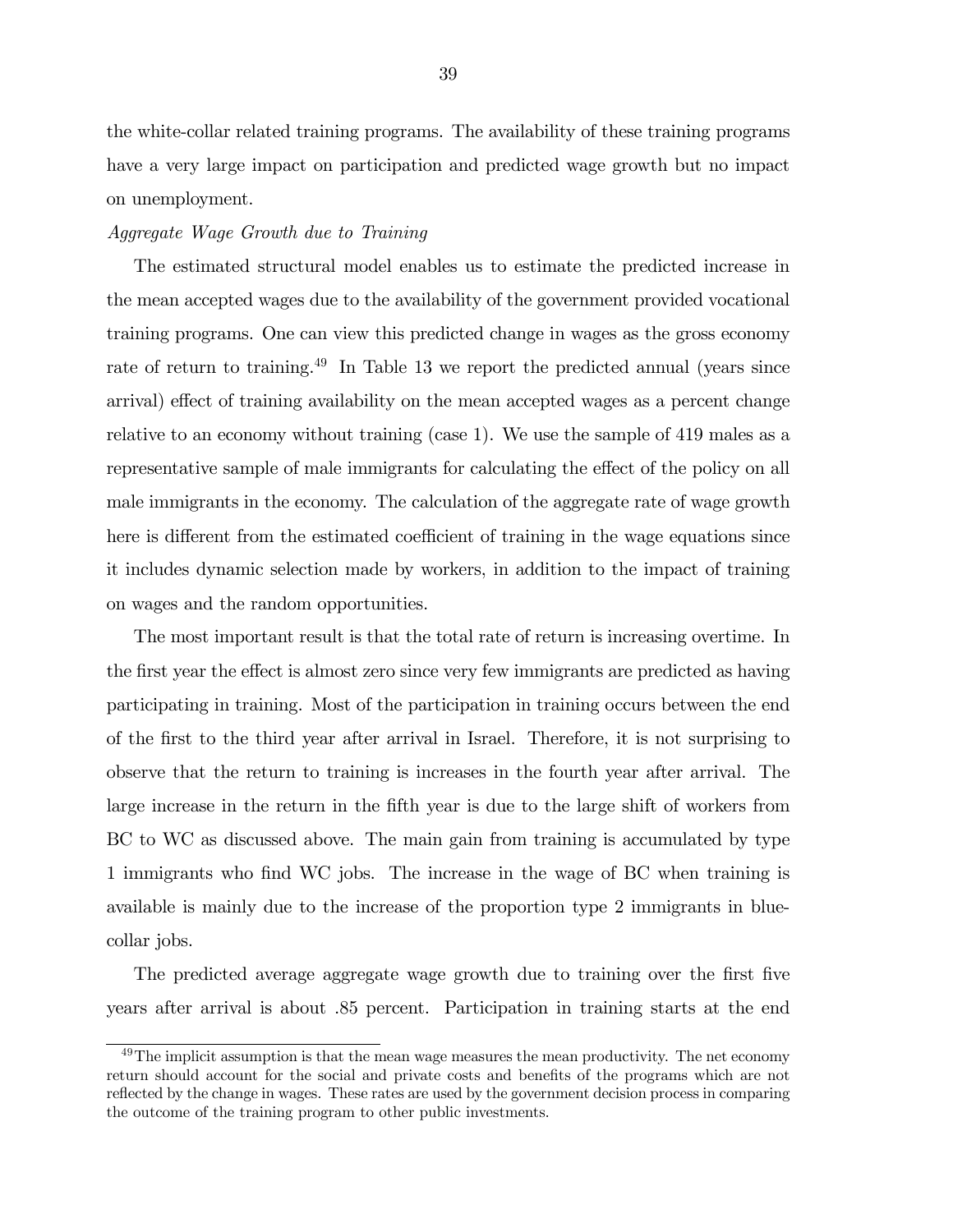of the first year, hence, the wage growth in the first two years is not relevant to the wage gain from training. Since the predicted 0.96 to 1.4 percent wage growth occurs at the third to the fifth year after arrival, it is safe to conclude that the present value increase in wages, due to training is at least one percent. We should also report that a policy that doubles the availability of WT has an estimated social gross rate of return of about 3 percent (see Table 12).

| пашшқ. |              |             |  |  |  |  |
|--------|--------------|-------------|--|--|--|--|
| Total  | White-collar | Blue-collar |  |  |  |  |
| 0.07   | 0.146        | 0.035       |  |  |  |  |
| 0.60   | 1.172        | 0.239       |  |  |  |  |
| 0.96   | 1.559        | 0.318       |  |  |  |  |
| 1.22   | 1.883        | 0.396       |  |  |  |  |
| 1.40   | 2.029        | 0.492       |  |  |  |  |
| 0.85   | 1.605        | 0.261       |  |  |  |  |
|        |              |             |  |  |  |  |

Table 13: The Predicted Annual Effect of Training Availability on Mean Accepted Wages: Percent Change Relative to an Economy without **Training** 

#### Immigrant's Welfare Return from Training

We consider the impact of each of the four experiments on the hourly present value (PV) of four representative immigrants that differ by their imported human capital: age on arrival, years of schooling and occupation in the USSR. The knowledge of Hebrew and English are set at their sample means. The results of the experiments are presented in Table 14 in the form of PV for each case and percentage difference from the estimated model.

If no training is available then the utility of a male immigrant is reduced by one to one and a half percentage points and if the availability of WT is doubled the PV utility increases by about the same rates. These are very reasonable estimates of the overall individual welfare gains from the availability of training and they reflect all costs and benefits that are associated with participating in training programs. An interesting result is that the gain of older and lower skilled immigrants from the existence of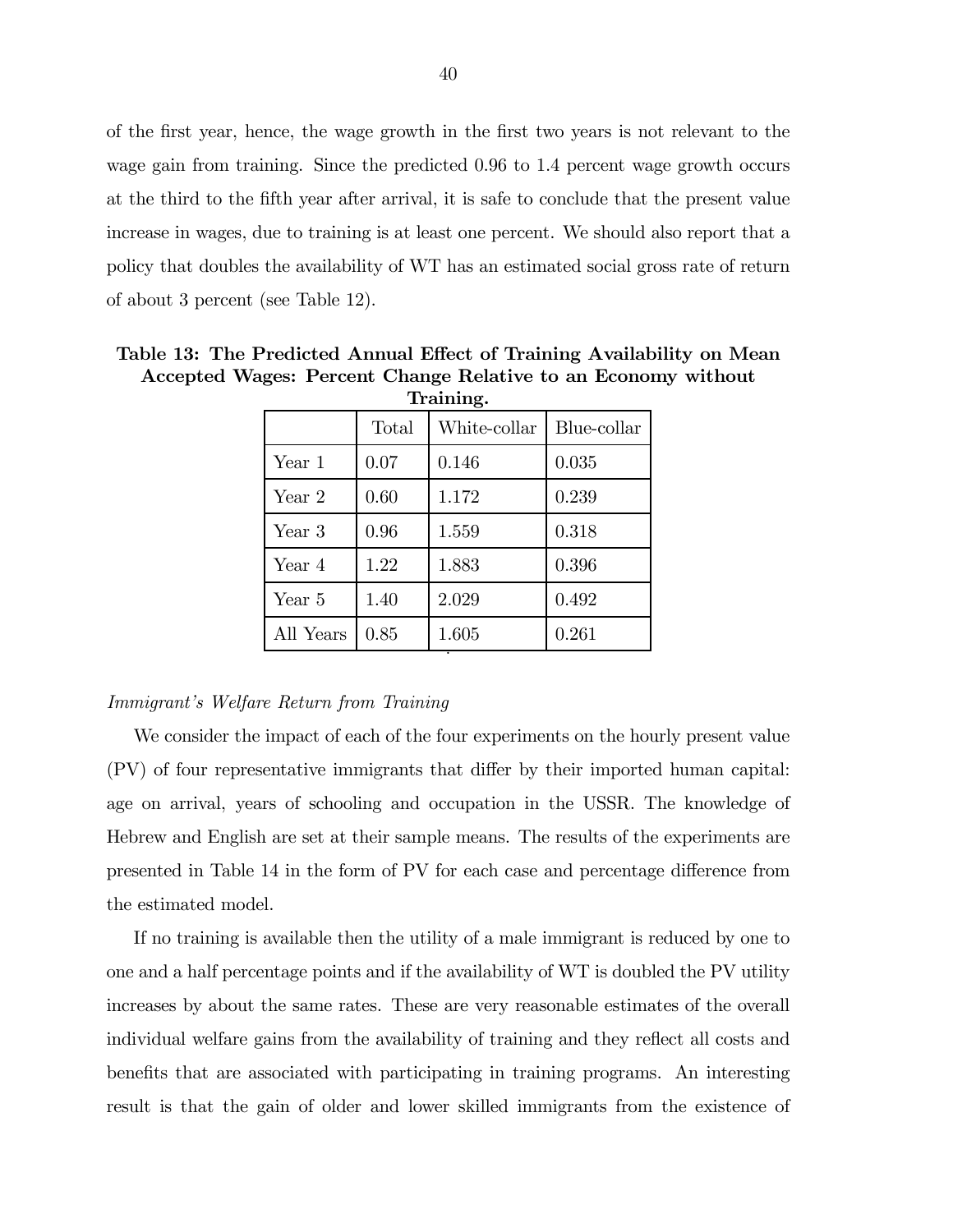WT is higher than the gain of younger and more educated immigrants. However, BT has no impact at all on immigrant's welfare. This implies that training in high skill occupations is an important investment for less skilled and older immigrants.

| Experiment                |                   | $BC$ in USSR, schooling=12 | WC in USSR, schooling= $15$ |                   |  |
|---------------------------|-------------------|----------------------------|-----------------------------|-------------------|--|
|                           | age on arrival 30 | age on arrival 45          | age on arrival 30           | age on arrival 45 |  |
| Upon Arrival <sup>*</sup> | 3,371.87          | 3, 117.30                  | 3,458.92                    | 3, 203.37         |  |
| No Training               | 3, 334.58         | 3,071.45                   | 3, 425.98                   | 3, 160.24         |  |
|                           | $(-1.11)$         | $(-1.47)$                  | $(-0.95)$                   | $(-1.35)$         |  |
| No WT                     | 3, 334.85         | 3,071.45                   | 3, 425.98                   | 3, 160.24         |  |
|                           | $(-1.11)$         | $(-1.47)$                  | $(-0.95)$                   | $(-1.35)$         |  |
| No BT                     | 3,371.87          | 3, 117.30                  | 3,458.92                    | 3, 203.37         |  |
|                           | (0.00)            | (0.00)                     | (0.00)                      | (0.00)            |  |
| Double WT offer           | 3, 404.10         | 3, 155.98                  | 3,487.97                    | 3, 240.43         |  |
|                           | (0.96)            | (1.24)                     | (0.84)                      | (1.16)            |  |

Table 14: Predicted Policy Effect on the Hourly Present Value (PV) (In parenthesis , percent of change compared to PV in first row.

\*Per Hour NIS in July 1995 prices.

To investigate further the welfare gains from training, we partition (Table 14) the total gain from the existence of training in both occupations by restricting the potential sources of the gain. Specifically, we use as a benchmark the PV of the estimated model under the "no training" (case 1) policy. Then, we allow for training to exist with the estimated probability for WT of .04 and BT with probability one. The gains from training are allowed to change in a certain sequential order. First, we set all sources of gains from training to zero and allow only the random error in the utility from training to affect the PV ("no return in all sources"). The result is that the random shock to preferences in training has zero impact on the PV welfare from training. If the gain from training is only due to the utility from the participation in training, then the PV gain is 1.6% of the total percentage gain reported in Table 15.

Most of the gain (68 to 71 percent) is derived from the terminal value. The estimated terminal value component of the gain from training approximates all the future returns from training which include: the job offer rates and wage returns. Hence, it is not surprising that this component captures most of the individual gain. The effect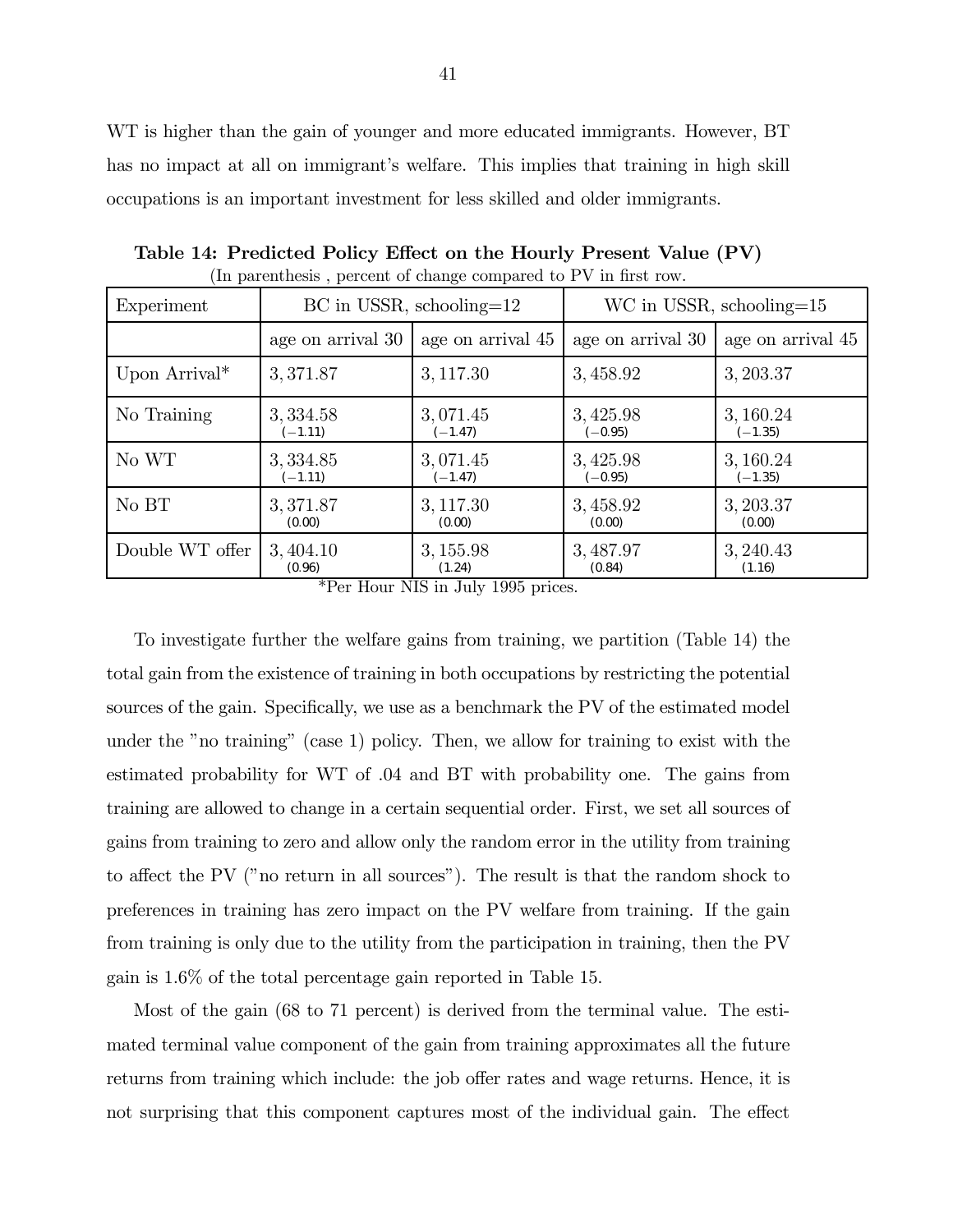of training on job offer probabilities accounts for about 25 to 29 percent of the gain. Hence, the wage return during the first five years accounts for about 2 percent of the immigrant's PV utility gain from training. This result is due to the fact that the high return for training in wages is reduced by the low offer probability of WT, the loss in utility and the loss of potential experience while attending training.<sup>50</sup>

| Experiment          |             | $BC$ in USSR, schooling= $12$ | $WC$ in USSR, schooling=15 |             |  |
|---------------------|-------------|-------------------------------|----------------------------|-------------|--|
|                     |             |                               |                            |             |  |
|                     | $Age = 30$  | $Age = 45$                    | $Age = 30$                 | $Age = 45$  |  |
| No Training         | (3, 334.58) | (3,071.45)                    | (3, 425.98)                | (3, 160.24) |  |
| No return           | 0.00        | 0.00                          | 0.00                       | 0.00        |  |
| - all sources       | (3,334.57)  | (3,071.43)                    | (3, 425.97)                | (3,160.23)  |  |
| Return in           | 1.6         | 1.7                           | 1.6                        | 1.6         |  |
| utility only        | (3,335.17)  | (3,072.23)                    | (3,426.49)                 | (3, 160.94) |  |
| Return in utility   | 72.3        | 73.6                          | 69.6                       | 69.1        |  |
| and terminal        | (3,361.53)  | (3, 105.20)                   | (3,448.90)                 | (3,190.00)  |  |
| Return in utility,  | 98.2        | 98.6                          | 97.5                       | 98.0        |  |
| terminal, job offer | (3,371.20)  | (3, 116.63)                   | (3,458.10)                 | (3,202.49)  |  |

Table 15: Partition of the Gain from Training by Sources\*

\*(In parenthesis the PV utility in per hour June 1995 NIS. Age means the age on arrival).

### 6 Conclusions

In this paper we estimated a dynamic choice model of immigrants for employment in blue and white-collar occupations and training, where the labor market randomly offered opportunities affected by the past choices. Participation in training programs affects the mean wage offers, the job offer probabilities by occupation, and provides direct utility. Furthermore, the knowledge of the new country language is changing

<sup>&</sup>lt;sup>50</sup>To check for the robustness of the calculations we changed the order of the return components in Table 14. The results are very close to those in Table 14 with a somewhat higher proportion of the gain that is due to the terminal value.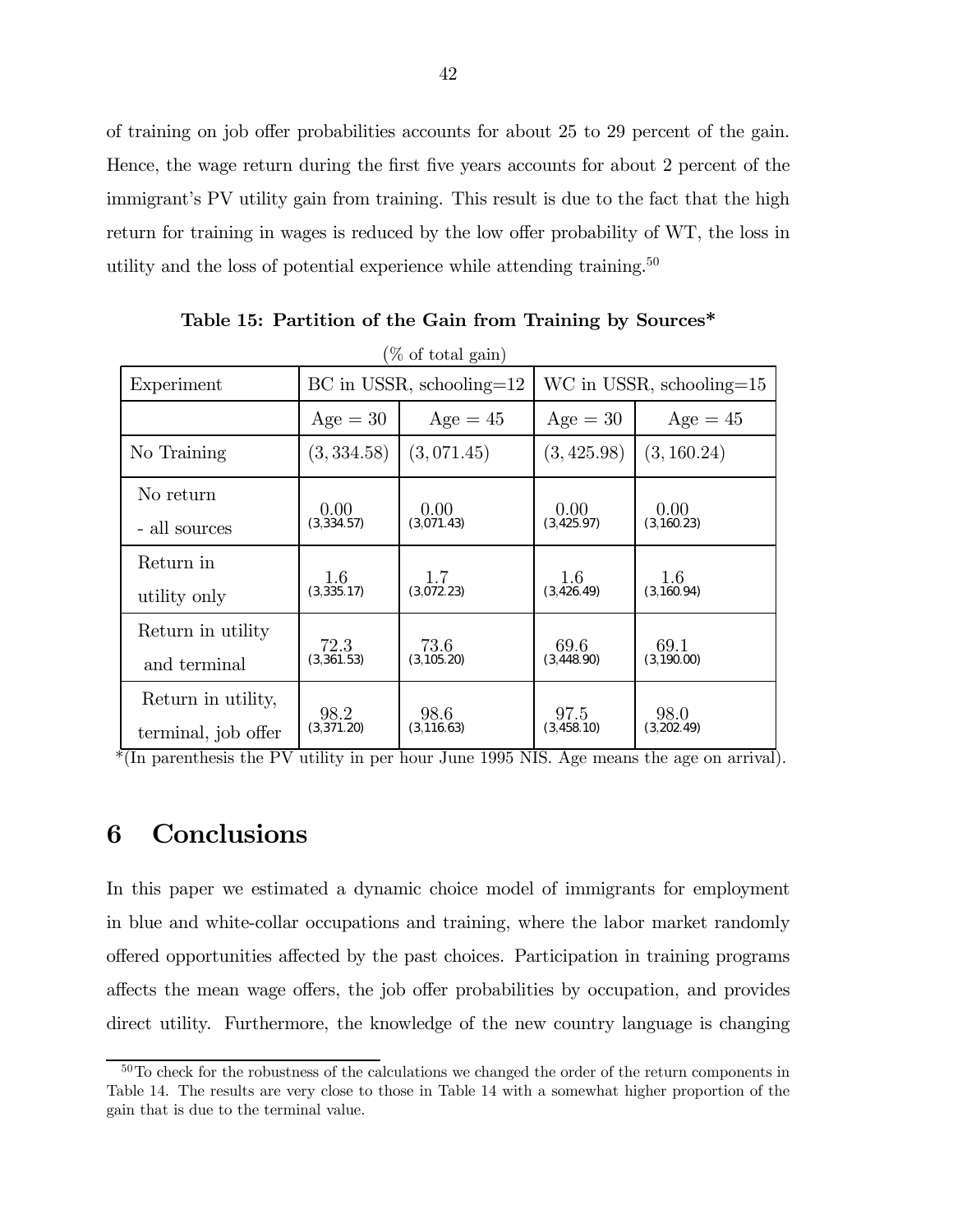and the imported human capital affects both the mean wage offers and the job offer probabilities by occupation.

The estimated model well fits the pattern of the observed labor market choices of immigrants during their first five years since arrival. The estimated coefficients of the wage function show that the conditional estimated rates of return to white-collar related training and blue-collar related training are very high for 78% of the immigrants and zero for the rest. The return to knowledge of Hebrew in both occupations is high, while the knowledge of English affects only wages in white-collar jobs. Accumulated experience in the new country has about 2% return per quarter but the imported schooling and experience (age) have zero return conditional on the local accumulated human capital. The high return to local experience, the estimated large disutility from training and the low offer probability of training white-collar related occupations are the main reasons for the observation that only few male immigrants participate in training. As a result, the total individual ex-ante welfare gain from the existence of training programs is estimated to be between one to one and half percentage points. Furthermore, the increase in wages during the first five years that is due to the availability of the government provided vocational training programs is estimated to be about .85 percent over the five years after arrival. Yet the wage growth due to training is increasing and is 1.4% at the fifth year after arrival to the new country.

Several implications emerge from the findings. First, the individual and the economy return from training in white-collar occupations is much higher than training in blue-collar occupations. Second, the realized return to training may take long a time due to job offers. Hence, the first wage after training does not necessarily reflect the potential gain from the training. Third, a subsidy for "on the job training" would likely to have a higher social and individual return than vocational government provided training. The similarity between immigrants and displaced workers suggests that the above model can be used to evaluate the effect of alternative active labor market policies that are aimed at enhancing the transition from unemployment to work.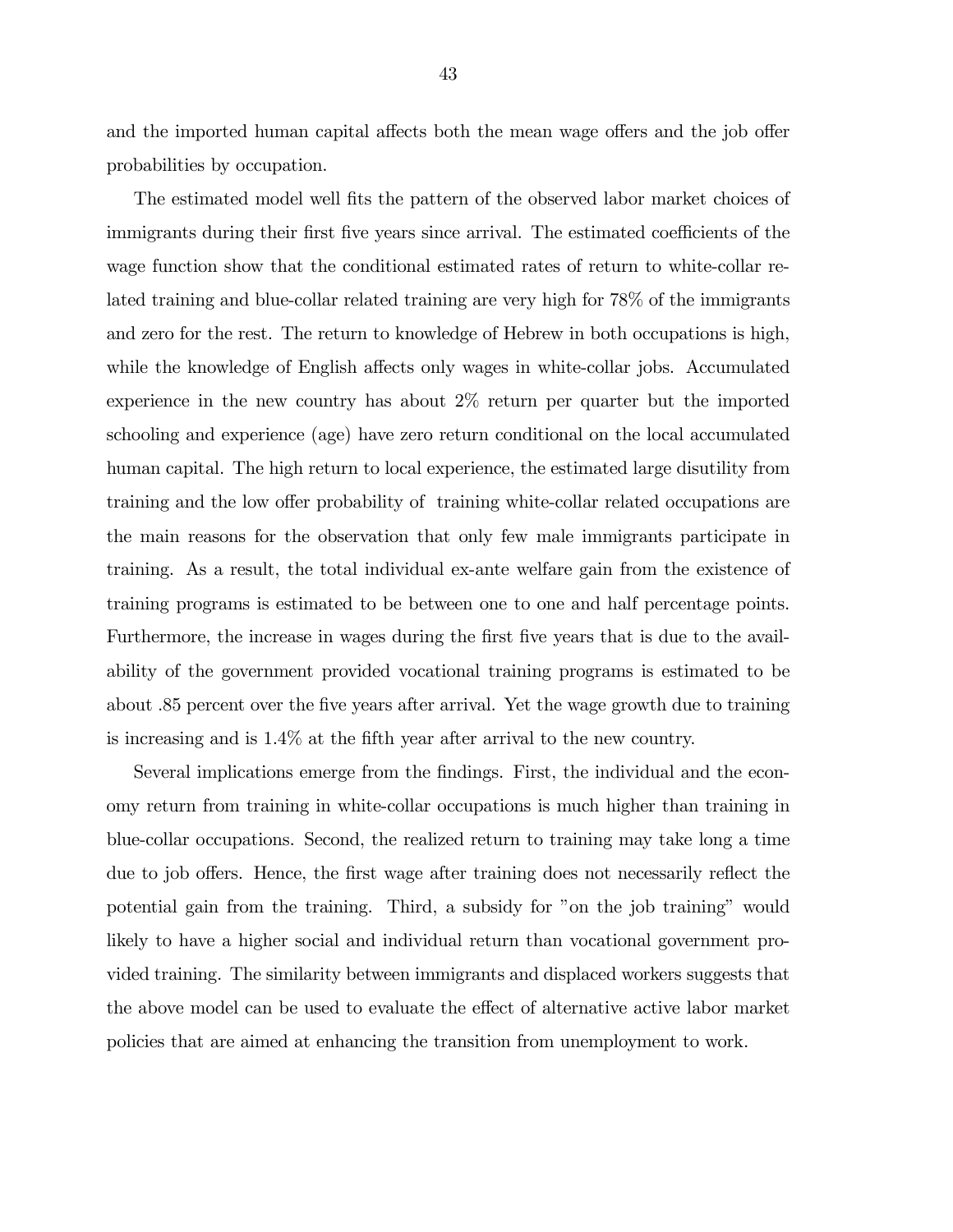### References

- [1] Berman, E., Lang, K. and E, Siniver (2000), "Language skill Comlementarity: Returns to Immigrant Language Acquisition", NBER working paper no. W7737.
- [2] Borjas, G. J. (1985), "Assimilation, Changes in Cohort Quality, and the Earnings of Immigrants," Journal of labor Economics, 3, pp. 463-489.
- [3] Borjas, G.J. (1994), "The Economics of Immigration," Journal of Economic Literature, 32, 1667-1717.
- [4] Borjas, G.J. (1999), "The Economic Analysis of Immigration," in Handbook of Labor Economics, Volume 3A, edited by Orley Ashenfelter and David Card, North-Holland, pp. 1697-1760.
- [5] Ben-Porat, Y. (1967) "The Production of Human Capital and the Life Cycle Earnings" Journal of Political Economy, pp:352-65.
- [6] Burdett, K. (1978),"Employee Search and Quits", American Economic Review, 68, pp. 212-220.
- [7] Card .D. and .D. Sullivan (1988) , "Measuring the Effects of CETA Participation on Movements In and Out of Employment," Econometrica, 56, 497-530.
- [8] Chiswick, B. (1992), "The Performance of Immigrants in the Labor Market: A Review Essay," unpublished manuscript.
- [9] Chiswick, B. and P. Miller (1999), "Language Skills and Earnings Among Legalized Aliens", Journal of Population Economics, Vol. 12.1.
- [10] Dustmann, C. and A. van Soest, (2001), "Language Fluency and Earnings: Estimation with Missclasified Language Indicators", The Review of Economics and Statistics, Vol.LXXIII-4, 663-674.
- [11] Eckstein, Z. and Y. Weiss (2001), "The Absorption of Highly Skilled Immigrants: Israel 1990-1995," mimeo. Tel Aviv University.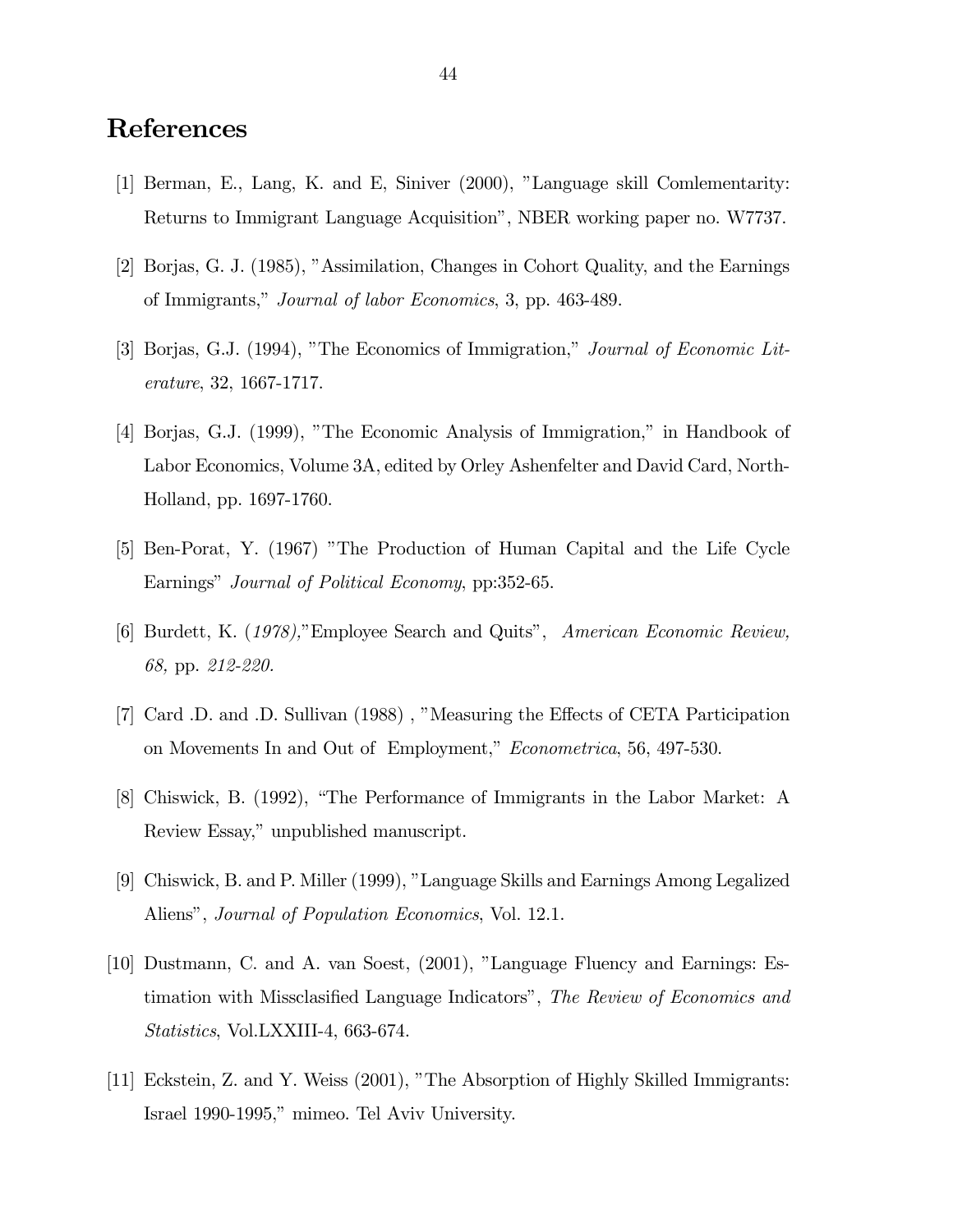- [12] Eckstein, Z. and Y. Weiss (2002), "The Integration of Immigrants from the Former Soviet Union in the Israeli Labor Market", in Ben-Bassat Avi (ed.) The Israeli Economy, 1985-1998: From Government Intervention to Market Economics, Essays in Memory of Prof. Michael Bruno, MIT Press, (2002, forthcoming).
- [13] Eckstein, Z. and K.I. Wolpin (1999), "Why Youth Drop Out of High School: The Impact of Preferences, Opportunities and Abilities", Econometrica, 67(6), 1295- 1339.
- [14] Freidberg, R. (2000), "You Can't Take it With You? Immigrant Assimilation and the Portability of Human Capital," Journal of Labor Economics, 18(2), 221-251.
- [15] Ham, J.C. R.J. LaLonde (1996), "The Effect of Sample Selection and Initial Conditions in Duration Models: Evidence from Experimental Data on Training." Econometrica, Vol. 64( 1), pp. 175- 205.
- [16] Heckman, J. and J.A. Smith(1999), "The Pre-Program Earnings Dip and the Determinants of Participation in a Social Program: Implications for Simple Program Evaluation Strategies", NBER Working Paper No.W6983.
- [17] Heckman, J., LaLonde, R.J. and J.A.Smith, (1999), "The Economics and Econometrics of Active Labor Market Programs," in O. Ashenfelter and D. Card, ed., Handbook of Labor Economics, Vol. 3A, NorthHolland: New York, 1865-2097.
- [18] Heckman, J. and B. Singer (1984), "A Method for Minimizing the Impact of Distributional Assumptions in Econometric Models for Duration Data," Econometrica, 52(2), 271-320.
- [19] Keane, M. P. and K. I. Wolpin (1994), "The solution and Estimation of Discrete Choice Dynamic Programming Models by Simulation and Interpolation: Monte Carlo Evidence", Review of Economics and Statistics, 76, 648-672.
- [20] Keane, M. P. and K. I. Wolpin (1997), "The Career Decision of Young Men," Journal of Political Economy, 105, 473-522.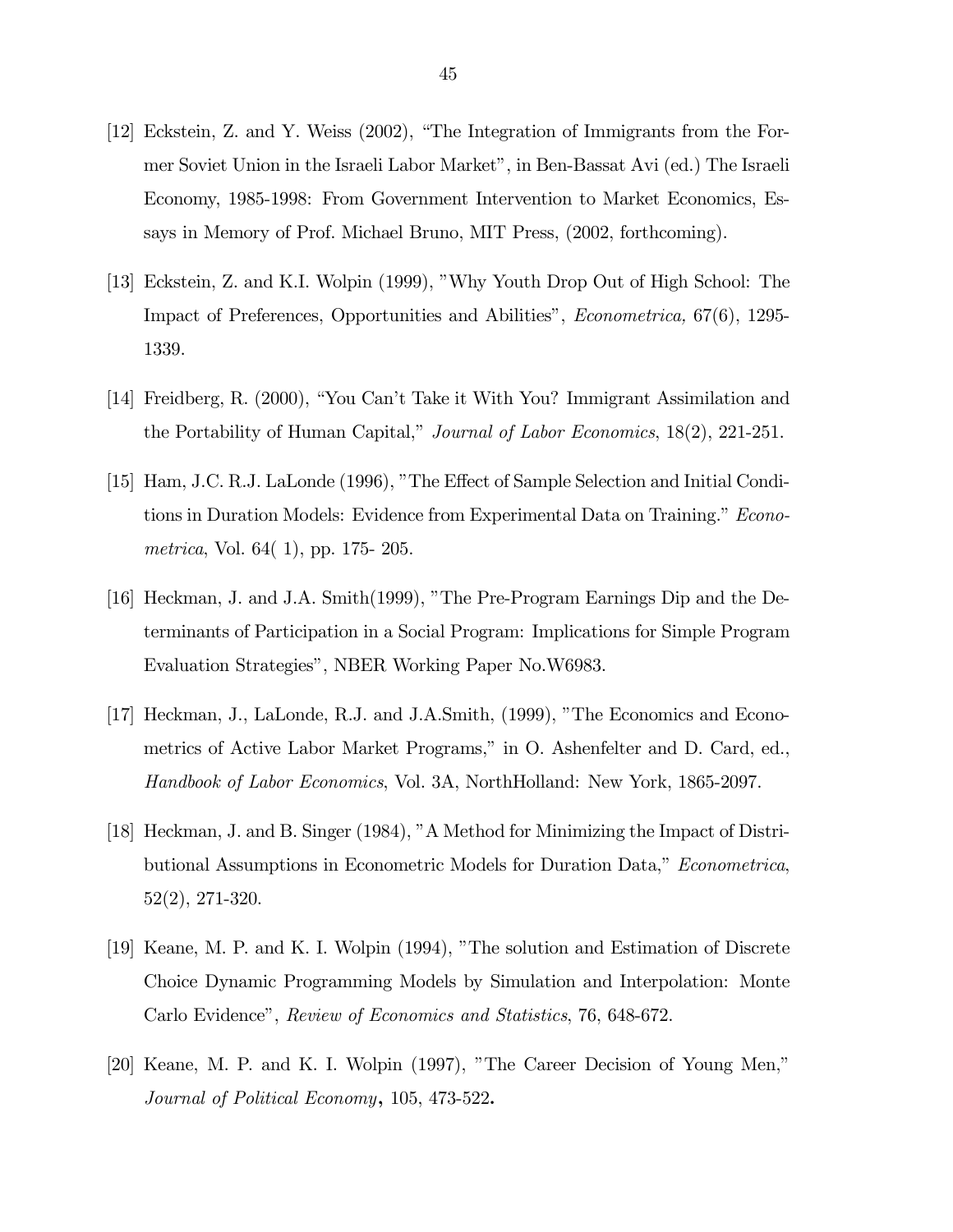- [21] LaLonde, R. J. and R. H. Topel (1994), "Economic Impact of International Migration and the Economic Performance of Migrants," mimeo., University of Chicago.
- [22] LaLonde R.J. (1995) "The Promise of Public Sector-Sponsored Training Programs", Journal of Economic Perspectives 9(2), 149-168.
- [23] McFadden, D. (1989), "A Method of Simulated Moments for Estimation of Discrete Response Models Without Numerical Integration," Econometrica, 57(5), 995-1026.
- [24] Weiss, Y., Sauer, R.M. and M. Gotliboveski (2002), "Immigration, Search and Loss of Skill," Journal of Labor Economics, (forthcoming).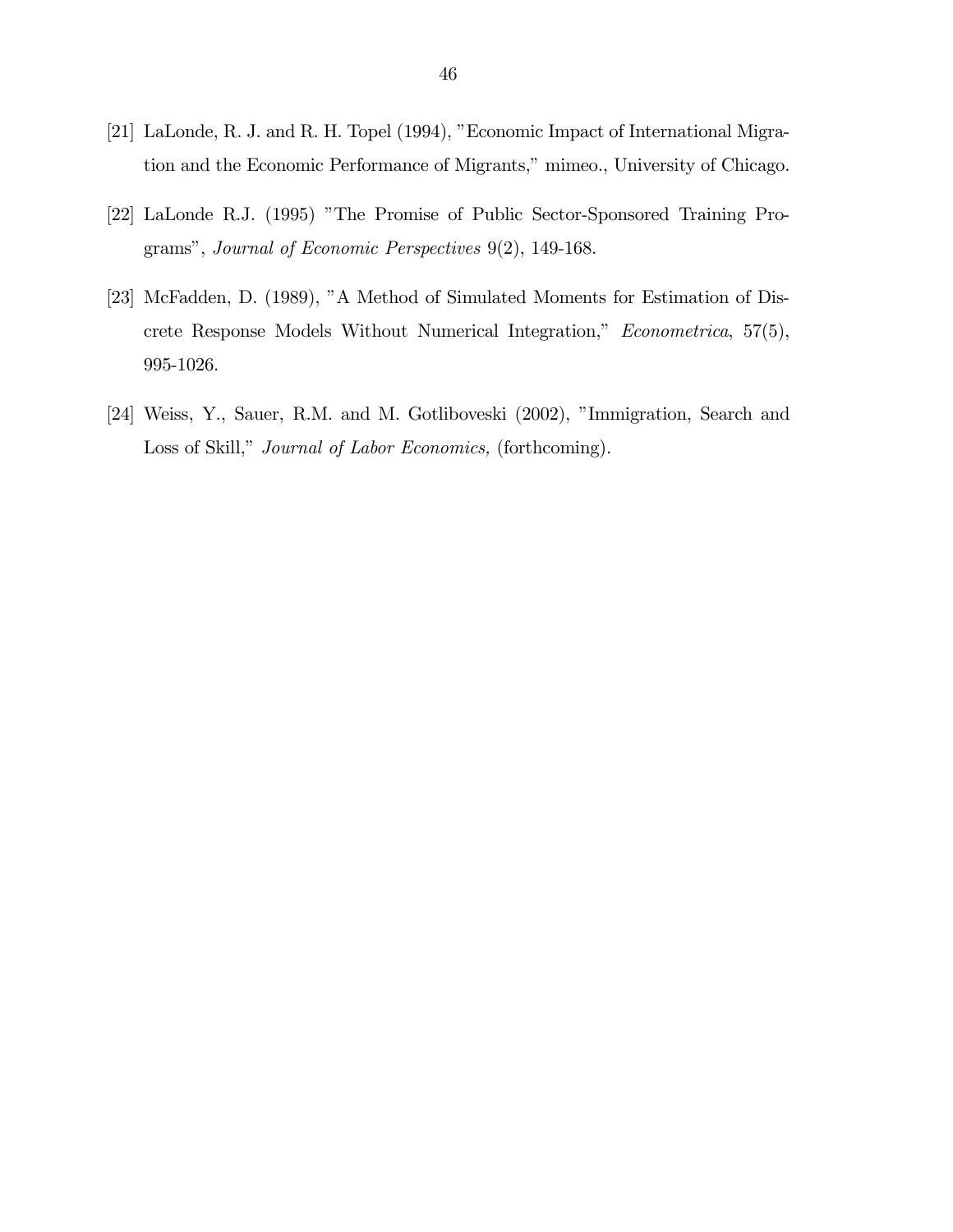|                         | Observations | Percent | Mean  | SD   |
|-------------------------|--------------|---------|-------|------|
| Schooling               | 419          |         | 14.58 | 2.74 |
| Age on arrival          | 419          |         | 38.05 | 9.15 |
| White collar USSR       | 284          | 67.78   |       |      |
| Blue collar USSR        | 127          | 30.31   |       |      |
| Did not work in USSR    | 8            | 1.91    |       |      |
| Married                 | 363          | 86.63   |       |      |
| English                 | 419          |         | 1.76  | 0.94 |
| Hebrew before migration | 50           | 11.9    |       |      |
| Ulpan Attendance        | 386          | 92.3    |       |      |
| <b>Ulpan Completion</b> | 332          | 79.2    |       |      |
| Ulpan Length (months)   | 387          |         | 4.6   | 1.34 |
| Hebrew1 (first survey)  | 419          |         | 2.71  | 0.82 |
| Hebrew2 (second survey) | 316          |         | 2.98  | 0.83 |

Table A1. Summary Statistics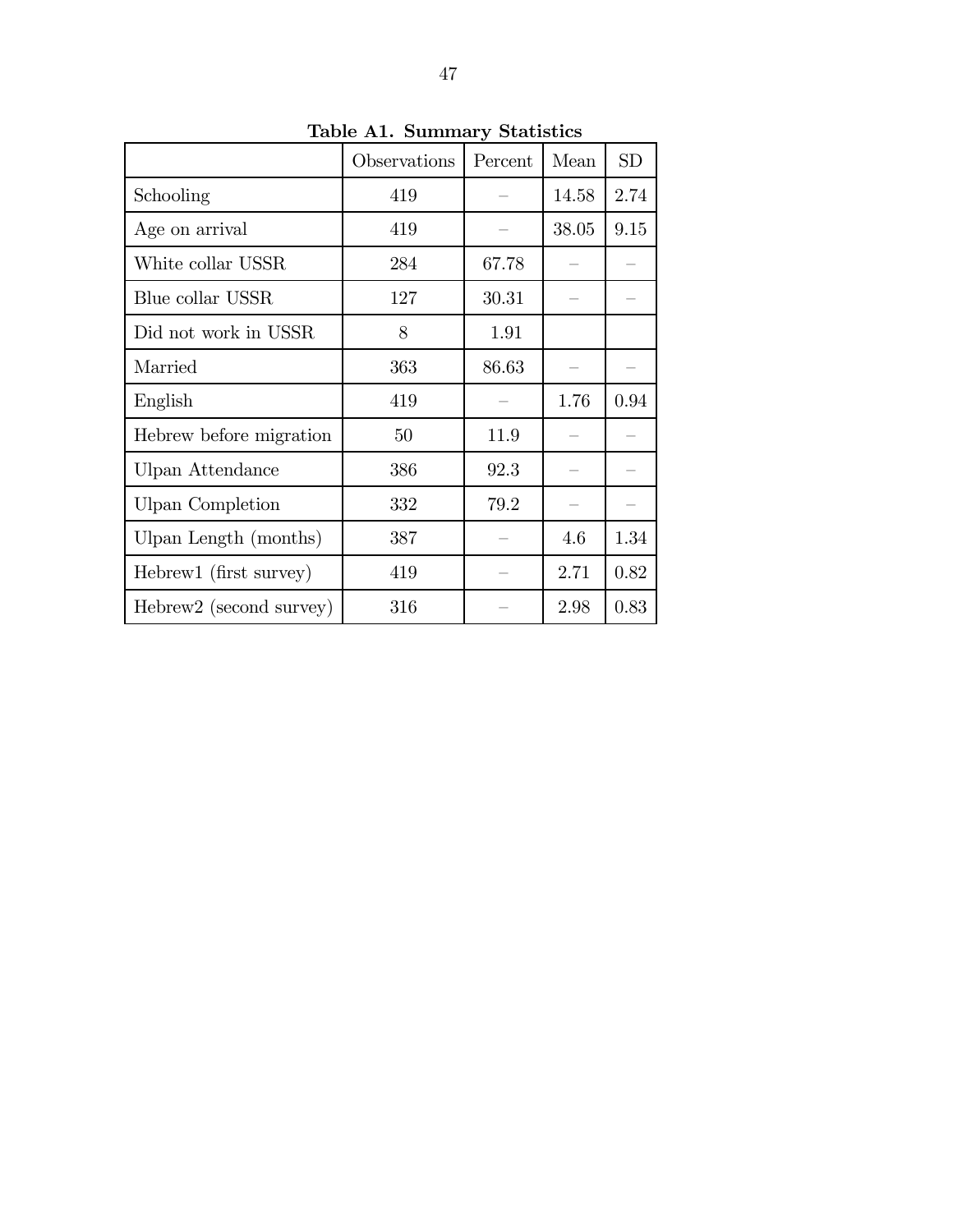|                    | Quarters 8 and 9   |        |       |                    |            |              |
|--------------------|--------------------|--------|-------|--------------------|------------|--------------|
| Quarters 3 and 4   | WC                 | BC     | WT    | BT                 | UE         | Obs.         |
| WC                 | 79.57              | 10.76  | 3.22  | 2.15               | 4.30       | 93           |
| BC                 | 2.57               | 80.86  | 1.72  | 2.85               | 12.00      | 350          |
| WT                 | 51.28              | 28.20  | 0.00  | 0.00               | 20.51      | 39           |
| $\cal BT$          | 25.00              | 50.00  | 0.00  | 0.00               | 25.00      | $20\,$       |
| UE                 | 18.94              | 47.93  | 6.51  | 1.77               | 24.85      | 169          |
|                    |                    |        |       |                    |            |              |
|                    |                    |        |       | Quarters 14 and 15 |            |              |
| Quarters 8 and 9   | WC                 | BC     | WT    | BT                 | UE         | Obs.         |
| WC                 | 90.52              | 6.90   | 0.00  | 0.86               | 1.72       | 116          |
| BC                 | 4.57               | 91.87  | 0.035 | 0.007              | 3.51       | 285          |
| $WT$               | 41.20              | 41.20  | 0.00  | 0.00               | 17.60      | 17           |
| BT                 | 25.00              | 66.66  | 0.00  | 0.00               | 8.34       | 12           |
| UE                 | 23.86              | 44.33  | 0.00  | 0.00               | 31.81      | 88           |
|                    |                    |        |       |                    |            |              |
|                    | Quarters 18 and 19 |        |       |                    |            |              |
| Quarters 14 and 15 | WC                 | BC     | WT    | BT                 | $\cal{UE}$ | Obs.         |
| WC                 | 96.72              | 3.27   | 0.00  |                    | 0.00       | 61           |
| BC                 | 2.47               | 90.12  | 2.47  |                    | 4.94       | 81           |
| WT                 |                    |        |       |                    |            |              |
| BT                 | 0.00               | 100.00 | 0.00  |                    | 0.00       | $\mathbf{1}$ |
| UE                 | 30.00              | 20.00  | 0.00  | $\equiv$           | 50.00      | 10           |

Table A2: Transitions among the Labor Market States

 $51*$ The upper right box in the first matrix was created by calculating the number of people who worked in occupation "white collar" in the 3rd(4th) quarter and worked in the same occupation in the 8th(9th) quarter and averaging the two numbers by numbers of observations working in "white collar" in the 3rd and 4th quarter.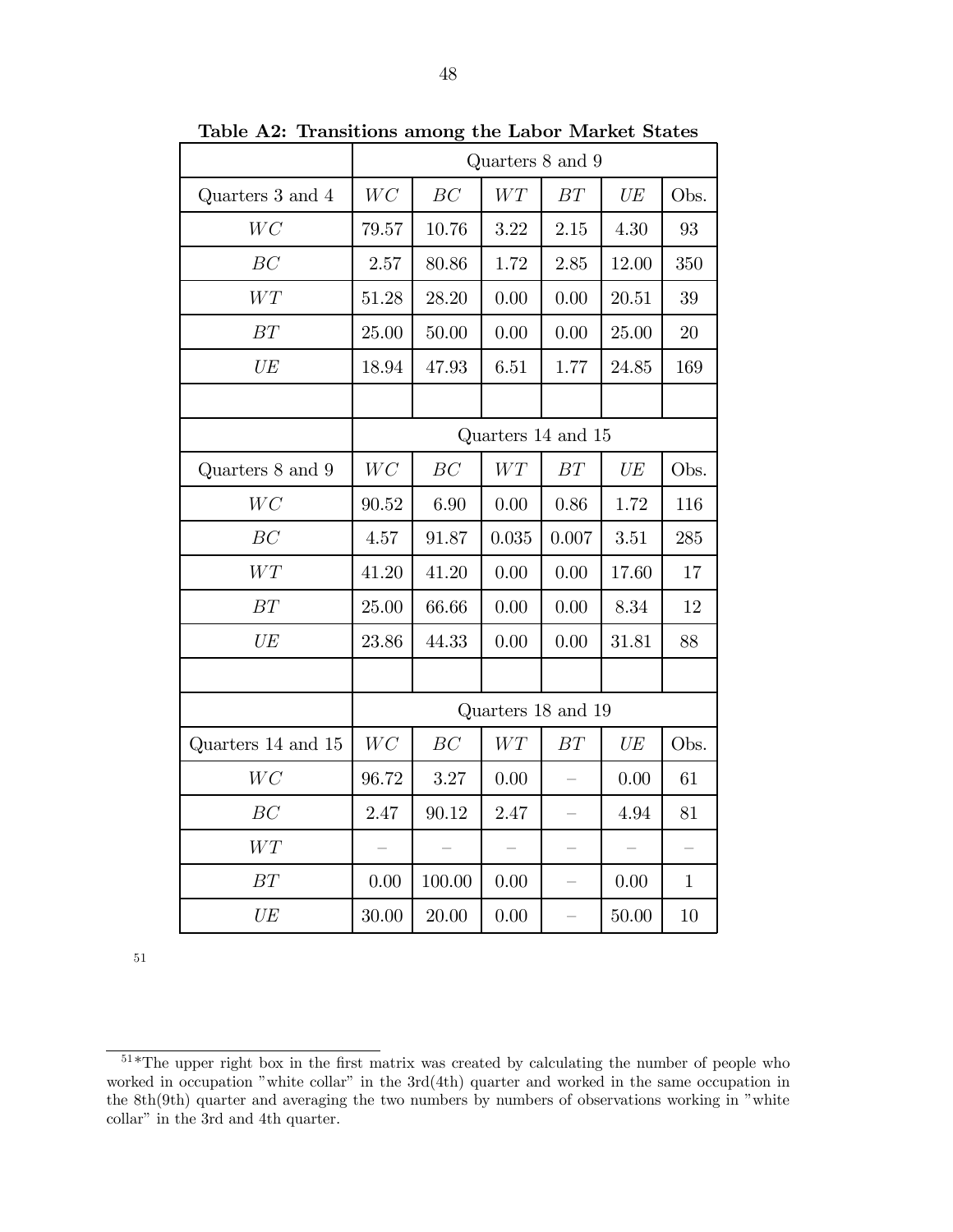|                                       | <u>Parameters and 'Ierminal Value</u> |                        |
|---------------------------------------|---------------------------------------|------------------------|
| Offer Probability in WC Training      |                                       | $0.0371*0.0044$        |
| Offer Probability in BC Training      |                                       | 1.0000                 |
| Utility Parameters                    |                                       |                        |
| unemployment benefit                  | type 1                                | $-217.213*$<br>0.0049  |
| unemployment benefit                  | deviation of type 2 from type 1       | $-1249.69*$<br>0.0010  |
| WT benefit                            | type 1                                | $-588.245*$<br>0.0024  |
| WT benefit                            | deviation of type 2 from type 1       | $208.424*$             |
| BT benefit                            | type 1                                | $-1143.55^*$<br>0.0011 |
| BT benefit                            | deviation of type 2 from type 1       | $-722.14*$<br>0.0017   |
| Terminal value parameters             |                                       |                        |
| $\delta_{11}$ – Constant              | type 1                                | $1000.0275*$           |
| $\delta_{12}$ – Constant              | deviation of type 2 from type 1       | $-0.00011$<br>9.6900   |
| $\delta_2$ – Experience               |                                       | $208.4056*$            |
| $\delta_{31}$ – WC Training           | type 1                                | 2156.473*<br>0.0007    |
| $\delta_{32}$ – WC Training           | deviation of type 2 from type 1       | $-758.473*$<br>0.0018  |
| $\delta_4$ – Schooling                |                                       | 10.27555*<br>0.1383    |
| $\delta_5$ – Age on arrival           |                                       | $-8.7038*$<br>0.1545   |
| $\delta_6$ – Hebrew knowledge         |                                       | 60.0745*<br>0.0180     |
| $\delta_7$ – English knowledge        |                                       | $60.0203*$<br>0.0220   |
| $\delta_7$ – worked in WC last period |                                       | 116.0128*<br>0.0094    |
| $\delta_8$ – unemployed last period   |                                       | $-649.153^*$<br>0.0019 |
| $\delta_{101}$ – BC Training          | type 1                                | 528.6876*<br>0.0024    |
| $\delta_{102}$ – BC Training          | deviation of type 2 from type 1       | $-306.581^*$<br>0.0040 |
| Proportion of Type 1                  |                                       | $0.7817*$<br>0.0329    |

Table A3: ML Estimated Parameters: Training Offer Probabilities, Utility Parameters and Terminal Value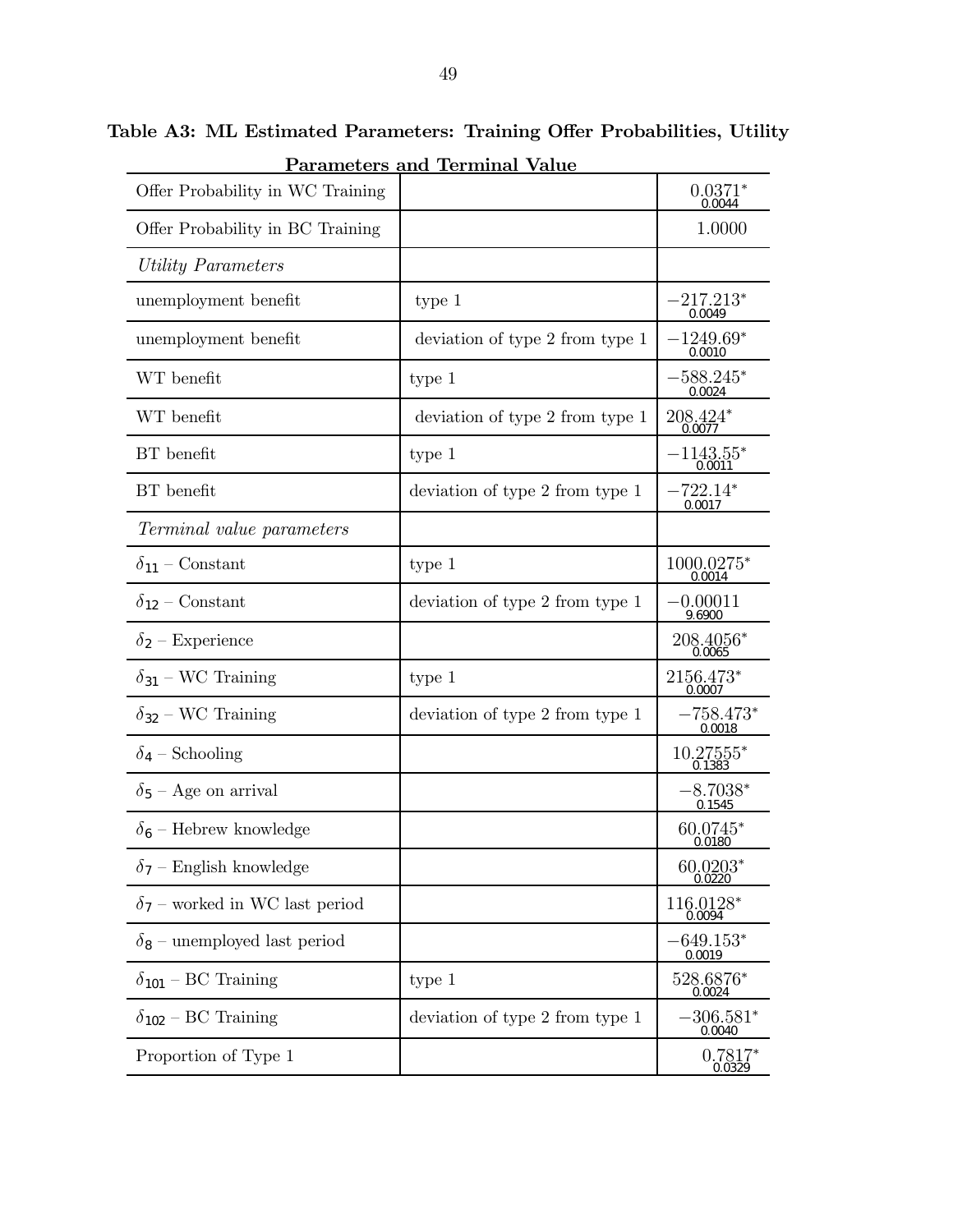| $\varepsilon^0$ -variance of error-UE | 11.434   |
|---------------------------------------|----------|
| $z^1$ -variance of error-WC           | 0.163    |
| $z^2$ -variance of error-BC           | 0.106    |
| $\varepsilon^1$ -variance of error-WT | 1.727    |
| $\varepsilon^2$ -variance of error-BT | 9.449    |
| covariance (BC,WC)                    | $-0.057$ |
| covariance (UE,WT)                    | $-0.781$ |
| covariance (UE,BT)                    | $-1.083$ |

Table A3:(cont.) Covariance Matirx Parameters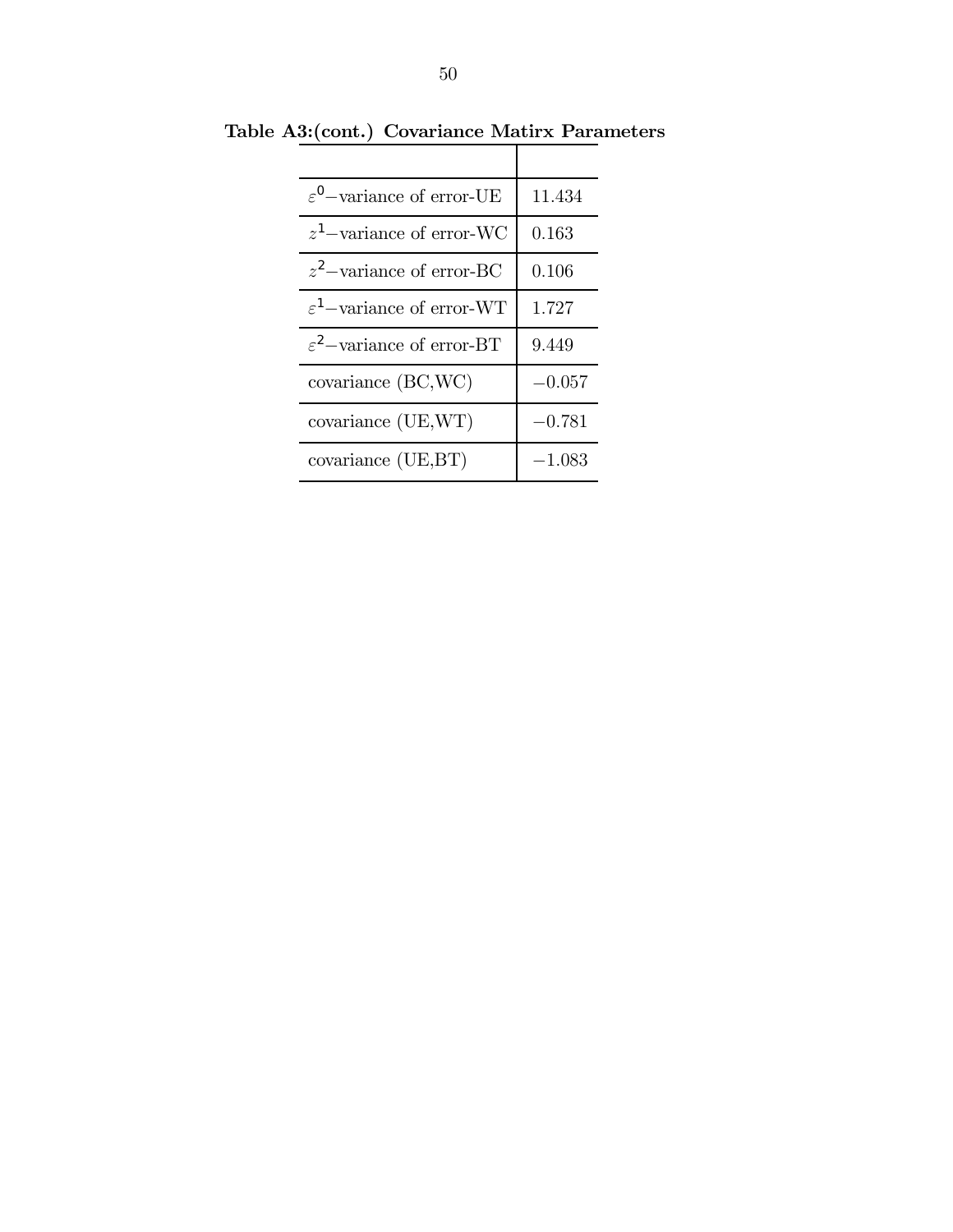

**Figure 1a: Actual and Predicted Proportions in Unemployment, Blue-Collar and White-Collar Jobs\***

\* WC:white-collar jobs, BC: blue-collar jobs